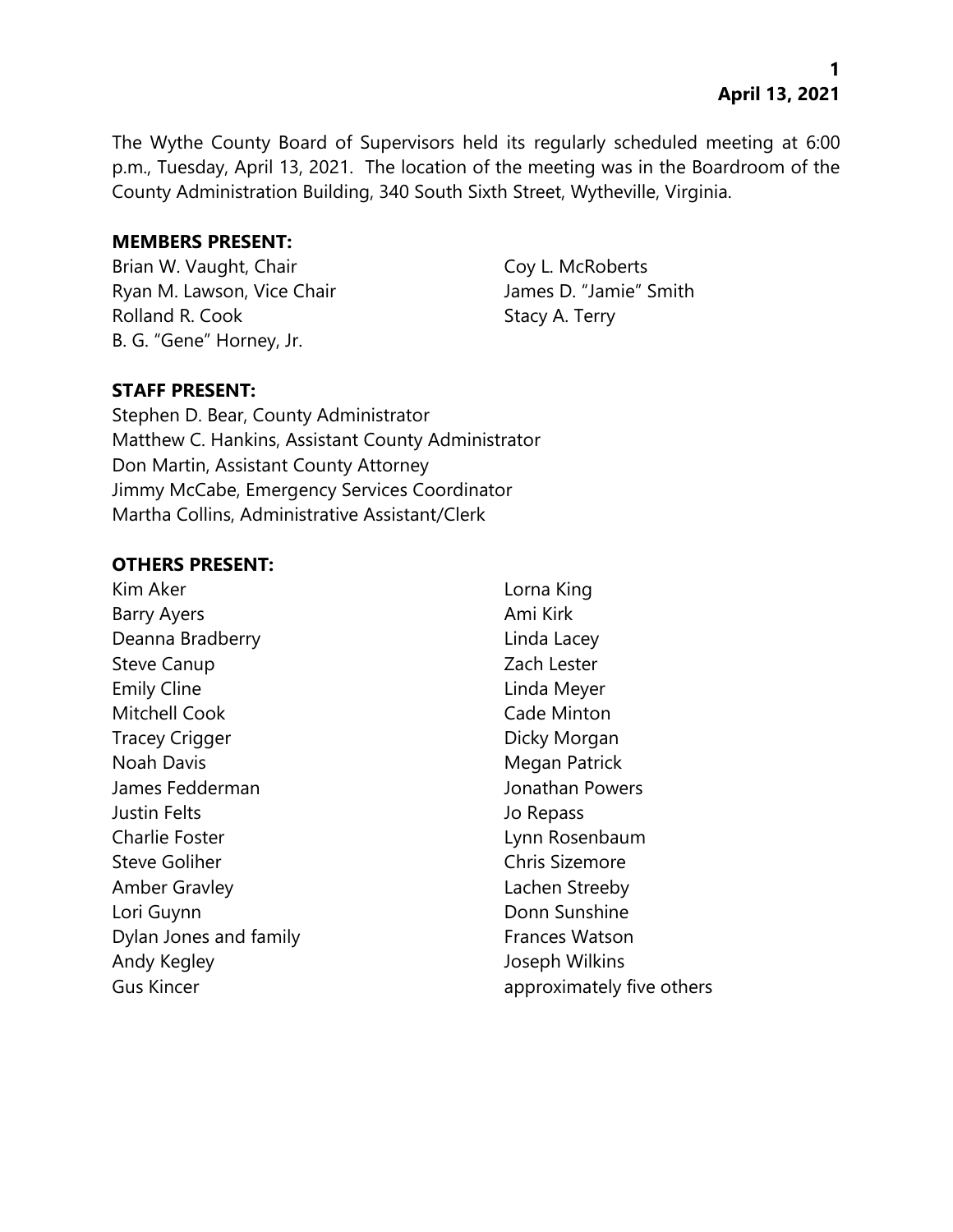### **CALL TO ORDER**

Chair Vaught determined that a quorum was present and called the meeting to order at 6:00 p.m. The Chair also requested that everyone keep County Attorney Scot Farthing and his family in their prayers due to the recent loss of his father.

### **INVOCATION AND PLEDGE OF ALLEGIANCE**

Pastor Steve Canup, Fort Chiswell Church of Christ, provided the invocation and Supervisor Cook led the Pledge of Allegiance.

#### **PRESENTATION OF SPORTS RESOLUTIONS**

Supervisor Cook read and presented the following resolution to George Wythe's championship team:

# **WYTHE COUNTY RESOLUTION 2021-09 A RESOLUTION HONORING THE GEORGE WYTHE HIGH SCHOOL BOYS INDOOR TRACK 4X400 RELAY TEAM**

**WHEREAS**, the George Wythe High School Boys Indoor Track and Field Team completed a spectacular 2020-21 season; and,

**WHEREAS**, the George Wythe High School Boys Indoor Track and Field Team advanced to the Virginia High School League's Group 1A State Indoor Track and Field Championship on Wednesday, March 3, 2021, at Liberty University in Lynchburg, Virginia; and,

**WHEREAS,** Dylan Jones, Kade Minton, Justin Felts and Joseph Wilkins outran the opposition to a first-place finish and State championship title in the Boys 4x400 Relay; and,

**WHEREAS,** the Wythe County Board of Supervisors officially commends the George Wythe High School Boys Indoor Track and Field 4x400 relay team comprised of Dylan Jones, Kade Minton, Justin Felts, Joseph Wilkins, and Coach Steve Golliher for their exemplary 2020-21 season and their display of outstanding dedication, athletic ability and sportsmanship.

**NOW, THEREFORE, BE IT RESOLVED,** that the Wythe County Board of Supervisors presents this Resolution to the George Wythe High School Boys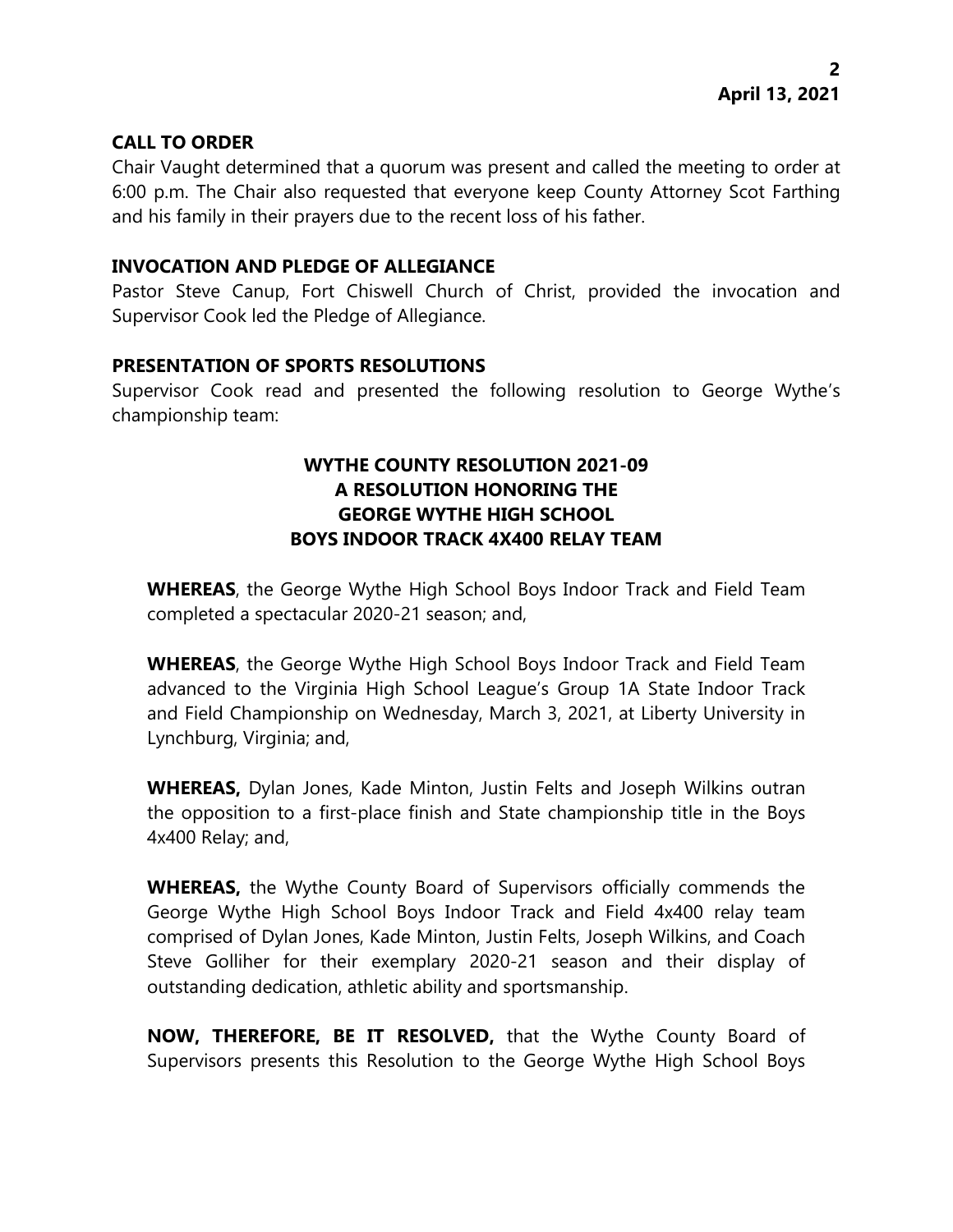Indoor Track and Field 4x400 Relay Team in recognition and appreciation of their achievements and wishes them well in their future endeavors; and,

**BE IT FURTHER RESOLVED,** that a copy of this resolution be incorporated into the official minutes of the Wythe County Board of Supervisors.

Adopted this 13th day of April, 2021.

Supervisor Cook made a motion, seconded by Vice Chair Lawson, to adopt Resolution 2021-09 Honoring the George Wythe High School Boys Indoor Track 4X400 Relay Team.

The vote on the motion was unanimous.

Chair Vaught read and presented the following resolution to State Champion Lachen Streeby:

# **WYTHE COUNTY RESOLUTION 2021-10 A RESOLUTION HONORING LACHEN STREEBY OF THE RURAL RETREAT HIGH SCHOOL INDOOR TRACK & FIELD TEAM**

**WHEREAS**, the Rural Retreat High School Indoor Track & Field Team completed a very successful 2021 season; and,

**WHEREAS**, Lachen Streeby of the Rural Retreat High School Indoor Track & Field Team advanced to compete in the Virginia High School League's Group 1A/2A State Championship on Wednesday, March 3, 2021, at Liberty University in Lynchburg, Virginia; and,

**WHEREAS**, Lachen defeated all other competitors to become the State Champion in the 500-meter dash with a time of 1:10.43; and,

**WHEREAS,** the Wythe County Board of Supervisors officially commends Lachen for his outstanding dedication, athletic ability, and sportsmanship.

**NOW, THEREFORE, BE IT RESOLVED,** that the Wythe County Board of Supervisors presents this resolution to Lachen Streeby in recognition of his 2021 Indoor Track & Field State Championship title in the 500-meter dash; and,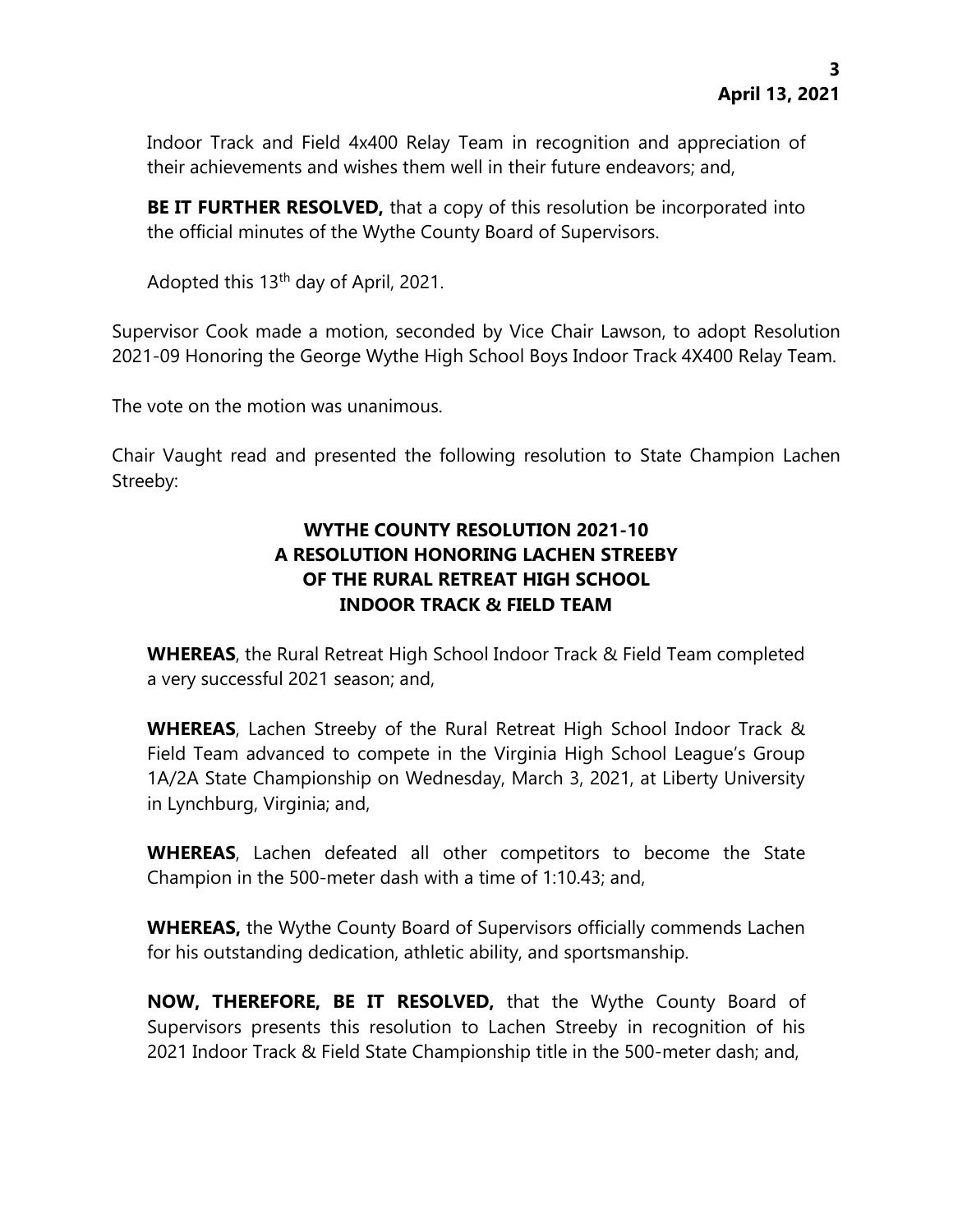**BE IT FURTHER RESOLVED,** that a copy of this resolution be incorporated into the official minutes of the Wythe County Board of Supervisors.

Adopted this 13th day of April, 2021.

Chair Vaught made a motion, seconded by Supervisor Smith, to adopt Resolution 2021- 10 Honoring Lachen Streeby of the Rural Retreat High School Indoor Track & Field Team.

The vote on the motion was unanimous.

Chair Vaught read and presented the following resolution to State Champion Chris Sizemore:

# **WYTHE COUNTY RESOLUTION 2021-11 A RESOLUTION HONORING CHRIS SIZEMORE OF THE RURAL RETREAT HIGH SCHOOL INDOOR TRACK & FIELD TEAM**

**WHEREAS**, the Rural Retreat High School Indoor Track & Field Team completed a very successful 2021 season; and,

**WHEREAS**, Chris Sizemore of the Rural Retreat High School Indoor Track & Field Team advanced to compete in the Virginia High School League's Group 1A/2A State Championship on Wednesday, March 3, 2021, at Liberty University in Lynchburg, Virginia; and,

**WHEREAS**, Chris defeated all other competitors to become the State Champion in the high jump at a height of 5'10" and the long jump at a distance of 20'9"; and,

**WHEREAS,** the Wythe County Board of Supervisors officially commends Chris for his outstanding dedication, athletic ability, and sportsmanship.

**NOW, THEREFORE, BE IT RESOLVED,** that the Wythe County Board of Supervisors presents this resolution to Chris Sizemore in recognition of his 2021 Indoor Track & Field State Championship titles in the high jump and long jump; and,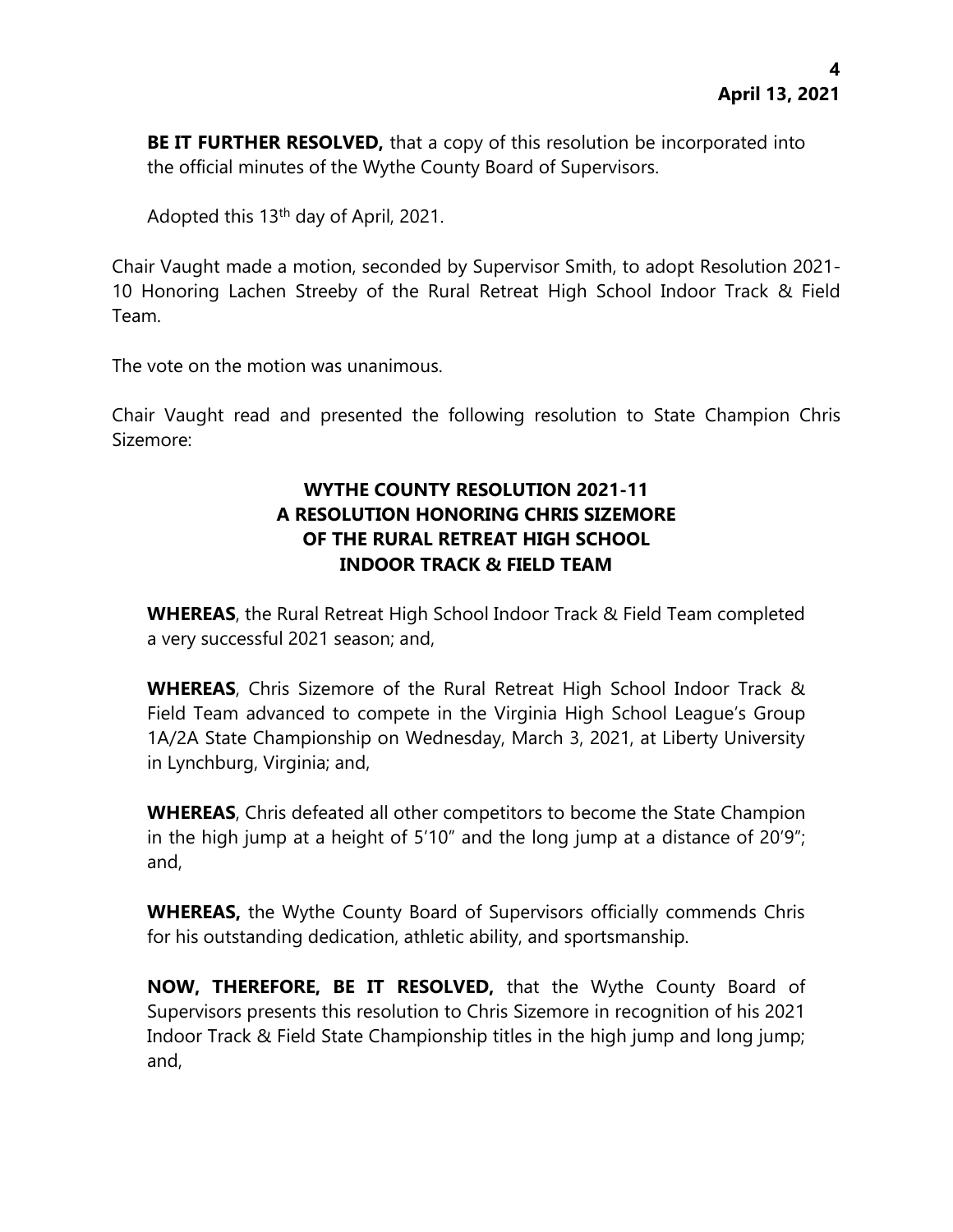**BE IT FURTHER RESOLVED,** that a copy of this resolution be incorporated into the official minutes of the Wythe County Board of Supervisors.

Adopted this 13th day of April, 2021.

Chair Vaught made a motion, seconded by Supervisor Terry, to adopt Resolution 2021- 11 Honoring Chris Sizemore of the Rural Retreat High School Indoor Track & Field Team.

The vote on the motion was unanimous.

# **CITIZENS' TIME**

Chair Vaught inquired if anyone present wished to address the Board.

1. Civic Education and Resolution – Ms. Linda Lacey appeared before the Board and stated "I'm Linda Lacey a retired veteran, teacher, taxpayer, member of the American Legion. I want to give a little history before Linda Meyer comes up to ask for a resolution. Wythe County Board of Supervisors, when our founding fathers formed this nation, they could not have imagined the truths that they loved so much and risked their lives for, would one day be hated and scorned by so many citizens or students ignorant of their country's history. We live in a very challenging time but we are convinced that America is a miraculous gift of God. It is well documented that the founding fathers read the bible evidenced by their many phrases from the King James Bible showing up in their written and spoken words. It is the most accessible and authoritative text for the  $18<sup>th</sup>$  Century Americans. Historians looked at probate records, the records, the catalogues, letters of what people left behind when they died and if the family owned a single book, it was a bible. And the faith referred to time and again by Washington, Adams and Lincoln and by numerous documents in our country's history are the truths that made this country great. The founding fathers according to the American University School of Public Affairs, Department of Justice, Law & Criminology, look to the bible for guiding principles of political order, civil authority, civic virtues, responsible citizenship and other features that are part of a well-ordered political society. The Declaration of Independence and Constitution do not represent competing views of the existence of a supreme being or his role in American political life. They are two sides of the same coin. We read together they tell us that the human, that the peoples' rights are divine in origin, sacred and unalienable while governments are human in origin answerable to the people and dependent entirely on their consent. Because stem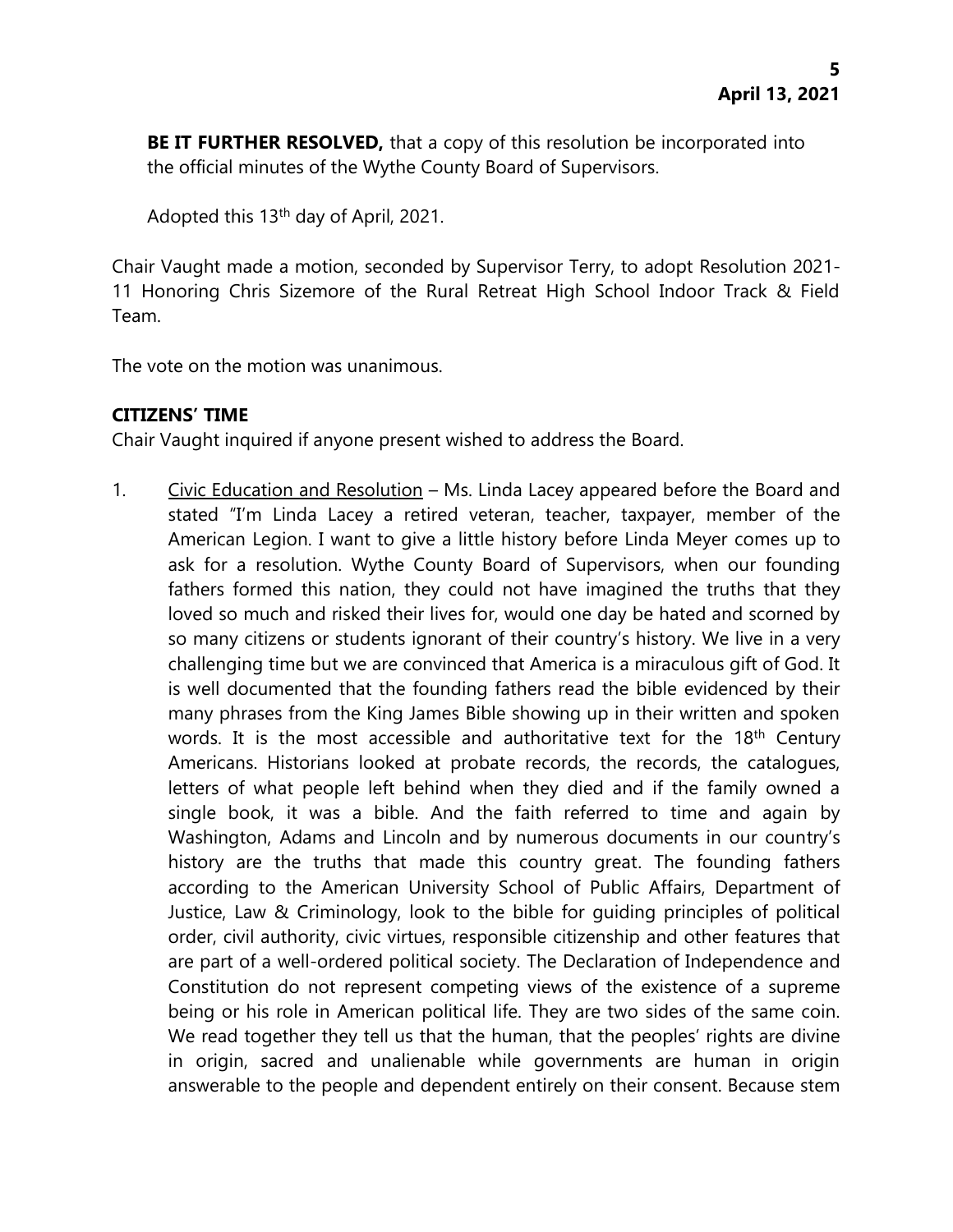science, technology, engineering, mathematics has been emphasized for the past 50 years over civic education, there is a divided country. One side for American achievements and progress versus the other side defining America by its failures and oppressions. Does it matter whether we acknowledge the bible's contributions to the American founding? Yes. We think it's worth preserving and recovering our civic history. Thus, our proposed resolution will inspire us all in remembering and being thankful to our creator in his role in the life of our nation. Other states, Oklahoma and Kentucky, they've put forth resolutions as well as our united nations. They discovered how important our civic education is. It defines who people are. Thank you."

2. Civic Education and Resolution – Ms. Linda Meyer appeared before the Board and stated "Good evening. I'm bringing before you today, and I've rewritten the paperwork, for a resolution. We give out a lot of resolutions and I think this one is particularly important. It honors Jesus Christ and his apostles. Whereas the apostles challenged unlimited government and unlimited obedience to authorities censoring our practicing religious liberties by refusing to object. Whereas the 1620 Mayflower compact specifies the reason for the voyage to plant the first colony in Virginia, in God we trust. Whereas the 1638 Fundamental Orders of Connecticut reveal America's Christian foundation by enacting a government framework to maintain and preserve the liberty and purity of the gospel of our Lord Jesus. Whereas the 1640 New England Articles of Confederation confirm the singular impact of Jesus Christ in colonial leaders. Whereas the 1644 New Haven Colony Charter honors the God of the bible. Whereas Thomas Jefferson, author of the Declaration of Independence, affirmed our creator alone to be the source of life and basic human rights. We hold these truths to be self-evident that all men are created equal and that they are endowed by their creator with certain unalienable rights that among these are life, liberty and the pursuit of happiness. So, I am asking the Wythe County Board of Supervisors to honor Jesus Christ and so on. This was done by the House of Representatives in Kentucky in 2016. I think it is very valid. I have all the information here which I would like to pass out to you so you can read it for yourselves and I hope you put this resolution on your agenda in the future and it will benefit and be a statement of our great culture and what's happened here in Wythe County. So that would be most appreciated.

Okay, now we're talking about civic education. We got some information, or I didn't get some information, the information came through the mail about a civics education and a new program – it's not a new program; it's been around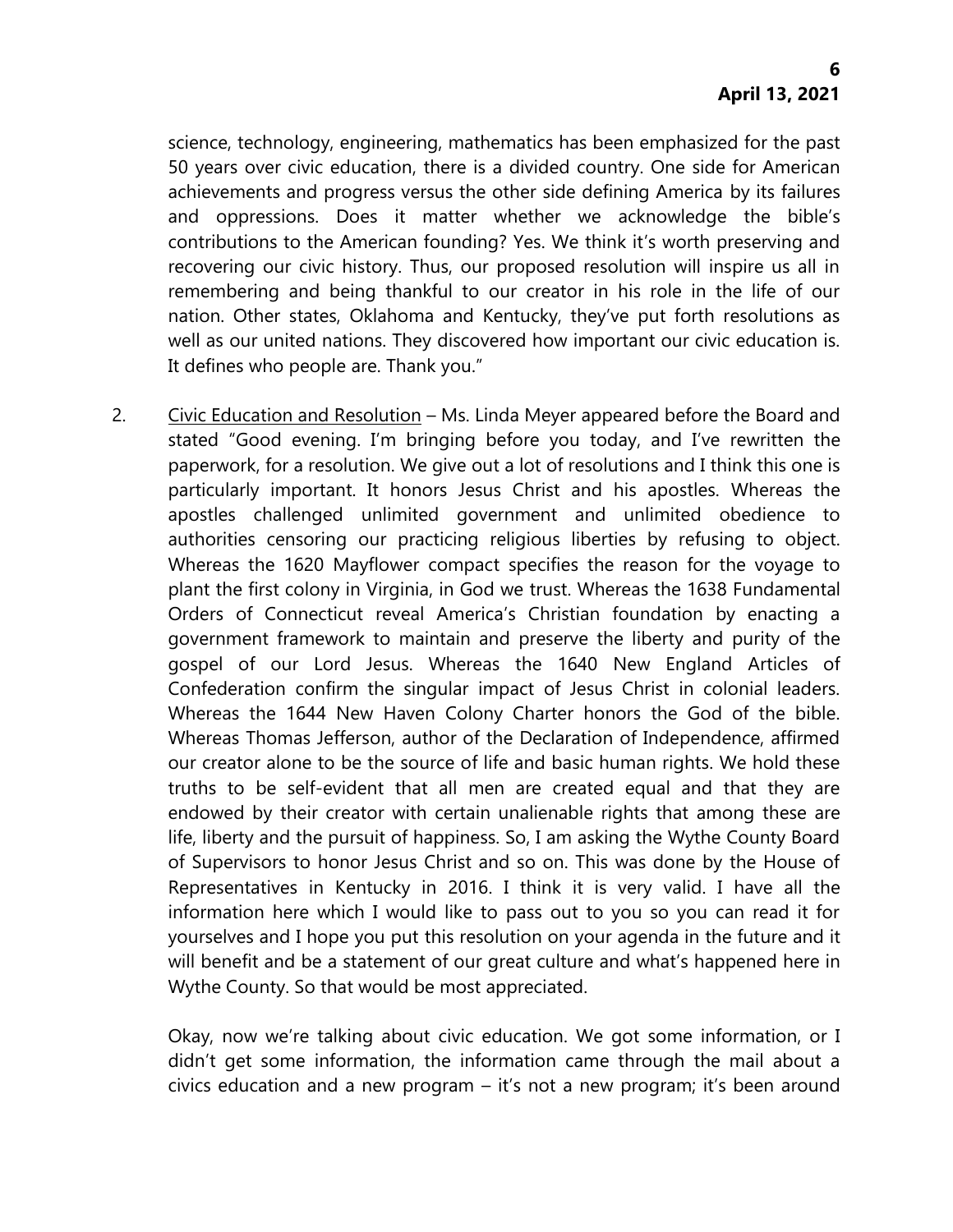for a while but we didn't know if people, it's opportunities for – up to K-12. And it's called the New Roadmap for 21<sup>st</sup> Century History and Civics Education. We gave this to the School Board the other day with all the caveats so they could do some very interesting analysis and hopefully get this on the curriculum. And this information was published in the American Legion Magazine from this month. So, if you'd like to look at that. And here is information about the roadmap. Two important things.

Now I'm talking about the budget. The School Board is seeking a 5% salary increase. Last year of course we know it was unprecedented. Actual school days probably down by 95%. Salaries and so on were still paid. I realize this is no fault of the teaching staff and so on but I'd like to remind you that hazard pay was given out very generously and so on. The word 'deserve' should not be in anybody's vocabulary. Taxpayers deserve not to have to have a 5% increase given out. Percentage increases are compounded every year – it's just not a one-time deal and it is not necessary at this point in time. Thank you."

- 3. LGBTQ+ Mr. Donn Sunshine appeared before the Board and stated "I've addressed you before about my concerns and addressed the School Board about my concerns about the State's model LGBTQ+ policy. The response I get is that 'Oh, we have to follow the law.' so I thought I'd remind you of the 14th Amendment. 'No state shall make or enforce any law which shall abridge the privileges or immunities of citizens of the United States; nor shall any state deprive any person of life, liberty or property, without due process of law; nor deny to any person within its jurisdiction the equal protection of the laws'. And what I'm advocating for because I think the students, the administration, the staff, the teachers of Wythe County, the citizens are a great people and they deserve this; what I'm advocating for is a policy that is fair to all people and not just to the LGBTQ community, and I appreciate you hearing me."
- 4. WCPS Budget Ms. Emily Cline appeared before the Board and stated "Good evening, Chairman Vaught, members of the Wythe County Board of Supervisors. My name is Emily Cline. I'll be reading a statement on behalf of Denise Davis. 'As you all know, Virginia systems school funding is a shared State/Local responsibility. Statewide localities must match 45% of the cost for programs deemed required by the state which are the standards of quality or SOQ. The state's required local effort for SOQs is the bare minimum at which school districts can meet the educational demands. As a result, every locality in Virginia has historically exceeded the required match for State funds for public education. The most recent report of expenditures was released in January 2021 and the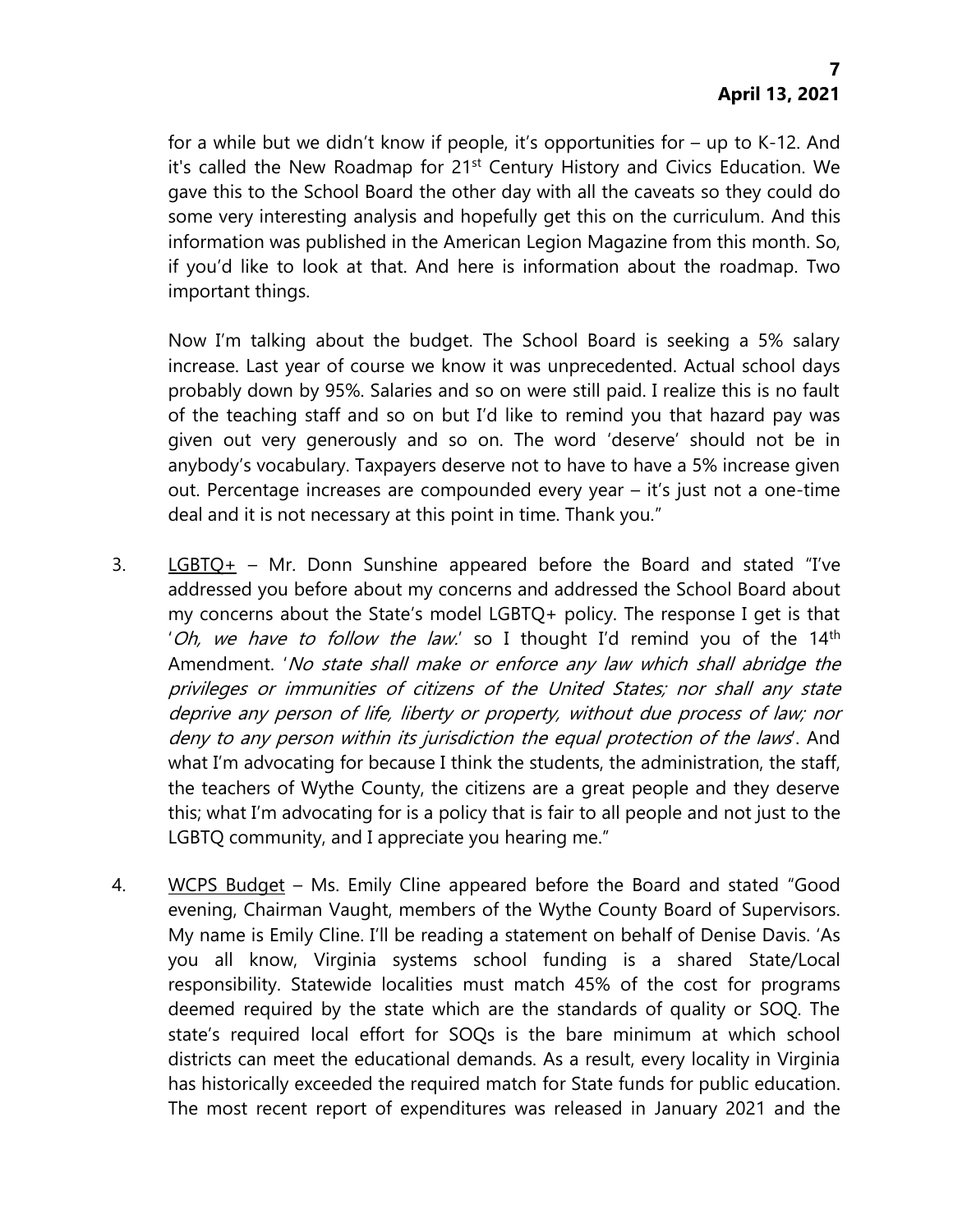trend continues with 134 of 135 localities exceeding the required local effort or RLE for fiscal year 2020 with the average across all localities being 82.54%. I have compared Wythe County with surrounding localities. Those localities used for comparison purposes are listed from highest to lowest with regard to amount of overmatched provided: Montgomery, Roanoke County, Bland, Giles, Floyd, Washington, Pulaski, Carroll, Wythe, Grayson, Galax, Bristol, Smyth and Tazewell. A chart was provided to you. Wythe ranks 102 out of 135 localities in Virginia with an overmatch of 50.44% over the required local effort. With the State average being 82.54%, there are only 33 localities in Virginia that provided less funding than required for public education than Wythe County. I will repeat that. There are 102 localities out of 135 that provided more funding than required by the state than Wythe County. Three bordering localities outranked Wythe, and those are Bland which provided an overmatch of 90%, Pulaski provided an overmatch of 68%, and Carroll provided an overmatch of 51%. All of those 102 localities that provided more funding than required, clearly prioritized public education more than the Supervisors of Wythe County. Wythe County's ranking on the local composite index statewide was 87, yet the rank on percent of actual local expenditures above the state requires was 102. This would indicate that Wythe should be able to provide more than a 50% overmatch for local education funding. As a member of the board for the Virginia Education Association, I know the struggles that teachers across the state have endured since March 2020 and continue to endure. I also know that Wythe County has lost quite a few great teachers because better pay opportunities were offered elsewhere in the state. When sufficient funding is not provided for schools to operate and for school employees to receive a pay increase, that they most certainly deserve, families suffer, students suffer, and employee morale suffers greatly. You, the Supervisors, holding the purse strings have a chance to make education a real priority in Wythe County. Will you do it? There seems to be some concern about out-ofcounty students attending Wythe County. But what is to keep Wythe County students from attending in surrounding localities where more money is spent for public education, and education is evidently a higher priority. Thank you."

5. WCPS Transgender Policy and Stacy Terry – Mrs. Tracey Crigger appeared before the Board and stated "Good evening. My name is Tracey Crigger. I'm speaking on behalf of Wythe County Education Association Board. An education is basic civil rights and any child who does not feel safe coming to school is being denied their civil rights. We are working tirelessly to dismantle systems of oppression that prevent children from accessing a great public education because of factors outside their control; like their race, gender, sexual orientation, culture, or nationality. In Stacy Terry's public (now private) Facebook post, he chose to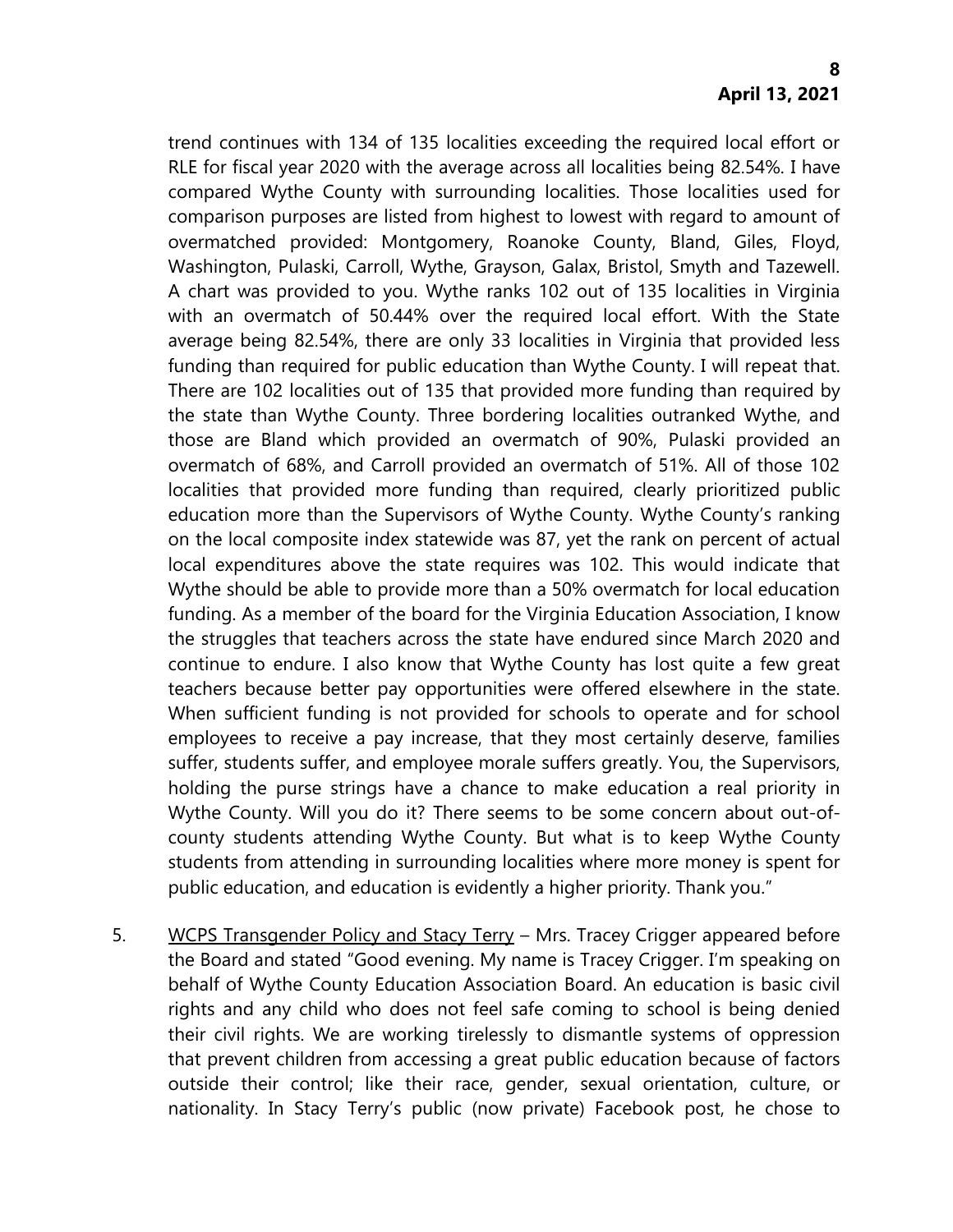express an opinion in response to the support of the model policy for transgender students by a Wythe County Public School teacher. For those that do not know, the State of Virginia passed House Bill 145 and Senate Bill 161 during the 2020 Virginia General Assembly. This law affects all public schools. The model policies for the treatment of transgender students in public elementary and secondary schools document was developed by the Virginia Department of Education in response to HB 145 and SB 161. Quoting the Virginia Department of Education 'The Virginia Department of Education continues to be committed to working with school divisions to ensure a positive, safe and nurturing learning environment for all students.' It is important that as education leaders, we affirm our commitment to advancing equity in Virginia's public schools. Efforts to advance equity priorities include developing a culturally competent workforce of educators, closing opportunity and achievement gaps among marginalized student groups, increasing access to high quality early learning opportunities and maximizing the potential of every Virginia student. The key guiding principle to the model of policies is that all children have a right to learn, free from discrimination and harassment. The policy minimum standards are as follows: (1) compliance with applicable non-discrimination laws, very pertinent to all students; (2) maintenance of a safe and supportive learning environment free from discrimination and harassment for all students; prevention of and response to bullying and harassment; maintenance of student records; identification of students; protection of student privacy and the confidentiality of sensitive information; enforcement of sex-based dress codes, and student participation in sex-specific school activities and events and use those school facilities. Activities and events do not include athletics. Each school board shall adopt policies that are consistent with but maybe more comprehensive than the model policies developed by the Virginia Department of Education. We acknowledge Mr. Terry's right to his opinion but not to intimidate or threaten our staff or students as part of that expression. His use of an image of bullets, having nothing to do with the context of the topic at hand, can only be viewed as a threat of violence. The Wythe County Education Association Board condemns that violence and we ask that the Board of Supervisors formally vote to censure Mr. Terry. We expect more from our county leadership. We demand more from our county leadership. Thank you."

6. WCPS Transgender Policy – Mr. Mitchell Cook appeared before the Board and stated "As some of you may know, my name is Mitchell Cook. I'd like to say hi to Supervisor Cook and Chair Vaught. I normally try to stay out of the politics of Wythe County, mainly because growing up, I was taught there's a few things you keep your mouth shut at the dinner table about: guns, religion and politics. But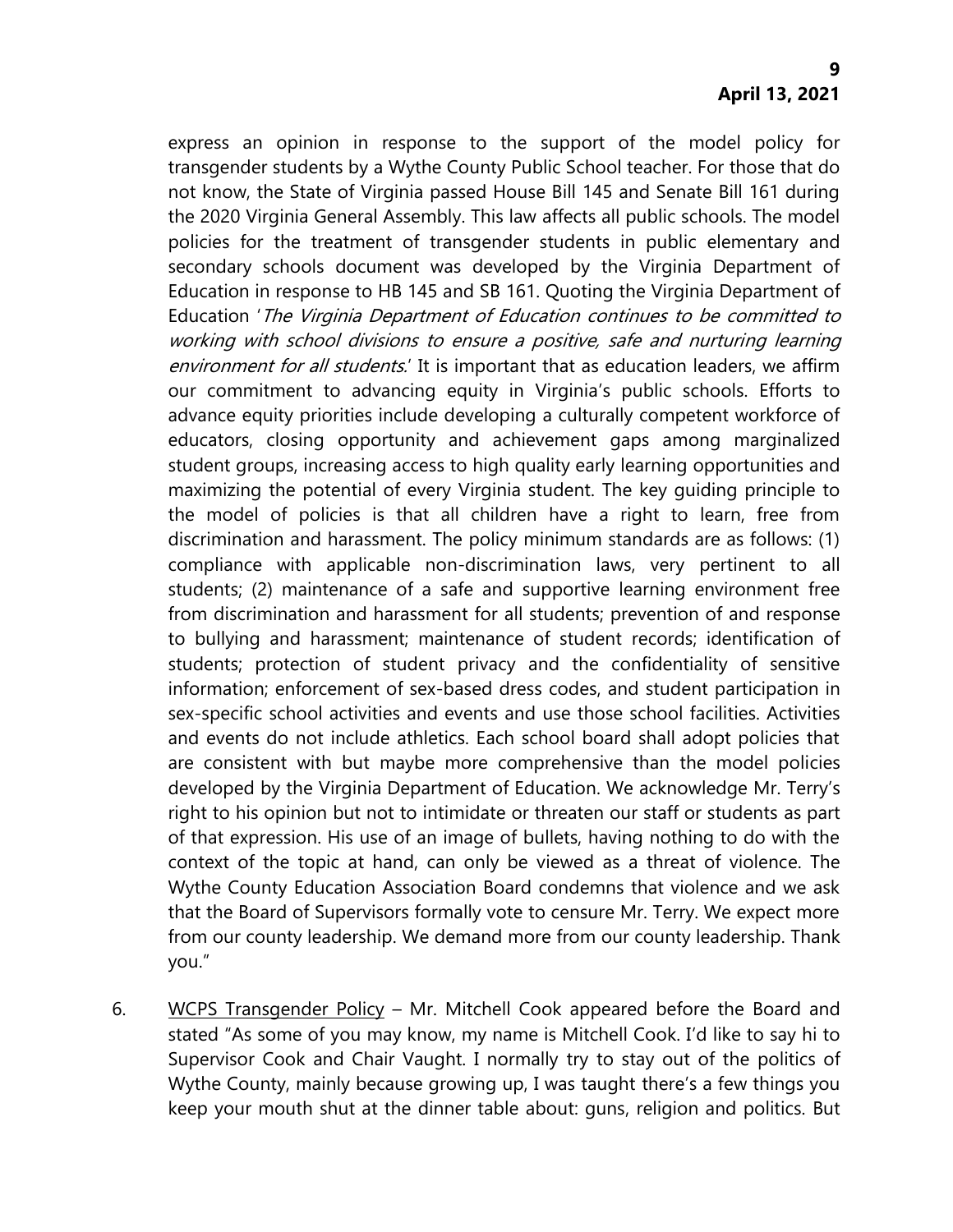there've been things that have come to light and things that have been said that, in honesty, terrify me; that the people of this county and this Board have allowed. And I'm just going to start off with you have people that say this transgender policy that's coming from Richmond is going to put students at a disadvantage or put students in a situation where they don't need to be; in courses to the fact that LGBT students are at higher risks of depression, suicide, isolation and a myriad of other mental illnesses. I am living proof of that. It took me until I got out of Wythe County to accept myself and being able to express myself because I was terrified, not what the students would do to me if I opened up and was 100% myself; it was the adults outside of the school system. There's at least two teachers here that I felt comfortable with talking to: Ms. Megan Patrick and Ms. Deanna Bradberry. Those two teachers are some of the reasons why I'm still standing here. I have scars from where there are nights where I hated myself so much and I could not take it. There are those of us that are in the LGBT community that we don't cut. We don't take pills. We don't hang. We drink ourselves. We find abuse in substances that numb the pain, that are caused by people who are ignorant to our plight, who are callous to . . . to the cruelty that they deal out. If you really care about the students, you will adopt these resolutions as they are and respect the fact that these students are just like your children; they need to be protected, cared for and listened to. I came out to these teachers because I felt scared to tell my parents. If I had not had them to talk to, I would not be standing here today. I would not have became MACC Captain of my teams. I would not have been SGA President. I was able to pull through all of that because of those teachers; those teachers that you all attack with your venomous words. It's enough. It has to end now. Thank you."

Chair Vaught stated that according to the Rules of Procedure, only county residents can speak during citizens time, unless a motion is made to suspend those rules.

Supervisor Cook made a motion, seconded by Supervisor Horney, to suspend Rules of Procedure to allow non-county citizens to speak.

The vote on the motion was unanimous.

7. WCPS Transgender Policy and Stacy Terry – Ms. Megan Patrick appeared before the Board and stated "Good evening. Thank you for suspending the rules for me. My name is Megan Patrick and although I live in Smyth County, I'm here tonight to speak as a Wythe County educator and a topic of interest for Mr. Terry. I understand that this Board has concerns about the welfare of our students in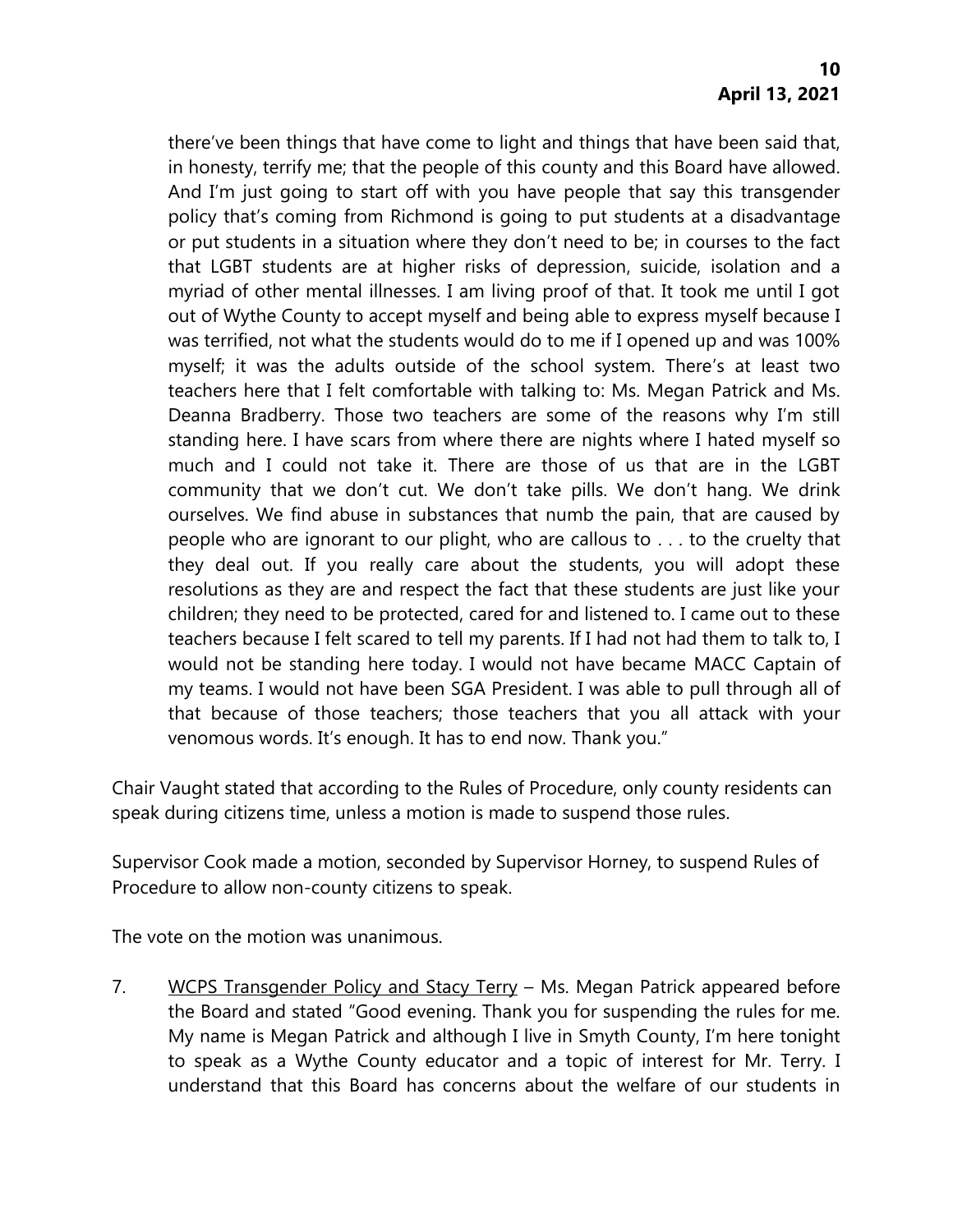Wythe County as do I. The disagreement between us then is about which students we care for and how we care for them. I work to accept and support all children however they come to me. All students have a right to feel safe and valued while at school. Furthermore, it is against the law to refuse to provide all students with the basic civil rights set forth in the Virginia model policies for the treatment of transgender students. As you make budget decisions for the school system, surely you understand that your place is to comply with the law and fund our schools for the betterment of all students. I have never before seen educators, custodians, administrators, students or parents work as hard as we have during the COVID-19 pandemic. Cutting our funding because of your religious beliefs would not only be an egregious violation of the law, but it would also be a slap in the face to every stakeholder in the school system – every person standing behind me today. Mr. Terry's behavior on Facebook is embarrassing at best, dangerous and disgusting at worst. Although his views are his own, and he has the right to them as a private citizen, he does not have the right to use an image of bullets to threaten or attempt to incite violence against me as a public educator. Far too many school children, teachers, staff members and SROs have lost their lives to violence in schools, including this week. Mr. Terry's post cannot be taken lightly. He has a responsibility to this community and he has failed to uphold it consistently. I ask you, the other members of the Board, to take action to formerly censure him and make clear that violent threats are not acceptable behavior from the leadership of this county. I also ask for a formal public apology from you, Mr. Terry. Wythe County deserves better. Thank you."

8. WCPS Transgender Policy – Ms. Lynn Rosenbaum appeared before the Board and stated "Good evening. I am Lynn Rosenbaum. I'm a teacher in Wythe County and Co-President of the Wythe County Education Association, the WCEA. This is my  $27<sup>th</sup>$  year as an educator and I've taught in South Carolina as well as Virginia. I live in Wythe County and I'm a registered voter, and I'm troubled over several issues. Let me explain. I've learned that a member of the board does not support out-ofdistrict students. I believe it to be an honor for a student from a neighboring county to wish to attend school here. It demonstrates that Wythe County is a desirable school system that has a lot to offer its students. The school division is paid on a per pupil basis which translates to more students means more funding from the state or the county and it's a plus for the school system. Many of these students live close to the county line. The student's family has to provide transportation to the school so it costs them to have their student attend WCPS. The students that WCPS accepts have to meet a set of requirements that are evaluated on a per student request or basis. It isn't 'Come one, come all'. I taught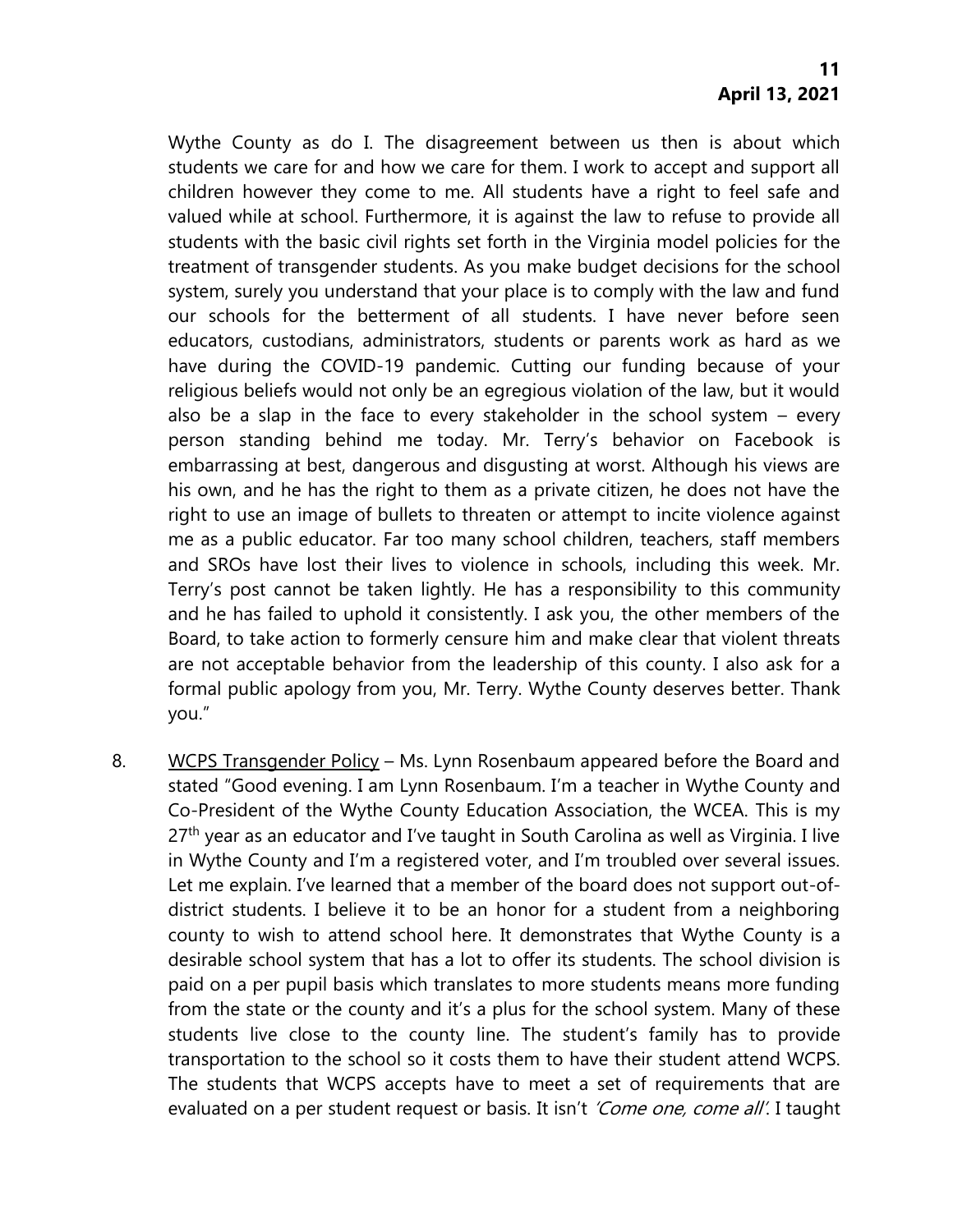in a county that I did not reside in when my children were younger. The county I taught in accepted my children in their system without hesitation. I could go on but there are other issues. Main point: students mean more funding. Teaching this year has been horrible. For those who believe we, teachers, have done nothing this year, I can give you some interesting facts from my year. I move schools from Fort Chiswell High School to George Wythe. Not a problem. My job relies on the number of special education students at respective schools. I have 13 students that I manage special education paperwork for – nope, not bad either. I go to the classroom to assist teachers and students. This puts me with an average of 100-120 students a day. Again, about the norm for a special education teacher. Normally I have one meeting per year, sometimes there are two, for a student depending on the situation. This year, I've had 66 meetings involving my 13 students. I teach a class for employment skills; I've had to translate all of the in-person lessons to go with that curriculum to computer-based; a little more than two hours of work for each lesson. The curriculum is planned for 18 weeks. We didn't have 18 weeks in the first semester. I've had to learn to operate Zoom, the Canvas learning platform, Google classroom, document projectors, webcams, microphones, and scanners. There are days that everywhere that the internet is down, a computer program won't come up, a Zoom isn't working, oh, and wear a mask, temperature checks, keep distance, clean in between classes, can't have lockers so have to carry everything with you everywhere. And substitutes? We couldn't find them before. But now, when a teacher has to take a day perhaps to go to the doctor or is sick, they now have to note if the sub can operate the equipment and understand, the way more complicated it becomes. All is so stressful. Then there's the mental health issues. I have four of the thirteen students that I started with this year, have been placed in residential settings for mental health self-harm issues. That's 25% who were not originally identified as emotionally disabled. If 25% have such serious issue, how are the other 75 feeling? Again, I could go on. Main point: teachers have worked harder this year than in years' past with less respect and appreciation than years' past. Mandated policies are that we have to abide by; we don't have a choice; it's the law. I may be naïve but … I don't like the speed limit but I have to follow it. The policy that we must not discriminate against LGBTQ students specifically, is a law. We have to follow it. I do have a copy of the Senate and House Bill that I held up earlier that were passed last year. This is part of the Virginia Department of Education's equity initiative which proposes equity for all in education, which the DOE has spent several years working on, which also relates to eleven State and Federal laws. It doesn't just discuss transgender students but students of different colors, races, religions and genders. Again, I may be naïve but I feel it's my responsibility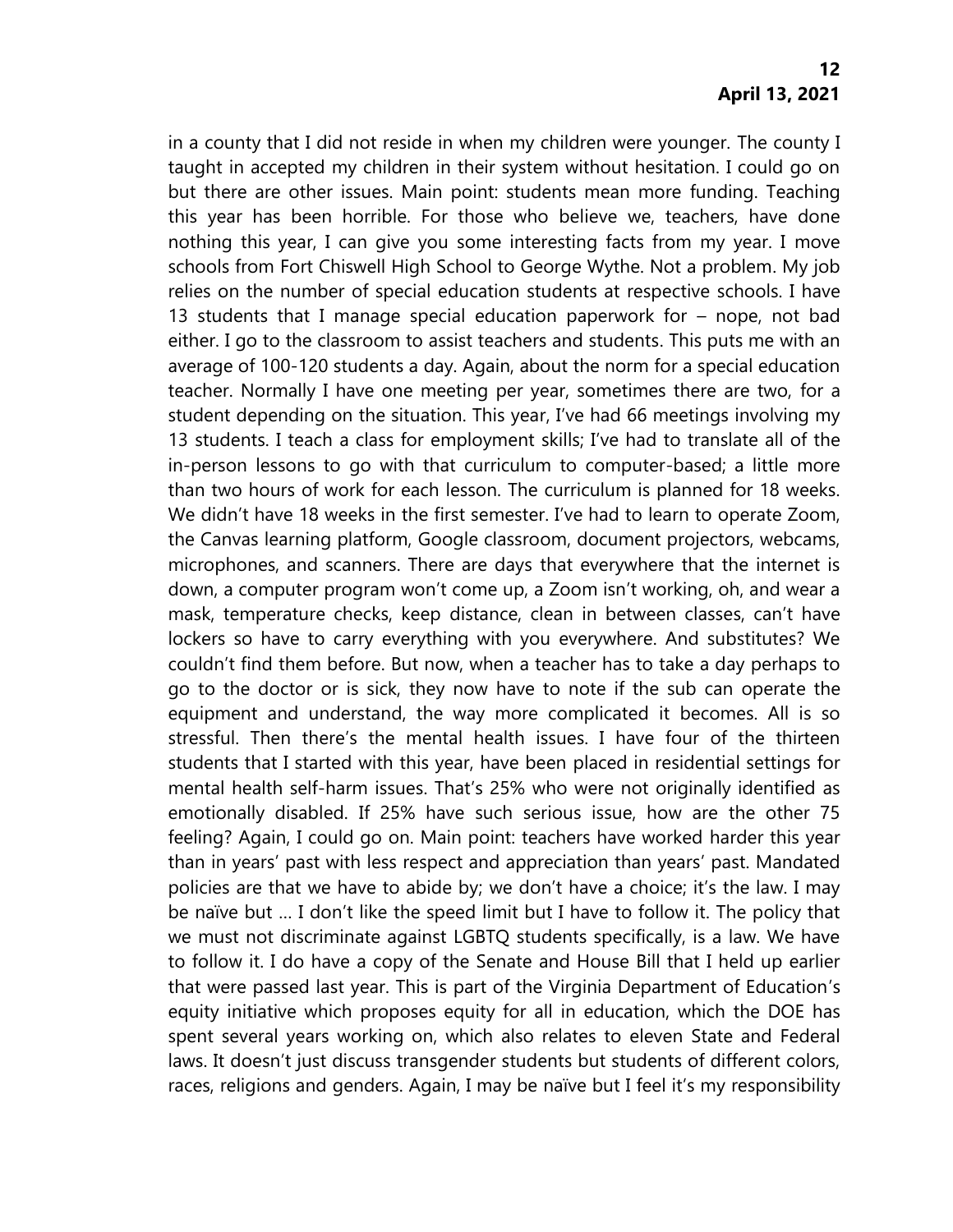as a teacher to accept children where they come to me from. It doesn't matter if they stink, if they're poor, if they live in a park, if they're of another color than myself. An identity is someone – identify someone other than what I see on the outside. Children are children. They need support from teachers. They may be from a single-parent home, a grandparent's home, a foster home, or no home. Everyone can probably think of a friend or a time that you have felt singled out, felt very alone (short or long term), bullied, picked on, harassed for some reason you didn't understand or didn't know why it mattered so much. That's emotional abuse. The answer is not withholding funding. Why hurt all of the students and employees of WCPS by threatening to withhold funding or only funding as minimally mandated. Oh, but wait a minute – you don't like to follow mandates because you don't want to agree with the mandate. Here's my main point: let the arguments over 'I don't like this so I'm going to hurt you how I can'. Hmm. Grow up. Grow up and look at who and what you are really hurting, our children our future. When you think of the \$39M that you got from STS Group, if you will approve this, and insist that you have to be followed, then minimal funding will result in fewer teachers and support staff, programs will be cut, the progress with technology we've made will cease and schools will be impacted. No school is perfect. Each school system hopefully strives to improve. Funding only the minimum requirement doesn't give into improvement. It doesn't give teachers a reason to want to return to work rather than find employment out of education where they feel more appreciated and respected. Many teachers after all could get better education jobs. I didn't take the career for the money but don't shame me by paying me as much or less than I could make at McDonald's or Sheetz working the same number of hours I do now. What am I asking? I'm asking that you fund the County school system, the students, because they need your support more than ever. Oh, let me ask one question: Where do your kids go to school?"

9. WCPS Transgender Policy – Dr. James Fedderman appeared before the Board and stated "Good evening everyone. I am James Fedderman, the President of the Virginia Education Association. Thank you so much for suspending the rules as I drove eight hours from the eastern shore to get here so, thank you so much. As President of the VEA, I am in touch with our union leaders and members across the state and also the Governor and his Education Secretary, Atif Qarni, and the State Superintendent, Dr. Lane. Without exception, they say that teachers and support professionals across the Commonwealth and in Wythe County have shown incredible creativity, flexibility and commitment to their students over the past year dealing with COVID-19. Your staff members are your biggest resource and I so urge you to maximize your commitment to fund the school programs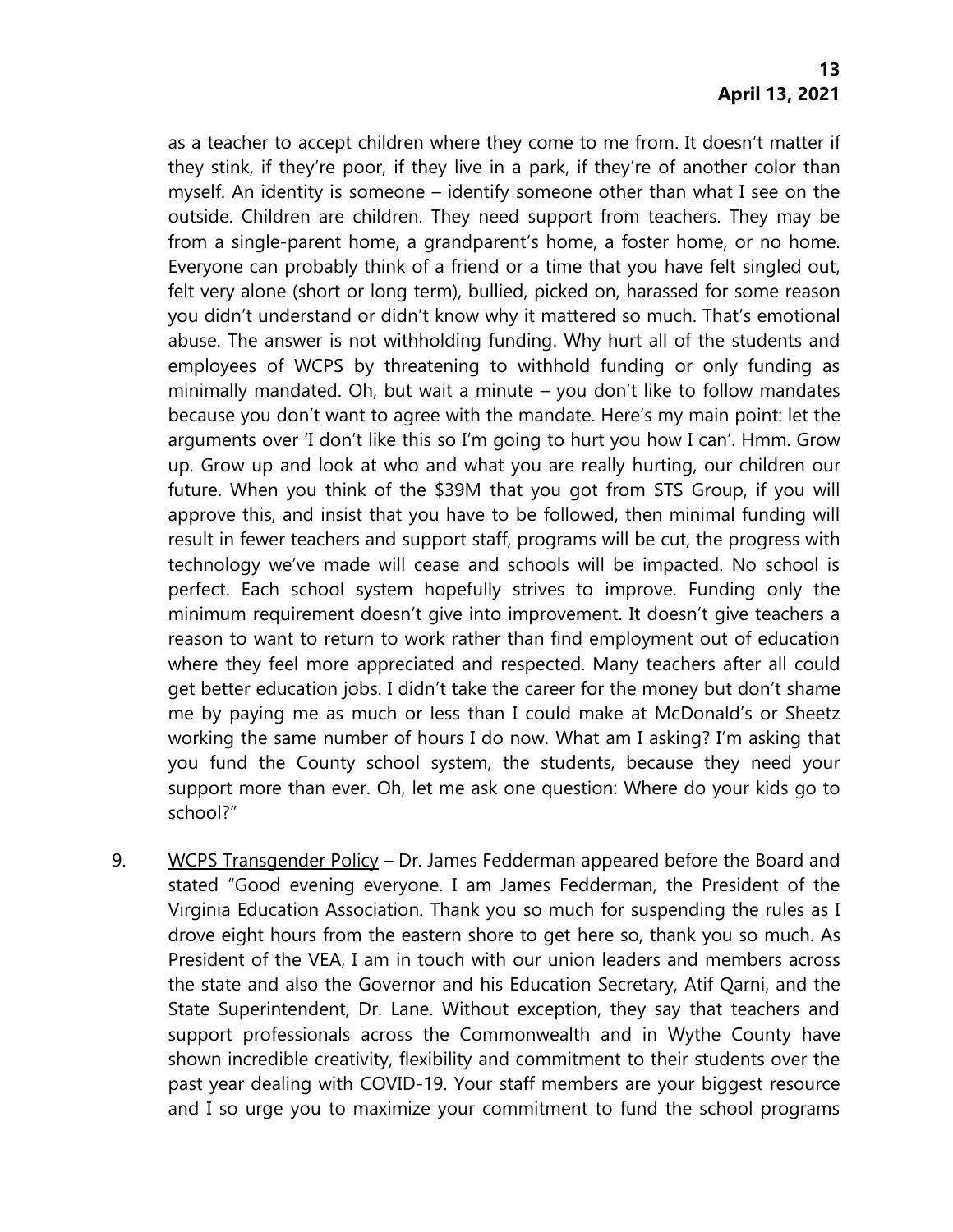and staff compensation in a way that reflects the importance of their work. The members of the Virginia Education Association worked extremely hard this year making the case to members of the General Assembly that communities like yours need more assistance from the state in funding local public schools. That help is coming. I am on the State Board. I know that. In addition, members of the VEA and the NEA urge national support to help local school divisions recover from the COVID pandemic. Thanks to that work, \$2B in new funding is coming to Virginia school divisions from the American Rescue Plan, including \$7.9M designated specifically for Wythe County. Those are some of the facts that will frame your budget decision and discussion but, as you well know, the children in our public schools and the school employees who nurture them and support them and much more, they are much more than a number. Each student, each family, have unique circumstances but a common dream – to graduate from the Wythe County schools and to become a successful and happy adult. Are you willing to make that happen, whether their path will take them here or beyond, it is our commitment and our duty. Each of your school employees began their career committed to helping every individual student make a difference and fulfill their full potential. This global pandemic has brought sickness and death all across the corners of the world, including here. But that did not defeat us. In fact, I absolutely believe that bright days are ahead of us for Wythe County and for our Commonwealth. I urge you to seize the moment and do whatever it takes to ensure that each student in Wythe County and their employees has the opportunity to reach their dreams and that your employees receive the compensation and professional growth opportunities that will keep them working in Wythe County and not push them to the surrounding divisions. Again, I commend the employees of Wythe County Public Schools for their students and families and I thank you for the opportunity to speak here today. My name is Dr. Fedderman, the President of the Virginia Education Association and I approve this message. Thank you."

10. WCPS Transgender Policy – Ms. Lorna King appeared before the Board and stated "Hello all. Happy Anniversary. It seems like I was just here this time last year, and nothing has changed. But I am not going to reiterate my disdain for that post and for what has become of that, and I will not reiterate what everyone has said. But I am standing in solidarity with everyone who has talked before me. The only other thing that I can add to all of this discussion, about all of this, is the emotional toll that this year has taken on everybody, but especially teachers and especially students. And so, to stand up here and to listen to these kinds of emotions really makes me reevaluate my choices. Because I have given my heart and soul to this county for 21 years and Mr. Cook, I have worked for you and you know what I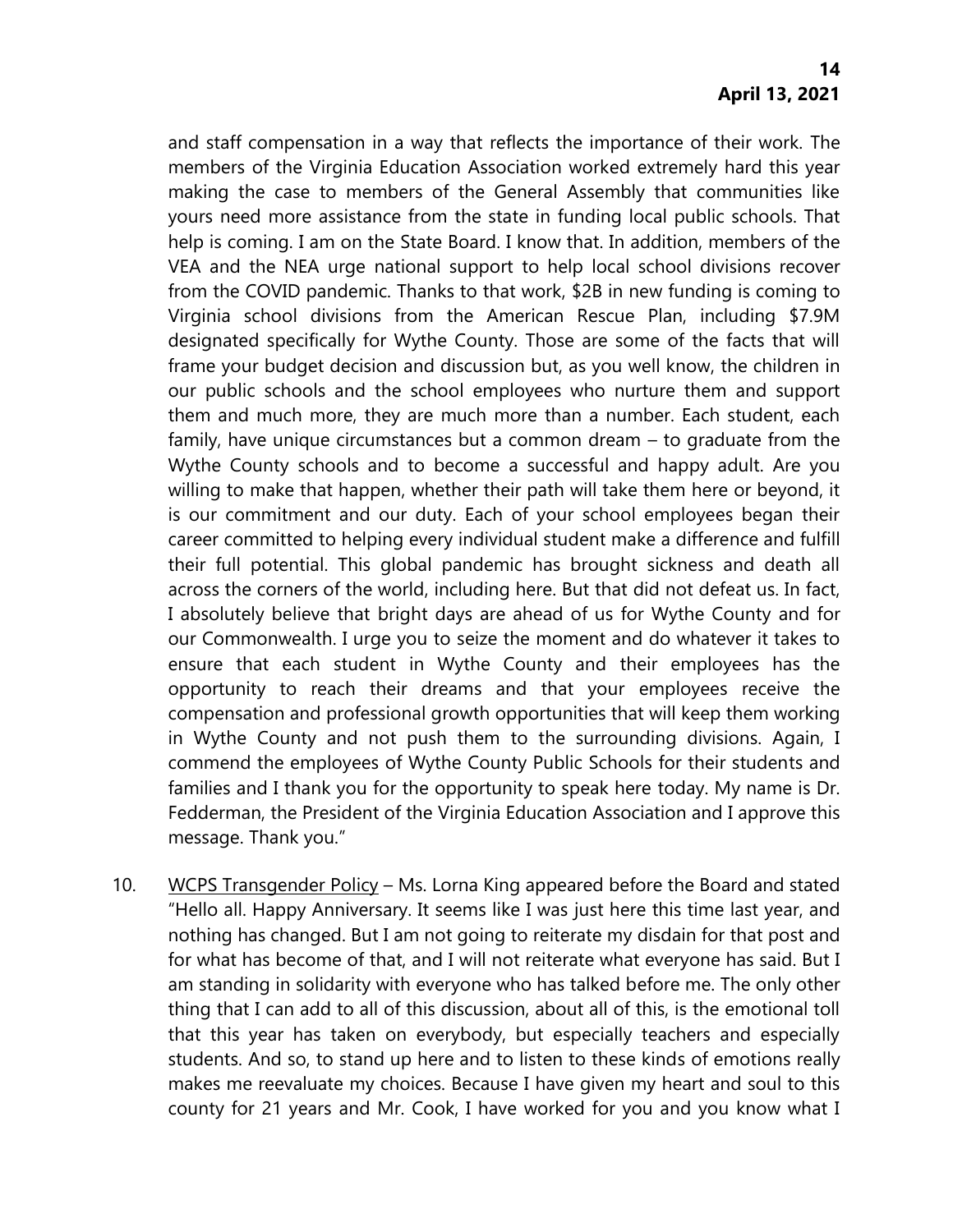work like. And I am not the only one that works that way. All of you that are in here that are teachers have the same story to tell. And I would hope that clearer heads would prevail and that you would invest in our children because I certainly don't do this job for the money. I could go home in the evening and rest, and not worry about my child or my children or my students, but I can guarantee you when you have no one to come to talk to you because there's no one else to talk to, maybe you'll think a little differently about your diatribes. And then maybe you will talk with respect to the educator that you couldn't even call a human being. Now that's all I have to say about that. Thank you all very much."

11. WCPS Transgender Policy – Ms. Kim Aker appeared before the Board and stated "Good evening, gentlemen. I do thank you for this opportunity. I am Kim Aker, a 25-year veteran teacher of Wythe County. For at least eight years, I represented the members of the Wythe County Education Association as a president or a copresident and I spoke before you a bunch of times. I was very proud when I was in Hampton, or Richmond, or Roanoke or Virginia Beach where we have our Virginia Education Association conferences, when I was around other educators to say our Board of Supervisors and our School Board had a wonderful working relationship of mutual respect and support. I cannot say that now. I am embarrassed and, quite frankly, angry at the politics and back-door personal agendas that have surfaced in the last few years. We have a problem and we, the citizens and employees of Wythe County need it repaired.

I have high respect for each of you on this board and those in public office. I have taught your children, I've coached a lot of your children and I've been able to communicate with almost everybody. I don't know Mr. Vaught and I don't know Mr. Smith, but everybody else I do. I think and I hope that you know that I'm an honest, professional and friendly person. I work hard and I'm a straight shooter. I am also proud to say I am a Christian and I try to live my life in such a way that it is evidenced not only by my words, but my actions and my character. Sadly, I fail daily, but I do strive to do that. I've tried to teach my sons, my grandchildren and close to a 1,000 students now that character is what you do and say when you think no one else is watching, but also to be aware that someone is always watching. They see what you say vocally, in emails, in texts and especially on social media. Our children are watching. They have watched many elected officials say and do things over the last few years that, in my opinion, are appalling. I don't claim to be Democrat nor Republican, so before you close your ears, just know that. I am, however, what's known as an informed voter. I don't take rumors or claims as truth until I can prove them. And I'm shocked by the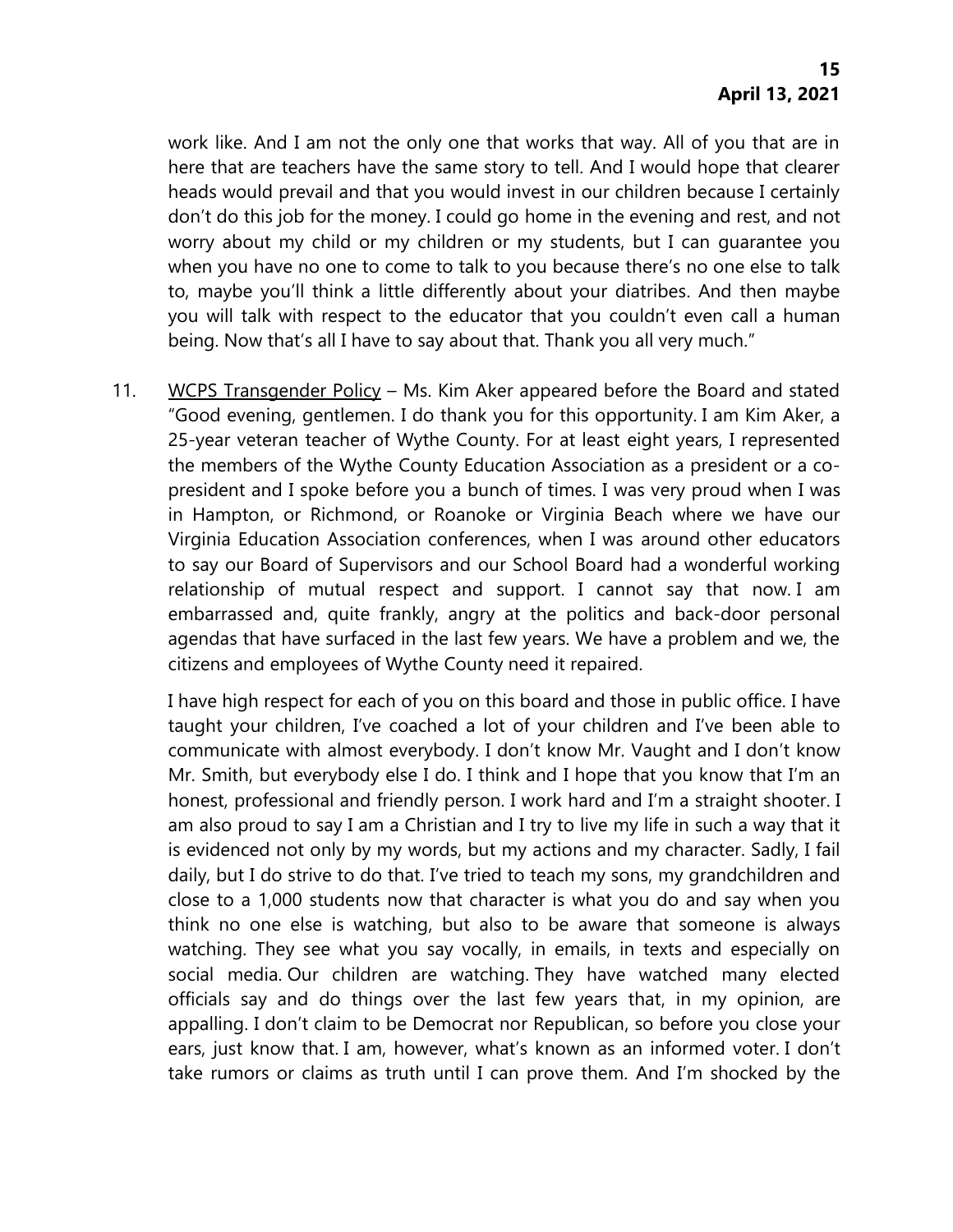truth I've seen. So, I want to educate a couple of you that appear not to know the truth as well as a few in the audience.

Teachers have endured the worst 13 months of our lives. Yes, students and parents have had a very difficult time the last 13 months as well. However, some seem to think that teachers have sat at home and done nothing. That is a lie. Let me be clear. We have worked harder in the last 13 months than in the last 24 years I've taught. We've learned multiple new computer programs and techniques to try to reach each and every student, both in person, online, virtual, and most of the year we've done both, which for those of you who don't live our lives, let me explain. It means we do it on our own time-early mornings and late nights far beyond 7:45-3:30. Teachers have basically been on call, from emails, DOJO, Class tag, text, and social messages trying to help parents, especially those that have working schedules. Have we succeeded? Yes, in many, many cases. 100%? Nope – and I'll be the first to admit that. We have dealt with the same technology issues that every family in Wythe County and in Virginia and most of the U.S. have. We've had the same problems with child care, trying to work from home and trying to avoid a pandemic. We have had the rules, procedures and guidelines change, almost daily from the Governor, the State Department of Ed, and then our County school administration, because you all well know, everything trickles down. You make a plan – the next day 'Nope, we're not doing that, we're doing this.' I personally have driven to my school and sat in my parking lot at various times of the day and night just so I can have internet access. I have increased my satellite-driven internet, because that's all I can get where I live out on Peppers Ferry Road, both in cost and megabytes in attempts to have a decent service so I can record multiple, multiple hours of lessons, be on Zoom meetings, Google Meets and anything else that's been asked of me, just like all these educators and the 300 others of us; just like parents, grandparents and these children. Hopefully, that clears up at least one lie that the public has tried to spread.

Last year, there were no raises or steps for any school employee, and we all understood. We were in the middle of a pandemic and it shut down businesses, employers and companies and that's what provides the taxes to make it happen for funding. We get it. This year, the legislators proposed a 5% increase. Anyone with any knowledge at all knows that that means that the County has to chip in to make it work. Our Standards of Quality are set up by the legislators, and they've never been fully funded. We have necessary positions to make a school system work anywhere in Virginia. And you all know, they don't fund it all. For those of you that don't know that means school counselors, nurses, many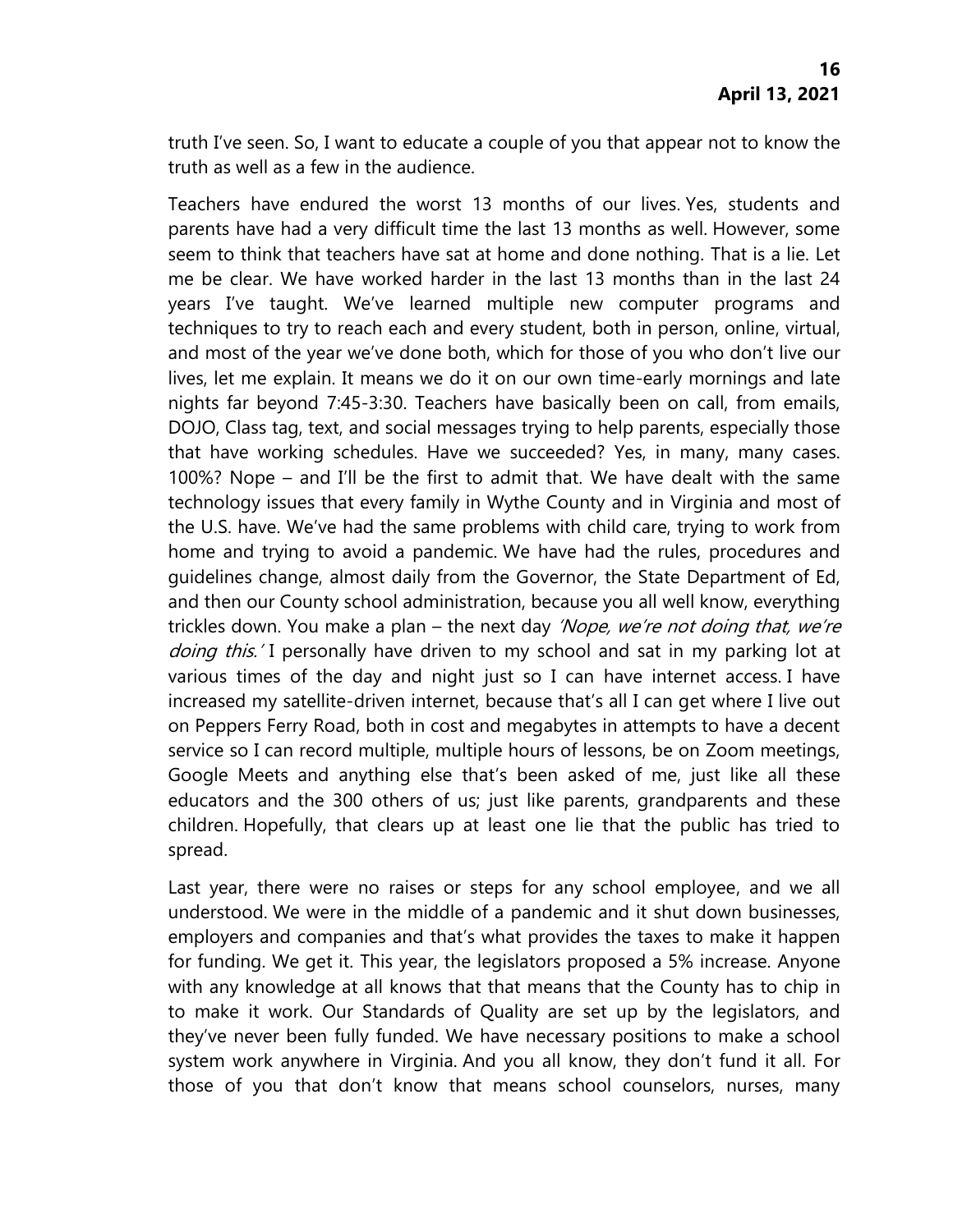paraprofessionals and some of our present teachers are not funded by State of Federal government. Our County has to do that. Our County has for many, many years funded above the LCI, which is the Local Composite Index for people that don't know, that's the mandated amount that the State says you guys have to, because the Board of Supervisors was knowledgeable enough to know we need those positions to make our students successful. Our Superintendents and the School Board, at least for the last 25 years that I've taught, has always provided a raise to every employee when funding was available; not just teachers, because we can't educate them if Mr. Horney and these great bus drivers don't get them to school. We can't help our special education students if we don't have our paraprofessionals, like his wife. We have our cafeteria workers busting their behinds this year to make sure we're feeding breakfast and lunch to our students whether it's on a bus, out of the back with a bag, or it's in person. Our custodians and maintenance workers have worked like dogs to keep our schools clean, even with tiles popping off the floor. You know, we don't need a new school at Spiller, no, no, no, no. Toilets are overflowing because we have busted water lines, and leaking roofs, even in my library, that's the new part. These janitors and custodians are trying to sanitize hourly and then they're walking along and picking up milk buckets outside the doors. I'd love for you all to come watch during the day. Milk buckets and trash bags because all the students have to be six feet apart. We can't feed them in the classrooms. We've got them in every crevice and every school spaced out. So, that's what the janitors have to do all day long. We get done with breakfast, then they come back through and pick up all the trash bags and more milk buckets. I've driven a school bus too. I was certified. I did it for years. I've helped serve meals from a bus and I helped serve them in the food lines when they need it. I've cleaned up vomit, spilled milk and food. I've given out medicine in the absence of nurses, after I was trained of course, and honest to goodness, I am sick of sanitizing every surface that's around. I don't say that for a pat on the back. I say that because I know what every employee in Wythe County Public School, how hard they work – EVERY DAY, every day. They, each and every employee of Wythe County Public Schools deserve a raise. Deserve it. Currently, Wythe County funding of education, as you've already heard from Denise's statement, ranks 102 of 135 counties. Better than 30 others, some of you will immediately say, but how sad that the value of our children's education is only ranked 102 of 135. Some people back there are probably saying 'Well that's better than 30 others.' And some of you understand how sad that makes the value of our children's education, that we're ranked 102 of 135 counties. And in full disclosure, I've resigned already, at the end of this year. I've resigned to go to a small, neighboring county for \$6,000 more in salary,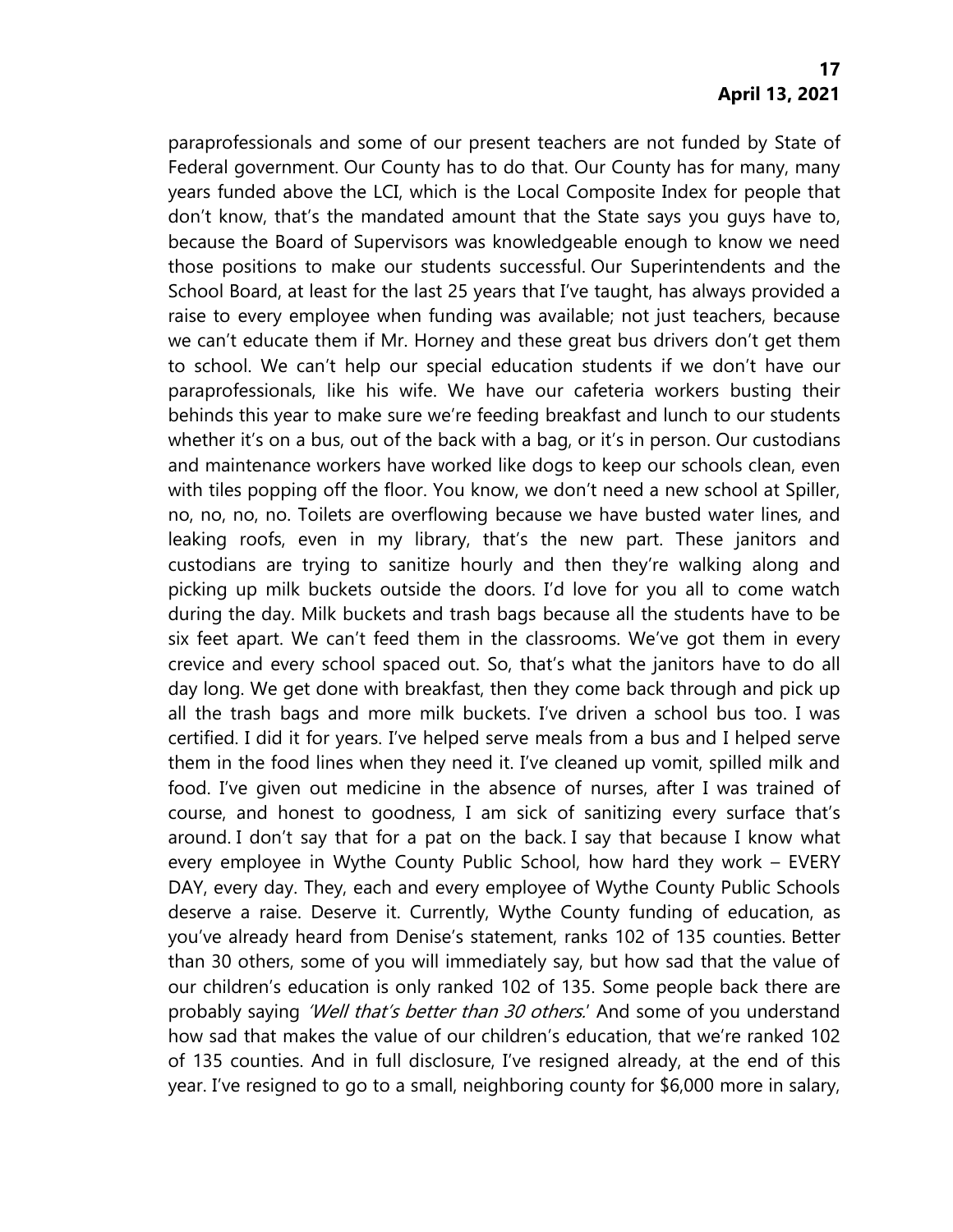so it's not for me that I'm talking. Twenty-five years I've given this County and this is the kind of respect we get.

I have high respect and gratitude for the members of our police departments, particularly our SRO's; Sheriff Dunagan and others who do their job well and justly, to provide safety for our children and all of our citizens. And I'm really impressed at how Sheriff Dunagan found a way to get the necessary funding to have an SRO at every one of our schools.

However, let me educate a little further since that's what I do, and I'm sorry; I know I'm way past my time. In the midst of all this, the State continues to try to make things equal and safe for all children regardless of their race, their skin color or gender. And they have mandated a policy to attempt to stop bullying and profiling. Our school system has to adopt this policy. I don't personally agree with many people's sexual preferences. I believe marriage is between a man and a woman, however, I have many friends who have chosen other lifestyles. But you know what? It's not my job to judge them. I leave that up to my God. I also believe no educator or elected official has the right to discriminate based on race, skin color, gender or sexual preference. It is our job as educators, and as elected officials and sworn officers of the law, to keep them safe and not permit others to harm or harass them. It is also not an elected official's job or right, even in the United States of America with free speech, to harass a teacher for doing her job. This governing board cannot withhold funds because of personal beliefs. It's unethical, it's unprofessional and it's probably illegal. People of Wythe County, there's a few board members that have decided to further politically divide by spreading false truths about what the School Board and one teacher in particular is trying to do. They must adopt the policy about LGBTQ. It is from the Department of Education, pursuant to Code §22.1-23.3, local school divisions should adopt policies, procedures, and practices for an inclusive school environment that are consistent with ... (Model Policies for the Treatment of [Transgender Students in Public Elementary and Secondary Schools](https://www.doe.virginia.gov/support/gender-diversity/transgender-student-model-policies.docx)). I do not want my five year old granddaughter in a bathroom with someone of another sex, for her safety and for theirs. That's why a policy has to be put in place to protect all of our children. This teacher in question simply wrote a letter to the Superintendent in support of a policy. She's a kind, caring, open-minded individual that provides a safe place for students that are ostracized by others because of their gender identity. She does not promote or preach any way of life to students. She demonstrates that she cares about them, regardless of the way they look or their choices. She simply allows them to feel safe for a brief time of their school day, free from harassment or bullying. I want every child in Wythe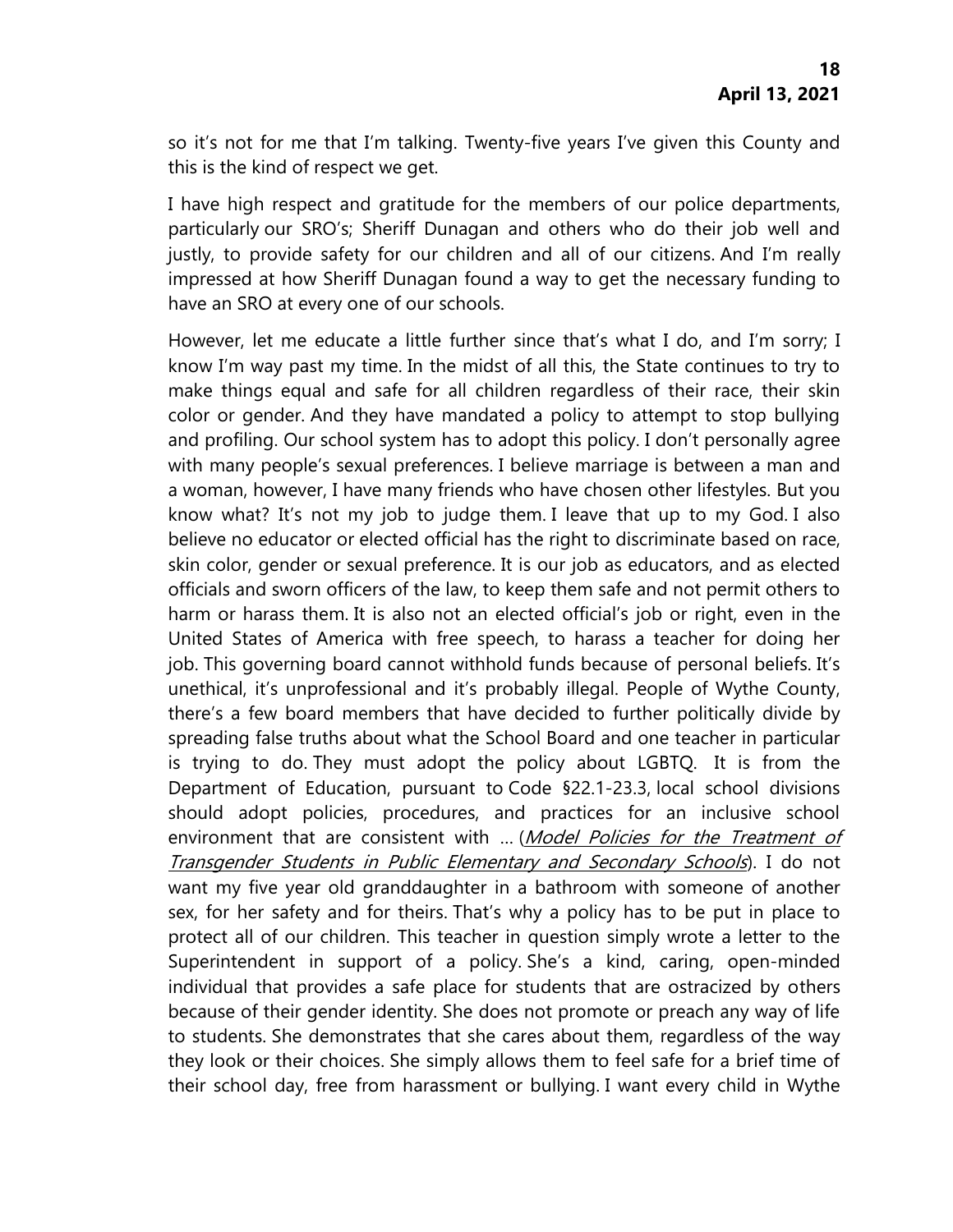County to feel safe when they're at school. Just last Thursday, a kindergartener saw our SRO, Mr. Cooley, he's fantastic, on the playground and he said 'Why do we have to have a police officer out here? Are bad people going to come and hurt us? That's what our schools have come to, guys. And Mr. Cooley, he honestly said 'I didn't know what to say.' So, he said he looked at this child and said 'Nope, not while I'm here.' That's why I'm here. I'm just a nobody but I am a voice for people who don't feel they can express themselves in public. She is a teacher who loves kids, even those that sometimes it's really hard to love them. She cares about her fellow educators and she includes every person. I care about my fellow educators and every person employed by the school system. We don't always agree with their decisions either, but I respect them.

People, we have to wake up! My pastor said, and I believe he's right, that we can't quote scripture to beat others down, that is just mean. And in my opinion, it's as hypocritical as a so-called Christian can be. In my Bible, it says to love my neighbor. I don't have to agree with them. You all do not have to agree with them. I may not like their choices, their political party or what they do, but we are called to be a light to others and every one of you, as a member of the Board of Supervisors, has been elected to represent all of Wythe County; every skin color, race, gender and those of different sexual preferences. We don't have to like it or agree with it, but you do have to be ethical, professional and legal. We as the citizens of Wythe County demand it. Thank you."

With no one else signed up to speak, Chair Vaught closed Citizens' Time.

Chair Vaught said he's not sure how the rumor started that this Board felt the teachers didn't deserve 5% raises. In fact, there's been incredible support and praise going to the teachers. Two years ago, the Chair and Vice Chair fought to get an extra \$500k of funding for the schools. They also pushed to get the renovations done at GWHS, which surprisingly came in under budget. The Chair admitted that the Board of Supervisors need to get together with the School Board since the last time they met was back in September 2019. But regarding out-of-county students, Chair Vaught said that he does have a problem with that. He raised the issue with the School Board only to have them add more out-of-county students to the mix. He doesn't know how to make up a \$2M deficit without raising taxes, but he knows at some point it will have to happen. However, he cannot vote for a tax increase while educating kids whose parents don't live and pay taxes here in Wythe County. One hundred percent of real estate and personal property taxes go to the school system. Whoever said that three members of this Board indicated the teachers don't deserve a raise, is false. Chair Vaught appreciates what the teachers do and said he has always supported them. But he will not support out-of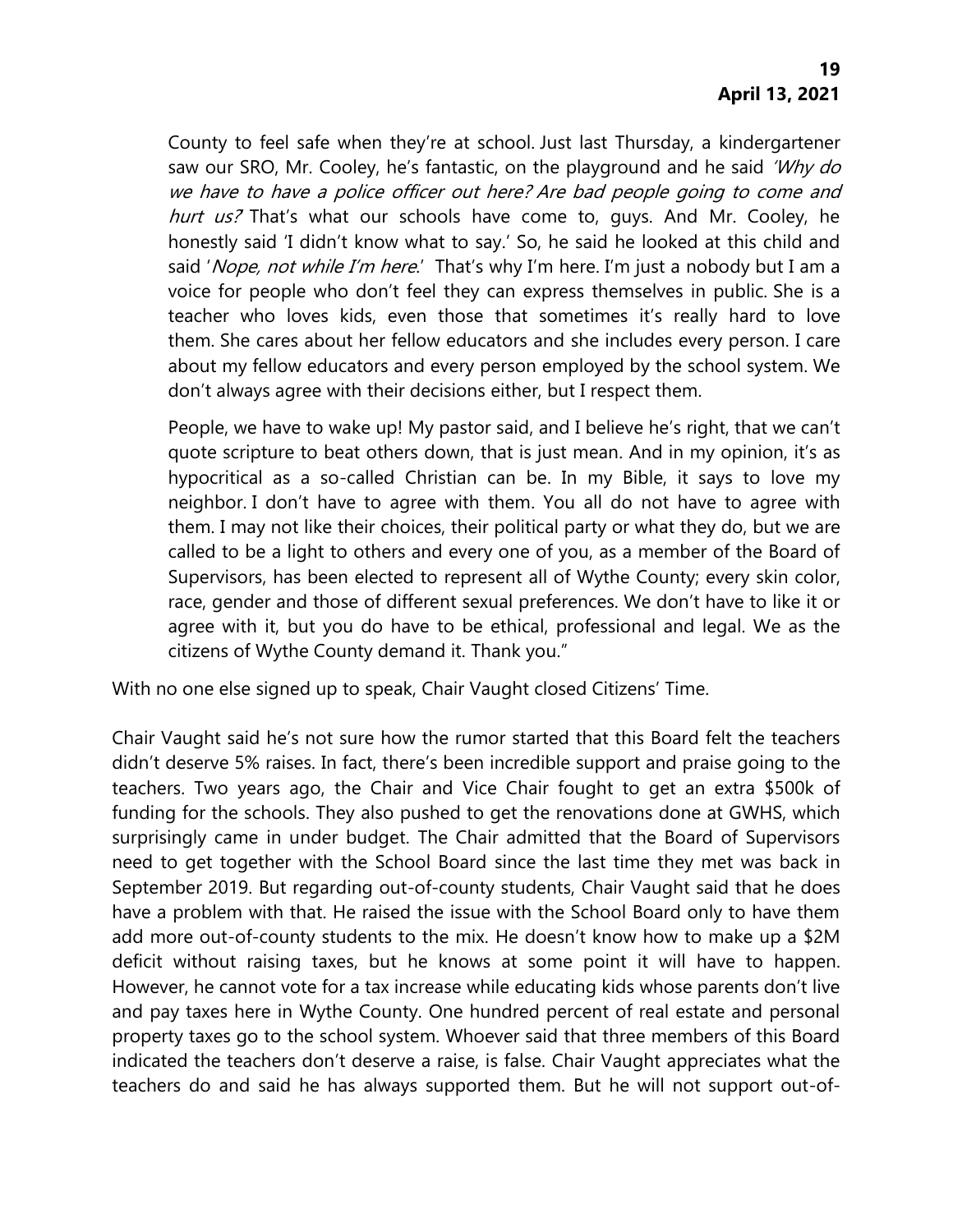county students at an additional cost of \$241k. He also referenced a house that the School Board purchased, with local funds, that remains vacant and appears to be in disrepair. Given the current real estate market, it seems to him that selling the home would be a wise financial move; one that could make up the difference in the added cost of out-of-county students. The Chair also mentioned that a School Board member voted against the school budget, and he finds that to be concerning. Last, but not least, Chair Vaught finds it disturbing that one teacher actually spent over \$1,000 out of pocket for school supplies. He asked, when Wythe County gives the school system \$13.6M, why is a teacher spending their own money on school supplies?

Vice Chair Lawson stated that she truly appreciates all the teachers. She has always supported the school budget and will continue to support the full budget. While she is a religious person, she will never allow religion to cloud her judgement on any issue that comes before the Board of Supervisors. She is proud of Wythe County Public Schools and extends her sincere thanks to the teachers.

(The Board took a 5-minute recess.)

# **PUBLIC HEARING – SURPLUS REAL PROPERTY**

County Administrator Stephen Bear announced that the Wythe County Board of Supervisors will hold a public hearing on Tuesday, April 13, 2021, at 6:05 p.m. to hear public comment for potential conveyance of lots in Progress Park or on Chapman Road from any of the following tax parcels: 27-61, 27-59, 42-41, 43-26 and 27-59A.

The hearing will take place in the Board Room of the County Administration Building, 340 South Sixth Street, Wytheville, Virginia.

Chair Vaught opened the Public Hearing.

1. Mr. Andy Kegley, Director of HOPE, Inc., appeared before the Board and stated "I am Andy Kegley, Director of HOPE, Inc., and it may be empty to say this right now but I want to go on record to say out loud that I stand with the folks who spoke from WCEA tonight. That was pretty powerful. I mistakenly signed up for that slot instead of this and maybe I should have spoken over there too. What I want to talk to you about is housing and I want to say, first off, congratulations on your announcement last week. I don't think that's been said tonight, yet. That's a big deal. It's been a long time coming to have an announcement like that. I know 30 years when I was sitting in y'all's seat, it was a really big deal and we didn't even have Progress Park in our vision. We were still working out here in Fairview Park.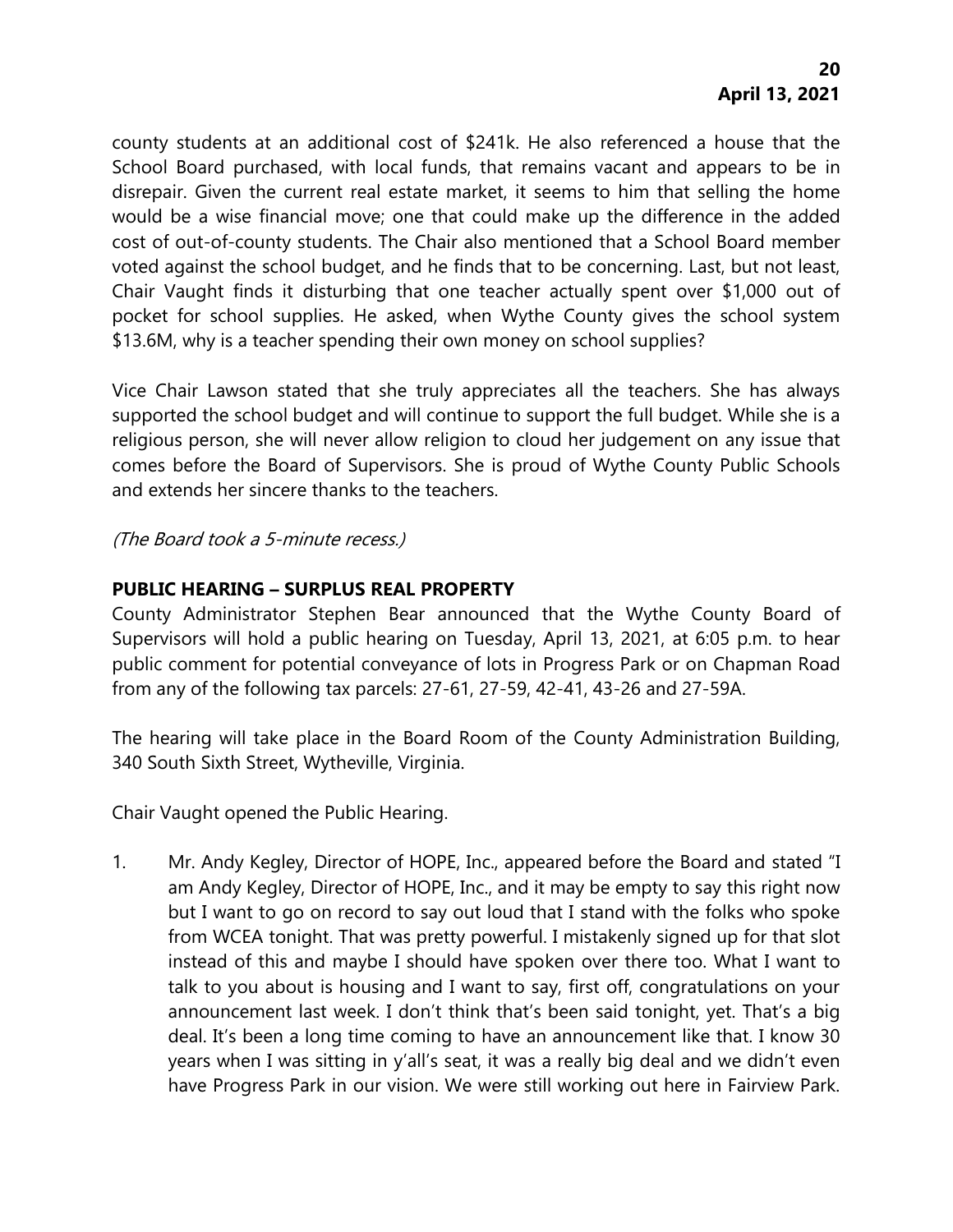So, I know you all want more announcements like that. I know it's important to the tax base, I know it's important to the quality of life, the growth of Wythe County. From my experience, and again I've watched local governments for a long time and been involved with it in the past and still kind of involved with public policy with the housing and food security work we do. You know I think there are three reasons why an international company like STS Group Ag will come here. I think they like the quality of life, I think they like the schools and I think they know there's an employment base they can put to work and make a profit. There are other factors you know, the tax base incentives are big deals too but the handout was something that I put on our e-blast that came out just yesterday, we do it weekly, and the top bumper sticker image is something that we created back before HOPE was known as HOPE and we were still known as Mountain Shelter, that was a bumper sticker that my then 5 year old daughter drew a little picture of a house and we borrowed the image, the phrase, 'Houses: Where jobs go at the end of the day.' We put these on bumper stickers and they got actually picked up by the West Virginia Housing Agency and by Tennessee Housing Authority; they've all asked for permission or we printed extra ones for them to distribute but that little message says a lot about y'alls job in trying to get more jobs here. So last week, when the announcement was made by the Governor's office and when I saw it on social media, I made the comment on the JIDA page 'I guess this means we need to build 120 new houses.' As you said a while ago, the real estate market inventory is extremely low; you talk about putting a house on the market, a house in your neighborhood, there were four offers practically before the announcement was made and they were more than what it was listed at. The real estate market is really crazy right now and so I don't think 120 people will be moving here for these new 120 jobs. I think you'll be able to grow them from people in Wythe County. But the next plant, we have this huge critical shortage of housing in Wythe County and it's not just upper-end housing or even middle-end housing; I have a statement in here that the housing programs we administer for the homeless, the homeless numbers have gone through the roof in the past year because of the pandemic. Through last summer, we had 45 homeless households in three different motels in Wythe County. Prepandemic, we might have had one or two households that were homeless that we were supporting in a motel. Those 45, and today it's about 15, we have funding to pay for their deposit and move-in rent in an apartment or house or trailer in Wythe County. They can't find a place to move. We're spending precious dollars on motel rates at about \$45-50 a night where if we could pay the deposit and move-in rent and we're even able to offer some other landlord incentives, if we can move those people out, they can do a whole lot better than they're doing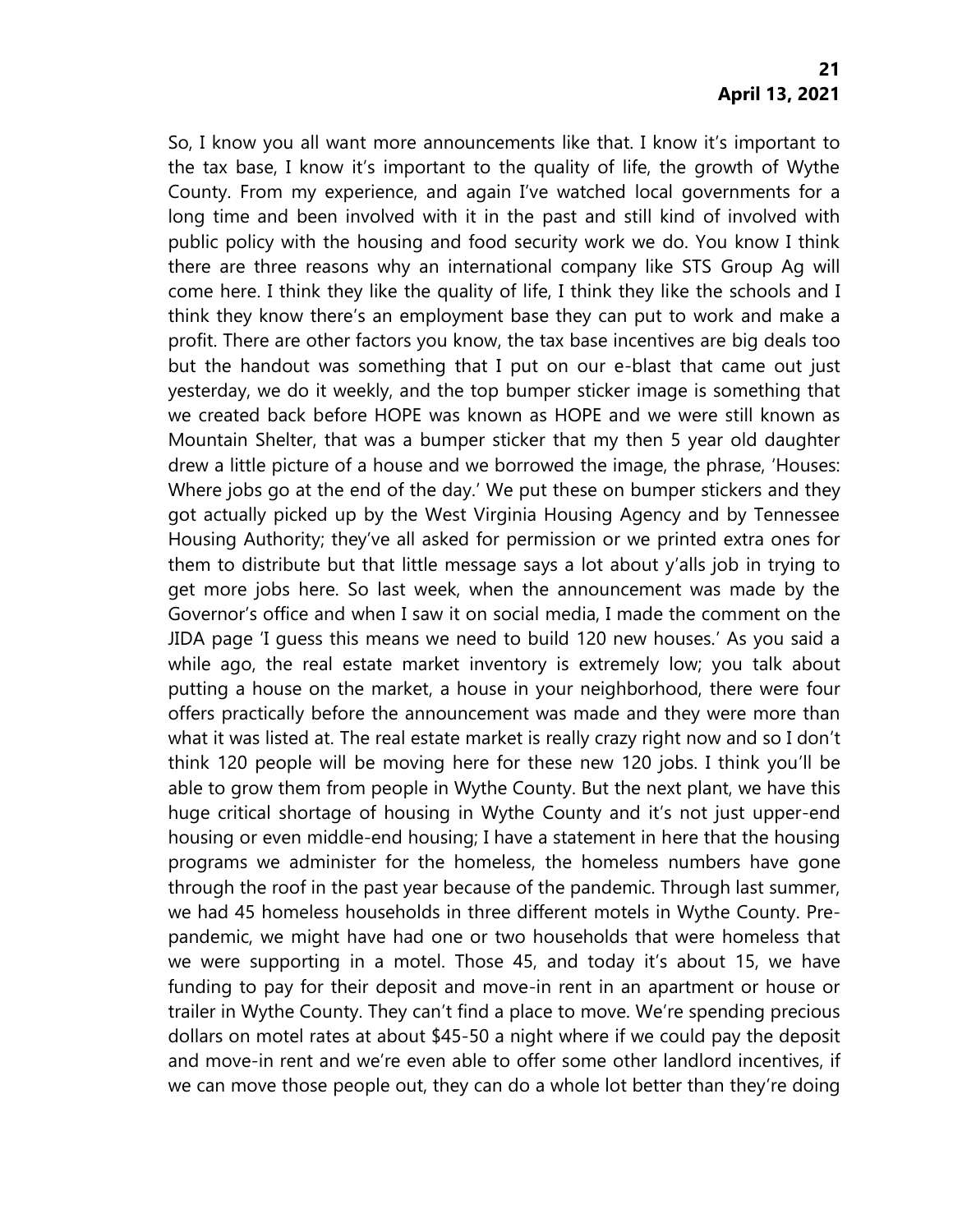in a motel. Statistics show that, that homeless families do better when you're in a house, not a shelter. So, there's a huge housing shortage. I don't know much about y'alls public hearing you're having right now and I understand I'm the only speaker but I looked at the tax maps and I haven't done any kind of engineering work or don't know anything about what can be done but I just want to plant the seed for you all to think about, if you've got surplus land and if you're interested in growing new jobs, I think it would go a long way toward solving multiple problems if some of that land could be given to, not just HOPE but, the Housing Authority in Wytheville or with other covenants that make it affordable, then you're going to be able to show the next prospect for the mega-site, Lot 24 down there, or anybody else that y'all are concerned about the infrastructure supporting those jobs. Where jobs go at the end of the day – is a house. That's where those folks lay their heads at night. So, I'm happy to make this an ongoing conversation; if we can get together and brainstorm about some of this, I don't imagine that we'll hash it out and resolve it tonight but I would hope that we could towards some kind of resolution that would build more homes."

With no one else signed up to speak, the Chair closed the Public Hearing.

Mr. Bear commented that no action is warranted at this time. He did state that before any parcel can be conveyed, a public hearing must be held, so this satisfies that requirement.

# **PAYMENT OF COUNTY INVOICES**

Supervisor Terry made a motion to pay the invoices for approval on April 13, 2021, for the various departments of County government. The invoices were paid on General Warrants 30109261-30109414 as follows:

# **EXPENDITURES BY DEPARTMENT BOARD OF SUPERVISORS April 13, 2021**

| <b>CHECK#</b> | <b>ISSUE DATE</b> | <b>VENDOR</b>        | <b>AMOUNT</b> |
|---------------|-------------------|----------------------|---------------|
| 30109261      | 04/01/2021        | <b>AMAZON</b>        | 78.76         |
| 30109262      | 04/01/2021        | APPALACHIAN POWER    | 1,407.34      |
| 30109263      | 04/01/2021        | <b>BUSINESS CARD</b> | 11,112.32     |
| 30109264      | 04/01/2021        | <b>CENTURYLINK</b>   | 52.76         |
| 30109265      | 04/01/2021        | <b>CENTURYLINK</b>   | 98.97         |
| 30109266      | 04/01/2021        | <b>CENTURYLINK</b>   | 125.58        |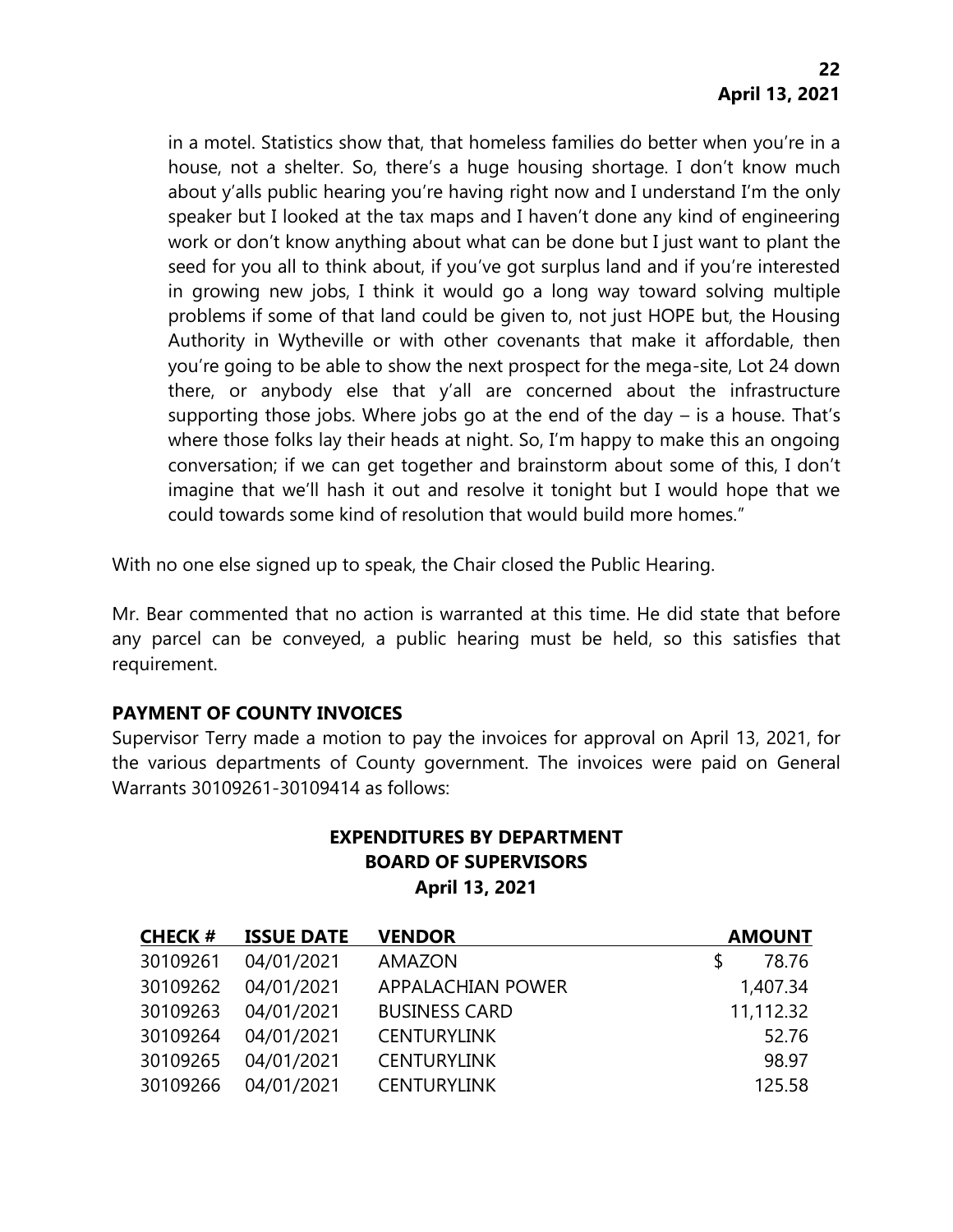| <b>TOTAL EXPENDITURES 04/01/2021</b> |          |            | \$79,077.05                       |           |
|--------------------------------------|----------|------------|-----------------------------------|-----------|
|                                      | 30109276 | 04/01/2021 | WYTHE CO WATER & WASTEWAT         | 256.03    |
|                                      | 30109275 | 04/01/2021 | <b>VIRGINIA BUSINESS SYST</b>     | 724.75    |
|                                      | 30109274 | 04/01/2021 | <b>US CELLULAR</b>                | 1,244.94  |
|                                      | 30109273 | 04/01/2021 | PITNEY BOWES INC                  | 128.97    |
|                                      | 30109272 | 04/01/2021 | NEW RIVER REGIONAL WATER          | 54,627.22 |
|                                      | 30109271 | 04/01/2021 | <b>GREAT AMERICA FINANCIAL SE</b> | 306.00    |
|                                      | 30109270 | 04/01/2021 | <b>CENTURYLINK</b>                | 4,871.59  |
|                                      | 30109269 | 04/01/2021 | <b>CENTURYLINK</b>                | 3,548.05  |
|                                      | 30109268 | 04/01/2021 | <b>CENTURYLINK</b>                | 347.27    |
|                                      | 30109267 | 04/01/2021 | <b>CENTURYLINK</b>                | 146.50    |
|                                      |          |            |                                   |           |

| <b>CHECK#</b> | <b>ISSUE DATE</b> | <b>VENDOR</b>                    | <b>AMOUNT</b> |
|---------------|-------------------|----------------------------------|---------------|
| 30109277      | 04/13/2021        | <b>ALLEN THOMAS R</b>            | \$<br>8.81    |
| 30109278      | 04/13/2021        | <b>ALLEN THOMAS R</b>            | 21.84         |
| 30109279      | 04/13/2021        | AVENUE 365 LENDER SVCS LL        | 50.06         |
| 30109280      | 04/13/2021        | <b>COLLINS LEONARD LEE</b>       | 429.30        |
| 30109281      | 04/13/2021        | <b>CRIGGER DELMAR</b>            | 67.57         |
| 30109282      | 04/13/2021        | <b>CROCKETT FREDERICK BLAKE</b>  | 27.05         |
| 30109283      | 04/13/2021        | <b>CROCKETT FREDERICK BLAKE</b>  | 47.43         |
| 30109284      | 04/13/2021        | DARLINGTON DONALD C JR           | 819.18        |
| 30109285      | 04/13/2021        | DENNIS DAYL WILLIAM &            | 20.48         |
| 30109286      | 04/13/2021        | <b>DORSEY JESSICA K</b>          | 24.47         |
| 30109287      | 04/13/2021        | <b>ENGLISH CONSTRUCTION COMP</b> | 12.29         |
| 30109288      | 04/13/2021        | FIELD ELIZABETH T                | 54.00         |
| 30109289      | 04/13/2021        | <b>FLOWERS SUSAN HUGHES</b>      | 14.42         |
| 30109290      | 04/13/2021        | <b>GALLIMORE DAVID G</b>         | 475.00        |
| 30109291      | 04/13/2021        | <b>GARDNER INC</b>               | 70.00         |
| 30109292      | 04/13/2021        | <b>GINNY CORPORATION</b>         | 170.10        |
| 30109293      | 04/13/2021        | <b>GRIFFEY EMILY SUZANNE BLE</b> | 17.66         |
| 30109294      | 04/13/2021        | <b>GUYNN JR DAVID FRANKLIN</b>   | 9.80          |
| 30109295      | 04/13/2021        | <b>KING RUBY S</b>               | 58.15         |
| 30109296      | 04/13/2021        | <b>KING RUBY S</b>               | 58.34         |
| 30109297      | 04/13/2021        | <b>MARTIN CONNIE B</b>           | 43.16         |
| 30109298      | 04/13/2021        | <b>MARTIN CONNIE B</b>           | 46.02         |
| 30109299      | 04/13/2021        | <b>MARTIN CONNIE B</b>           | 46.94         |
| 30109300      | 04/13/2021        | PHILLIPPI FRANK O'DELL           | 16.96         |
| 30109301      | 04/13/2021        | PHILLIPPI RICHARD E              | 9.00          |
| 30109302      | 04/13/2021        | POINT BROADBAND FIBER            | 18.11         |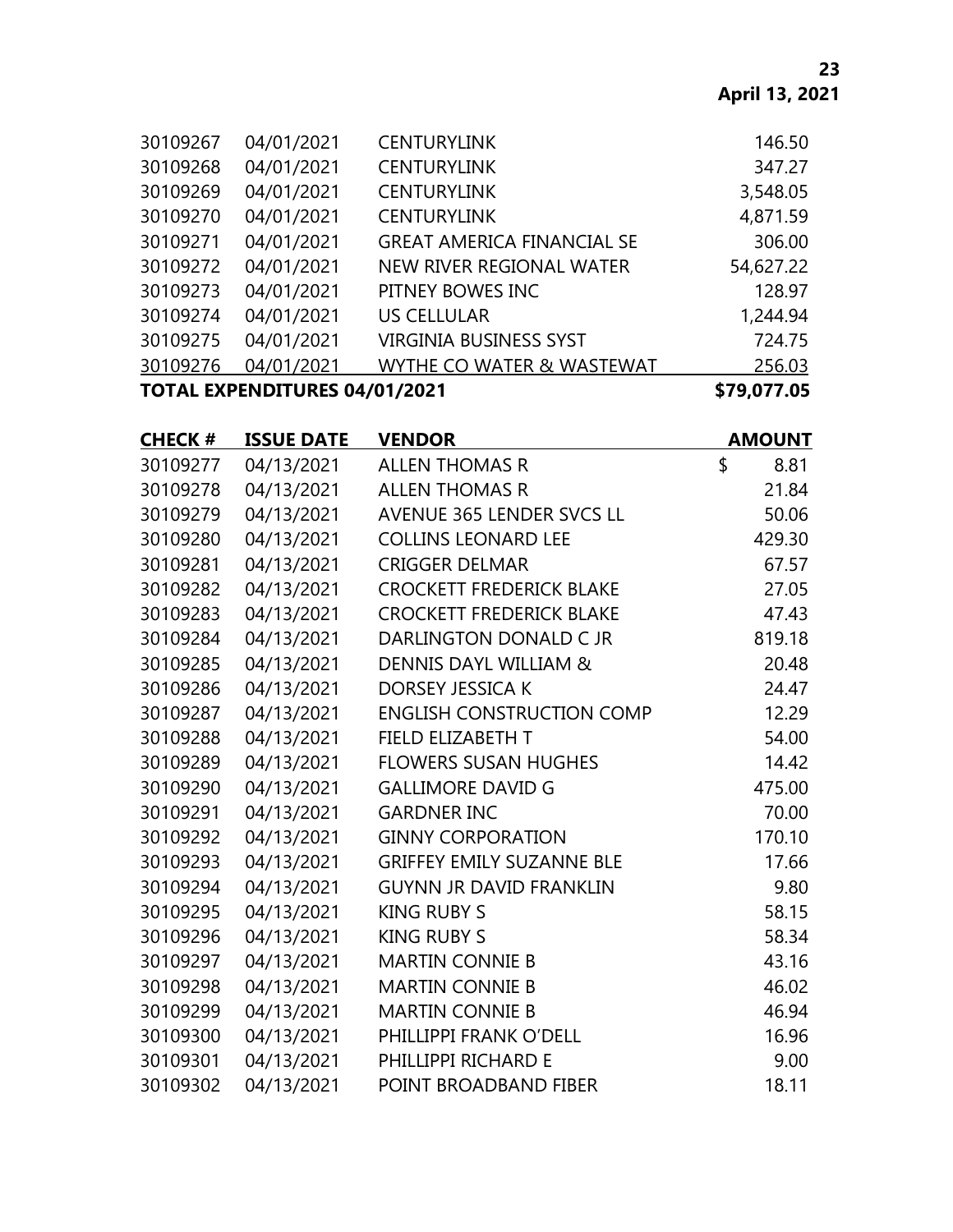| 30109303 | 04/13/2021 | PUCKETT ZACHARY TYLER            | 54.47     |
|----------|------------|----------------------------------|-----------|
| 30109304 | 04/13/2021 | RAICHE PET SUPPLIES PLUS         | 6.03      |
| 30109305 | 04/13/2021 | RAICHE PET SUPPLIES PLUS         | 20.78     |
| 30109306 | 04/13/2021 | RITTER JUDITH C                  | 151.43    |
| 30109307 | 04/13/2021 | ROSEWOOD MEMORIAL GARDENS        | 147.86    |
| 30109308 | 04/13/2021 | <b>SAIN JAMES J</b>              | 64.80     |
| 30109309 | 04/13/2021 | <b>SANGSTER ROBERT R</b>         | 106.98    |
| 30109310 | 04/13/2021 | <b>SAYERS TIMOTHY DAVID</b>      | 132.72    |
| 30109311 | 04/13/2021 | <b>SHUMATE HARRY KELLY</b>       | 35.72     |
| 30109312 | 04/13/2021 | SPANGLER RAMONA WILLIAMS         | 170.54    |
| 30109313 | 04/13/2021 | <b>TAYLOR MARGARET</b>           | 15.56     |
| 30109314 | 04/13/2021 | <b>VAN HANG THANH</b>            | 44.76     |
| 30109315 | 04/13/2021 | <b>WHALEN CONNIE ARNOLD</b>      | 84.52     |
| 30109316 | 04/13/2021 | <b>WHITT CRISTINA MAY</b>        | 6.47      |
| 30109317 | 04/13/2021 | <b>WHITT CRISTINA MAY</b>        | 11.99     |
| 30109318 | 04/13/2021 | <b>WILKINSON ROCKY LEE</b>       | 20.09     |
| 30109319 | 04/13/2021 | <b>WILKINSON ROCKY LEE</b>       | 22.63     |
| 30109320 | 04/13/2021 | <b>WILSON LIVING TRUST</b>       | 256.17    |
| 30109321 | 04/13/2021 | <b>WOODZELL LESLIE KAY</b>       | 15.26     |
| 30109322 | 04/13/2021 | <b>WRIGHT JAMES E JR</b>         | 481.84    |
| 30109323 | 04/13/2021 | <b>WRIGHT KATHERINE LYN</b>      | 28.67     |
| 30109324 | 04/13/2021 | 103 TOWING & RECOVERY LLC        | 125.00    |
| 30109325 | 04/13/2021 | <b>AMAZON</b>                    | 1,286.48  |
| 30109326 | 04/13/2021 | AMERICAN MINE RESEARCH IN        | 1,875.00  |
| 30109327 | 04/13/2021 | <b>APPALACHIAN POWER</b>         | 21,895.84 |
| 30109328 | 04/13/2021 | AXON ENTERPRISE INC              | 3,720.00  |
| 30109329 | 04/13/2021 | <b>BSN SPORTS INC</b>            | 949.42    |
| 30109330 | 04/13/2021 | <b>CAVALIER SUPPLY CO</b>        | 116.00    |
| 30109331 | 04/13/2021 | <b>CDW GOVERNMENT INC</b>        | 1,268.67  |
| 30109332 | 04/13/2021 | <b>CENTURYLINK</b>               | 49.99     |
| 30109333 | 04/13/2021 | <b>CENTURYLINK</b>               | 51.87     |
| 30109334 | 04/13/2021 | <b>CENTURYLINK</b>               | 67.82     |
| 30109335 | 04/13/2021 | <b>CENTURYLINK</b>               | 126.28    |
| 30109336 | 04/13/2021 | <b>CENTURYLINK</b>               | 331.11    |
| 30109337 | 04/13/2021 | <b>CITIZENS TELEPHONE COOP</b>   | 979.95    |
| 30109338 | 04/13/2021 | <b>COLLINS AUTO REPAIR INC</b>   | 2,348.53  |
| 30109339 | 04/13/2021 | <b>COMMUNITY ANIMAL CLINIC I</b> | 50.00     |
| 30109340 | 04/13/2021 | <b>COMPLETE TRUCK SERVICE IN</b> | 1,831.20  |
| 30109341 | 04/13/2021 | <b>CORE&amp;MAIN LP</b>          | 5,446.71  |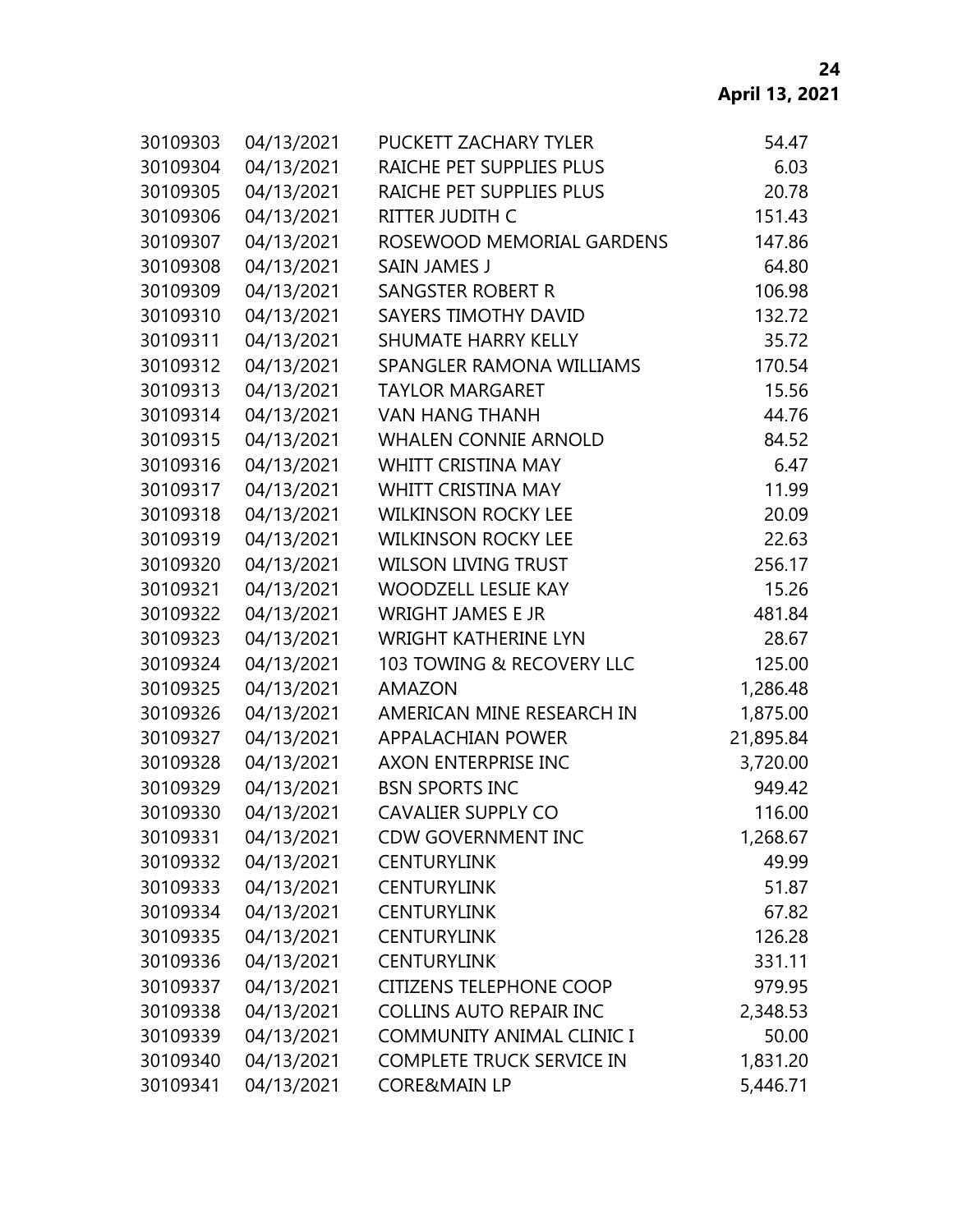| 30109342 | 04/13/2021 | <b>CW WARTHEN</b>                   | 1,474.83   |
|----------|------------|-------------------------------------|------------|
| 30109343 | 04/13/2021 | DEPOT DESIGNS OF RURAL RE           | 97.50      |
| 30109344 | 04/13/2021 | TREASURER OF VIRGINIA               | 786.52     |
| 30109345 | 04/13/2021 | DIVERSIFIED INTEGRATION I           | 1,705.00   |
| 30109346 | 04/13/2021 | <b>DUKE'S PRINTING</b>              | 85.00      |
| 30109347 | 04/13/2021 | <b>ENTERPRISE FM TRUST</b>          | 145,823.27 |
| 30109348 | 04/13/2021 | <b>F&amp;R ELECTRIC INC</b>         | 4,225.00   |
| 30109349 | 04/13/2021 | <b>FASTENAL</b>                     | 280.54     |
| 30109350 | 04/13/2021 | <b>FERGUSON ENTERPRISES #5</b>      | 2,069.93   |
| 30109351 | 04/13/2021 | FIRE RESCUE AND TACTICAL            | 246.87     |
| 30109352 | 04/13/2021 | FN WHOLESALE LIGHTING & S           | 234.15     |
| 30109353 | 04/13/2021 | <b>GALLS</b>                        | 1,144.45   |
| 30109354 | 04/13/2021 | <b>GENUINE PARTS COMPANY</b>        | 614.51     |
| 30109355 | 04/13/2021 | <b>HUFF FORD</b>                    | 184.00     |
| 30109356 | 04/13/2021 | <b>ID NETWORKS</b>                  | 2,317.00   |
| 30109357 | 04/13/2021 | <b>JASON'S AUTO SERVICE</b>         | 40.00      |
| 30109358 | 04/13/2021 | <b>JOHNSON CONTROLS</b>             | 500.00     |
| 30109359 | 04/13/2021 | JOINT IDA OF WYTHE COUNTY           | 64,792.75  |
| 30109360 | 04/13/2021 | JOINT PUBLIC SERVICE AUTH           | 48,992.24  |
| 30109361 | 04/13/2021 | <b>JP COOKE CO</b>                  | 199.63     |
| 30109362 | 04/13/2021 | <b>JP MORGAN CHASE BANK</b>         | 179,579.08 |
| 30109363 | 04/13/2021 | <b>KC AUTOMOTIVE</b>                | 286.32     |
| 30109364 | 04/13/2021 | <b>KING-MOORE INC</b>               | 1,079.00   |
| 30109365 | 04/13/2021 | LEXISNEXIS                          | 217.00     |
| 30109366 | 04/13/2021 | LEXISNEXIS                          | 724.00     |
| 30109367 | 04/13/2021 | LOWE'S                              | 2,209.83   |
| 30109368 | 04/13/2021 | <b>MATTERN &amp; CRAIG, INC</b>     | 720.00     |
| 30109369 | 04/13/2021 | <b>MXN CORPORATION</b>              | 4,686.40   |
| 30109370 | 04/13/2021 | QUADIENT FINANCE USA, INC           | 628.70     |
| 30109371 | 04/13/2021 | NEW RIVER VALLEY REGIONAL           | 326,695.95 |
| 30109372 | 04/13/2021 | <b>NEW RIVER-HIGHLANDS RC&amp;D</b> | 250.00     |
| 30109373 | 04/13/2021 | <b>JOHN S HUMPHREY</b>              | 198.00     |
| 30109374 | 04/13/2021 | <b>VIRGINIA LABOR LAW POSTER</b>    | 99.50      |
| 30109375 | 04/13/2021 | <b>PAPER CLIP</b>                   | 1,479.04   |
| 30109376 | 04/13/2021 | PARTNERSHIP SCREENING INT           | 29.80      |
| 30109377 | 04/13/2021 | PIONEER COLLISION CENTER            | 6,128.80   |
| 30109378 | 04/13/2021 | PITNEY BOWES INC                    | 80.74      |
| 30109379 | 04/13/2021 | PROTECT YOUTH SPORTS                | 287.10     |
| 30109380 | 04/13/2021 | <b>R&amp;R ENTERPRISES INC</b>      | 535.00     |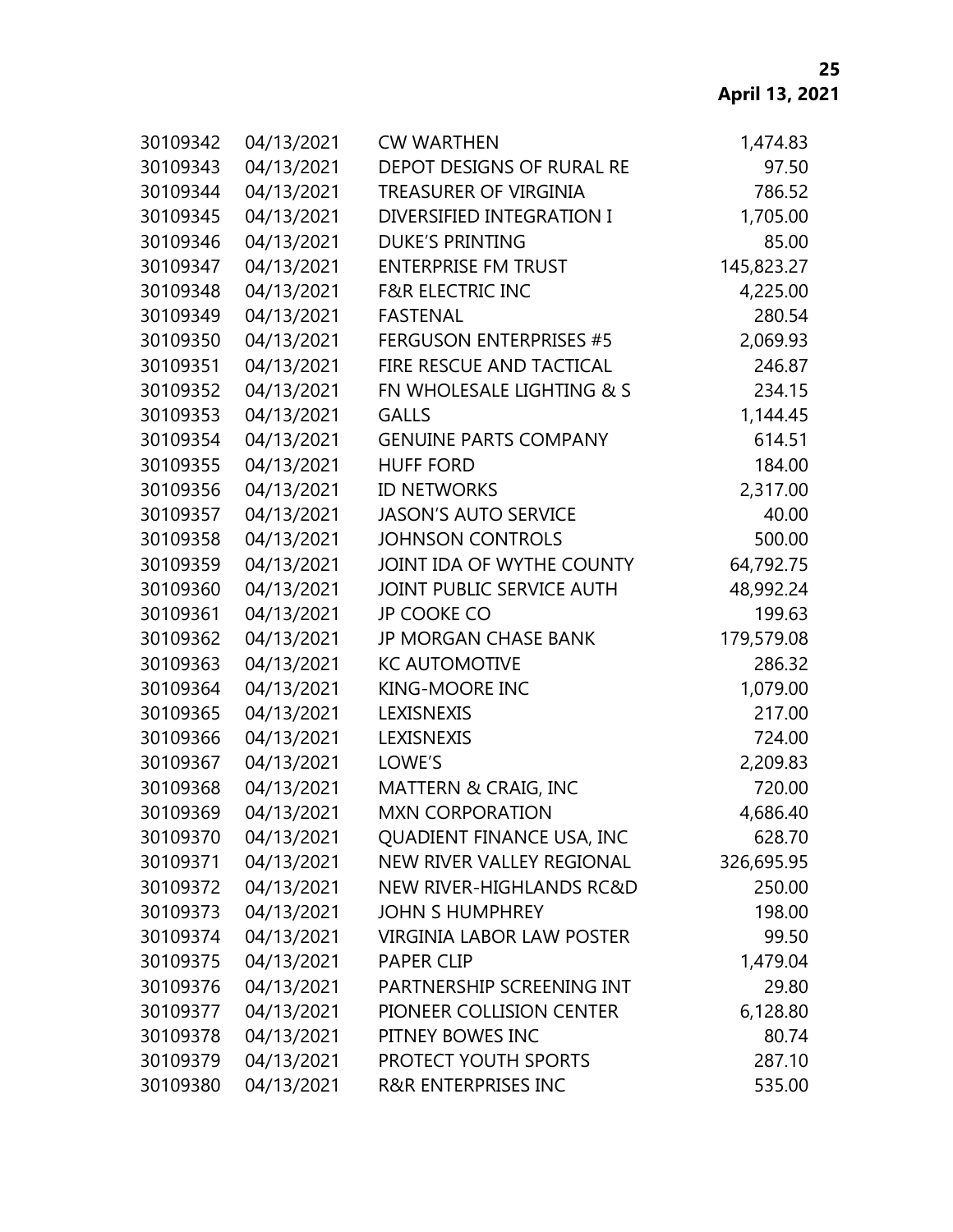|          | TOTAL EXPENDITURES 04/13/2021 |                                  | \$1,176,595.06 |
|----------|-------------------------------|----------------------------------|----------------|
| 30109414 | 04/13/2021                    | <b>WYTHEVILLE OFFICE SUPPLY</b>  | 1,600.62       |
| 30109413 | 04/13/2021                    | WYTHE-GRAYSON REGIONAL LI        | 81,113.75      |
| 30109412 | 04/13/2021                    | <b>WYTHE TIRE AND MUFFLER</b>    | 204.99         |
| 30109411 | 04/13/2021                    | WYTHE CO WATER & WASTEWAT        | 372.15         |
| 30109410 | 04/13/2021                    | WYTHE CO HEALTH DEPT             | 91,541.50      |
| 30109409 | 04/13/2021                    | <b>WORDSPRINT</b>                | 391.00         |
| 30109408 | 04/13/2021                    | WAMPLER EANES APPRAISAL G        | 9,756.00       |
| 30109407 | 04/13/2021                    | W.S. DARLEY & CO                 | 3,790.13       |
| 30109406 | 04/13/2021                    | <b>VUPS</b>                      | 70.35          |
| 30109405 | 04/13/2021                    | <b>VITA</b>                      | 145.26         |
| 30109404 | 04/13/2021                    | <b>VISION GOVERNMENT SOLUTIO</b> | 29,987.20      |
| 30109403 | 04/13/2021                    | <b>VIRGINIA BUSINESS SYST</b>    | 74.82          |
| 30109402 | 04/13/2021                    | <b>VIRGINIA BUSINESS SYST</b>    | 477.23         |
| 30109401 | 04/13/2021                    | <b>VGFOA</b>                     | 175.00         |
| 30109400 | 04/13/2021                    | <b>VERIZON WIRELESS</b>          | 1,520.72       |
| 30109399 | 04/13/2021                    | VA DEPT OF AGRI & CONSUME        | 40.50          |
| 30109398 | 04/13/2021                    | <b>V&amp;M RECYCLING</b>         | 63,632.47      |
| 30109397 | 04/13/2021                    | <b>UNIFIRST CORP</b>             | 98.56          |
| 30109396 | 04/13/2021                    | TRI-TECH FORENSICS INC           | 104.45         |
| 30109395 | 04/13/2021                    | TRI CITIES/SW VA REGIONAL        | 1,202.80       |
| 30109394 | 04/13/2021                    | TRANSUNION RISK & ALTERNA        | 82.90          |
| 30109393 | 04/13/2021                    | <b>TOWN POLICE SUPPLY</b>        | 4,516.54       |
| 30109392 | 04/13/2021                    | <b>SVAM</b>                      | 500.00         |
| 30109391 | 04/13/2021                    | STATE ELECTRIC SUPPLY CO         | 306.48         |
| 30109390 | 04/13/2021                    | SOUTHWESTERN VA GAS SERVI        | 2,351.15       |
| 30109389 | 04/13/2021                    | <b>JOHN DEERE FINANCIAL</b>      | 59.99          |
| 30109388 | 04/13/2021                    | SMYTH WYTHE AIRPORT COMMI        | 13,430.00      |
| 30109387 | 04/13/2021                    | <b>SALEM STONE</b>               | 464.99         |
| 30109386 | 04/13/2021                    | RURAL RETREAT VOL EMERG S        | 2,124.27       |
| 30109385 | 04/13/2021                    | RURAL DEVELOPMENT                | 11,572.00      |
| 30109384 | 04/13/2021                    | RURAL DEVELOPMENT                | 2,514.00       |
| 30109383 | 04/13/2021                    | RURAL DEVELOPMENT                | 2,282.00       |
| 30109382 | 04/13/2021                    | <b>ROANOKE TIMES</b>             | 813.28         |
| 30109381 | 04/13/2021                    | <b>RIDDELL</b>                   | 516.21         |

# **TOTAL EXPENDITURES APPROVED 04/13/2021 \$1,255,672.11**

Vice Chair Lawson seconded the motion and the roll call vote was as follows: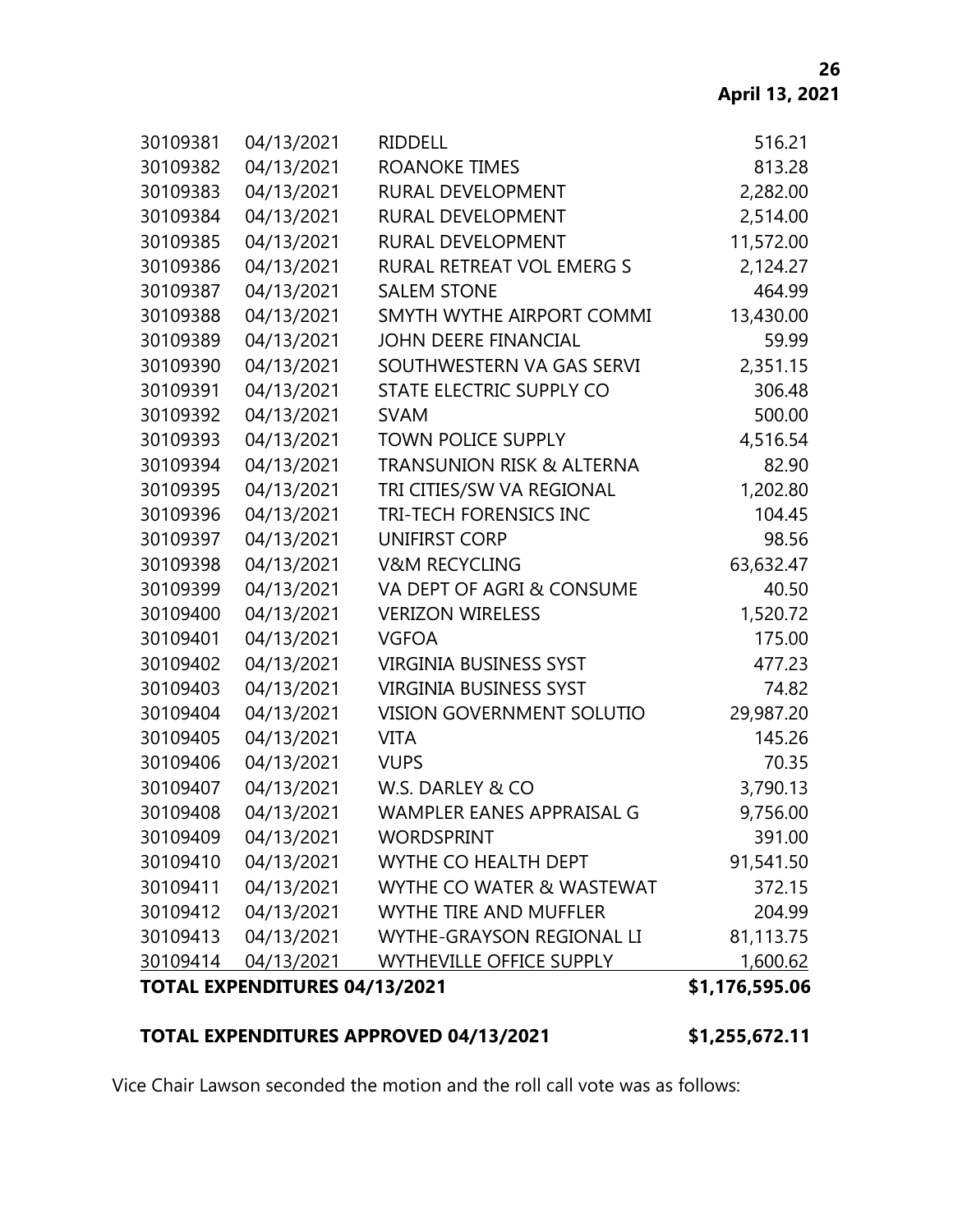AYES: Brian W. Vaught Coy L. McRoberts Rolland R. Cook B. G. "Gene" Horney, Jr. Ryan M. Lawson Stacy A. Terry James D. "Jamie" Smith

NAYS: None

#### **MINUTES OF PREVIOUS MEETING**

The Board was presented with the March 23, 2021 minutes for approval.

Supervisor McRoberts made a motion, seconded by Supervisor Terry, to approve the March 23, 2021 minutes as presented.

The roll call vote on the motion was as follows:

AYES: Brian W. Vaught Coy L. McRoberts Rolland R. Cook B. G. "Gene" Horney, Jr. Ryan M. Lawson Stacy A. Terry James D. "Jamie" Smith

NAYS: None

#### **OLD BUSINESS**

Mr. Bear mentioned that at the next meeting, the Board will need to address some appointments, two of which are on the Wytheville Community College Board.

#### **PASSENGER RAIL EXTENSION – SUPPORT RESOLUTION**

Mr. Bear explained that the General Assembly approved a study for extending the passenger rail to Southwest Virginia, and that Senator Pillion and Delegate Austin have asked for local support. With the potential for new infrastructure funding, this rail extension could prove very beneficial for our area and points south.

# **RESOLUTION 2021-12 ENDORSING AND SUPPORTING PASSENGER RAIL EXTENSION THROUGH SOUTHWEST VIRGINIA**

**WHEREAS,** the General Assembly of the Commonwealth of Virginia has initiated a study of passenger rail transportation west of Roanoke, a study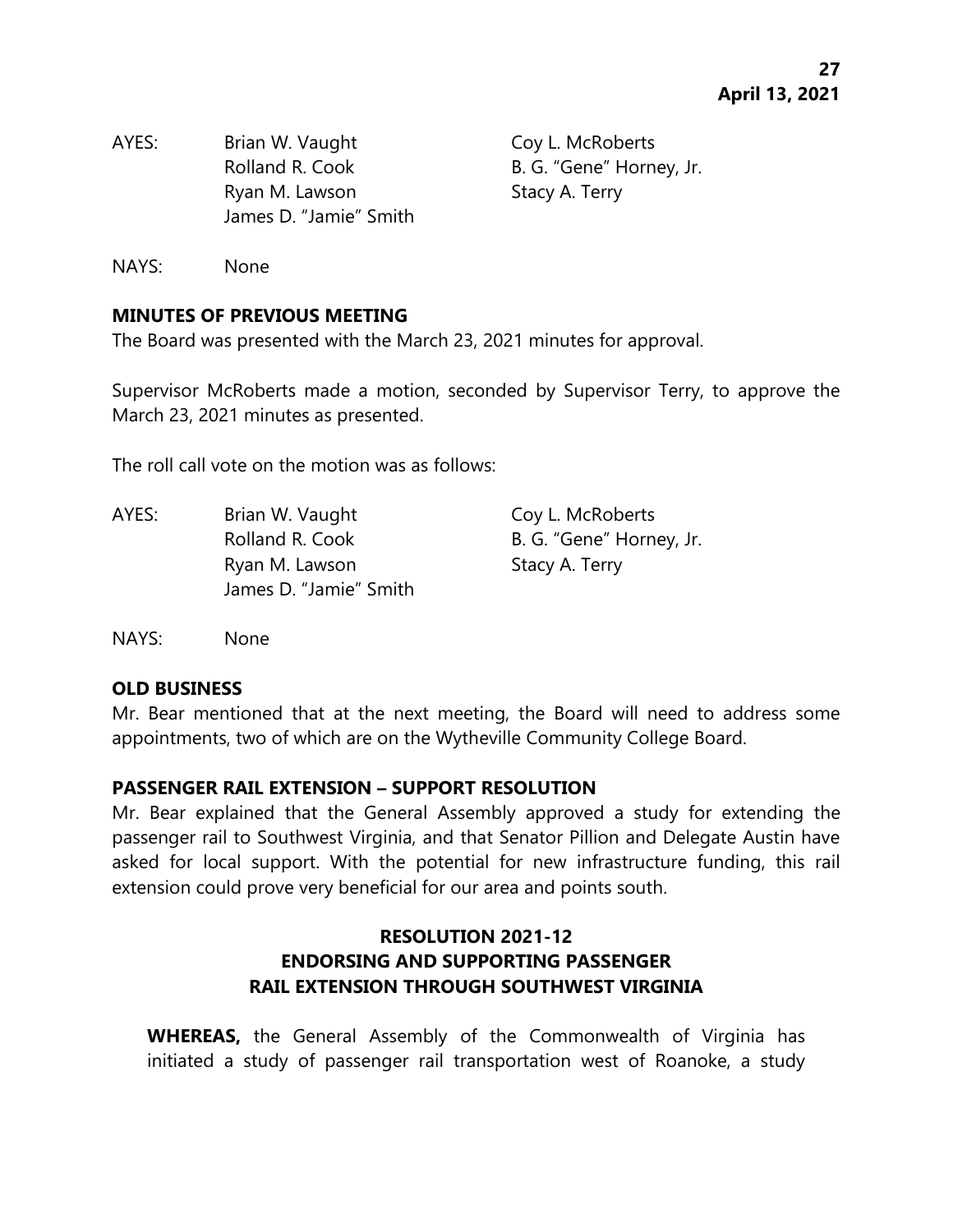welcome to Southwest Virginia residents and businesses who would use passenger rail for business and leisure travel if available; and

**WHEREAS,** as the interstate transportation hub of western Virginia, Wythe County witnesses firsthand the enormity and complexity of challenges facing transportation planners who work to balance transportation development, construction and maintenance costs with the long-term needs of communities, citizens and corporations; and

**WHEREAS,** due to its location, Wythe County is well-suited to serve as a rail hub for the region, and the study should consider Max Meadows, Rural Retreat or Wytheville as a host site for a regional passenger rail station to meet the needs of regional commuters; and

**WHEREAS,** decreasing passenger vehicle traffic on our interstates is a logical means to increase safety and efficiency in transportation; and

**WHEREAS,** Wythe County looks forward to partnering with its neighboring counties throughout Southwest Virginia in a regional effort boosting our available opportunities to diversify transportation choices; and

**WHEREAS,** the considered judgment of this elected body holds our regional economic and cultural needs demand additional transportation solutions to decrease traffic on already-congested highways, expand tourist access to our region, create in-commuting opportunities supporting regional business and industry expansion, increase opportunity for safer travel and offer consumers broader transportation options.

**NOW, THEREFORE, BE IT RESOLVED,** this thirteenth day of April, 2021, that the Wythe County Board of Supervisors does hereby unanimously and fully endorse the completion of passenger rail through Southwest Virginia, requesting expeditious action and study by the Secretary of Transportation, who should issue a timely report to permit action by the 2022 General Assembly session.

Supervisor Cook made a motion, seconded by Supervisor Smith, to adopt Resolution 2021-12 Endorsing and Supporting Passenger Rail Extension Through Southwest Virginia.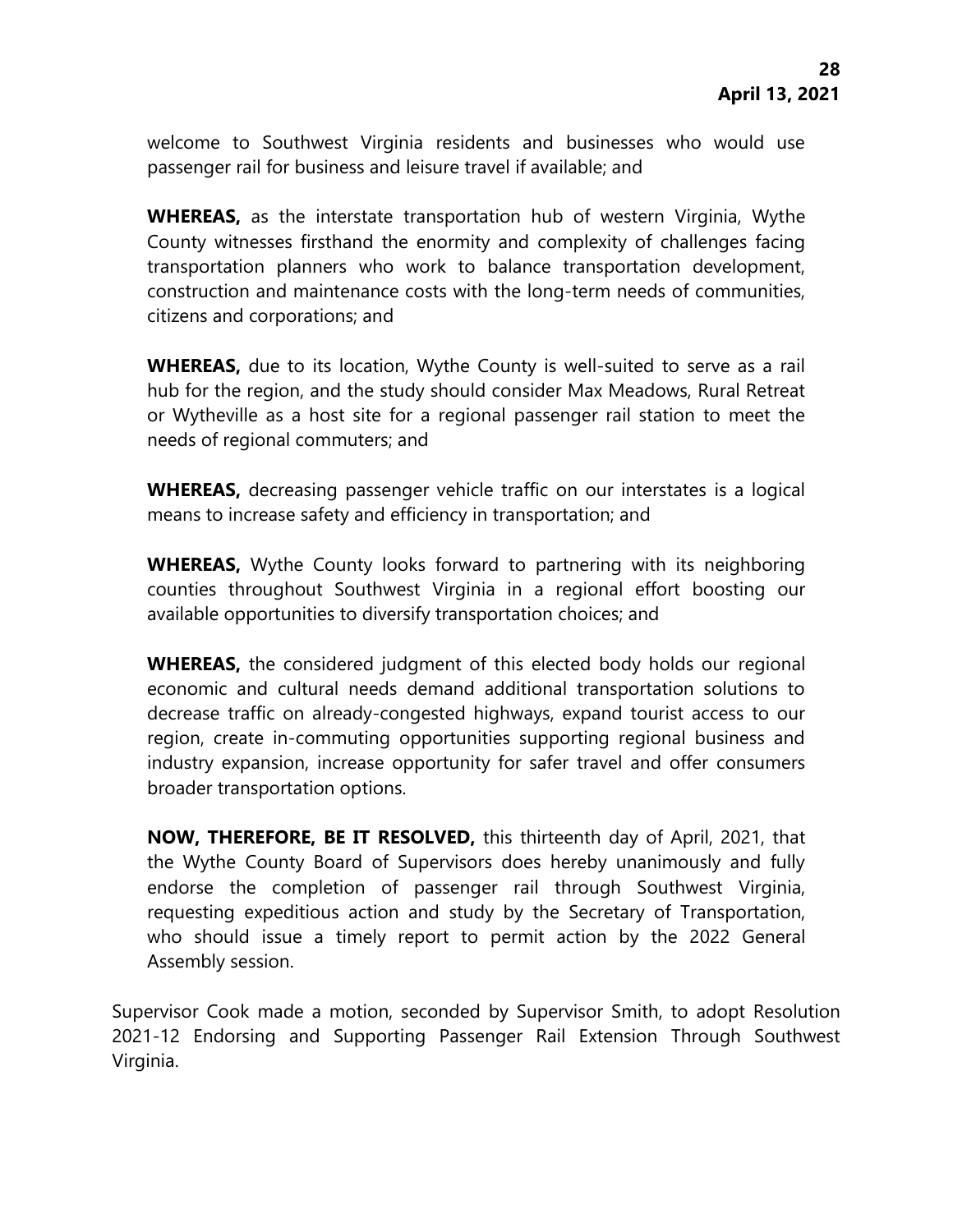The roll call vote on the motion was as follows:

AYES: Brian W. Vaught Coy L. McRoberts Rolland R. Cook B. G. "Gene" Horney, Jr. Ryan M. Lawson Stacy A. Terry James D. "Jamie" Smith

NAYS: None

#### **COUNTY OFFICE BUILDING ADDITION**

Mr. Bear presented the Board with the proposal from the Lane Group for the County office building addition. Mr. Kincer, County Engineer, has been working closely with the Treasurer and Commissioner on the layout. Approval is recommended of Lane's agreement with the working drawings and building/contract negotiation fee, minus the construction administration which the County Engineer will provide.

Vice Chair Lawson made a motion, seconded by Supervisor Terry, to approve the proposal submitted by Lane Group for A/E services, excluding construction administration.

Mr. Bear said the timeline would be 150 days for the working phase, then advertising, then a one-year construction period. Total time to completion would be just under two years.

Supervisor Horney asked if this plan would meet our needs.

Mr. Bear said yes, and in addition to satisfying both the Treasurer and Commissioner, it would also allow for 4-5 administration staff to move from the Social Services building into the new addition. The cost for Lane Group services is \$97k, and the total project cost is estimated at \$3.5M (current construction pricing).

Supervisor Cook asked if we could hold off for a bit and see if construction costs go down.

Mr. Bear said it would be about 6-7 months before this would go out for bid. We hope by then costs will have come down but, if not, we can postpone the project.

Supervisor Smith said it's difficult for him to support this right now when so many people are in need of water.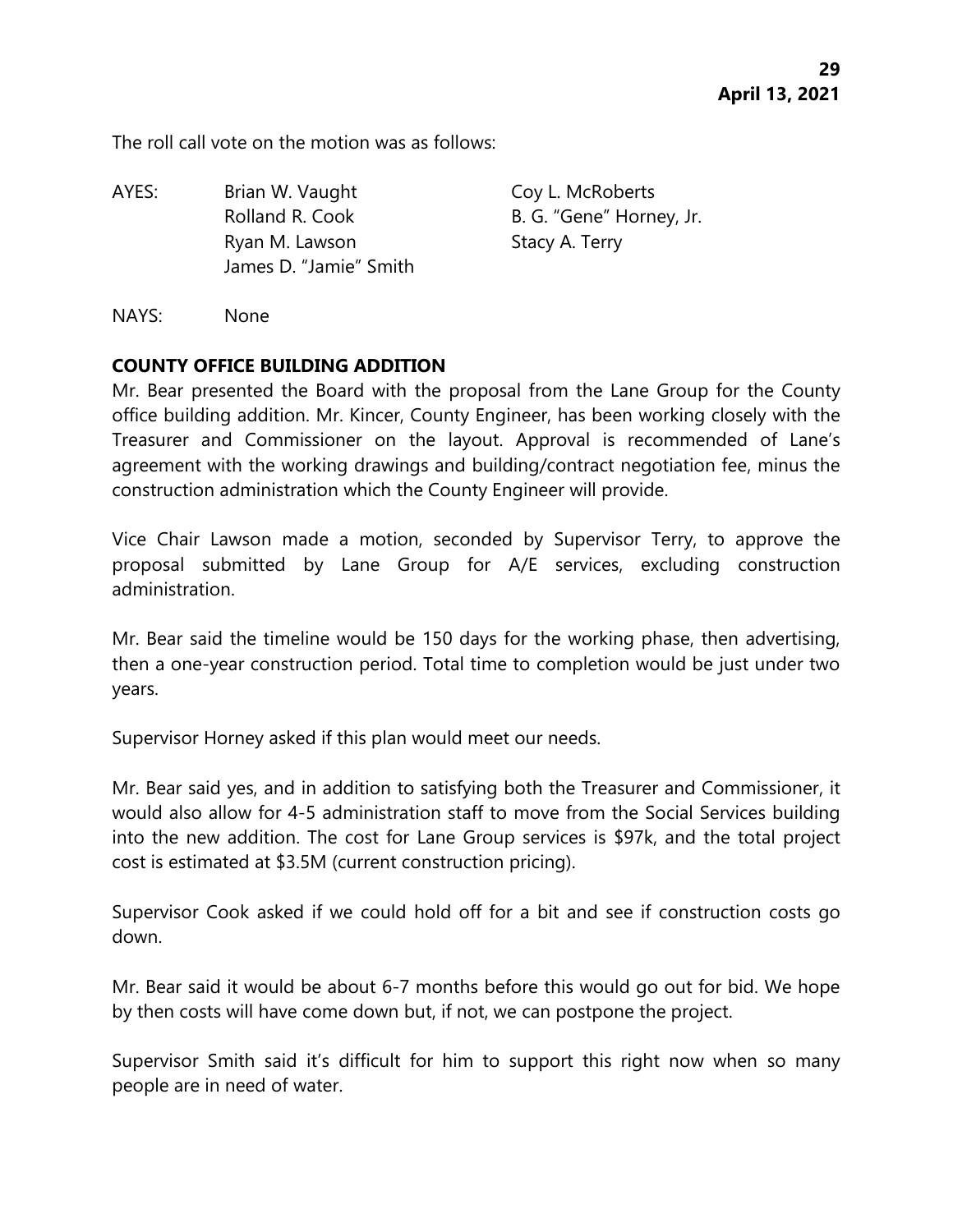Mr. Bear mentioned that the County has already borrowed the money for construction of this project.

The roll call vote on the motion was as follows:

| AYES: | Brian W. Vaught | Coy L. McRoberts         |
|-------|-----------------|--------------------------|
|       | Rolland R. Cook | B. G. "Gene" Horney, Jr. |
|       | Ryan M. Lawson  | Stacy A. Terry           |

NAYS: James D. "Jamie" Smith

# **COMMONWEALTH TRANSPORTATION BOARD VIRTUAL PUBLIC MEETINGS**

Mr. Bear commented that this is for informational purposes only. In the past, he has gone to their in-person meetings, but they are conducting the meeting virtually due to COVID. The meeting will be on Tuesday, April 27th at 4:00 p.m. if anyone is interested in attending. Mr. Bear also mentioned that this is the group that approved the connector road out to Progress Park, and that they are currently looking at the exits on 81 and 77.

#### **MUTUAL AID AGREEMENT – FIRE AND EMS**

Mr. Bear explained that County Attorney has assisted with this agreement and that it hasn't been updated since 2010. This updated mutual aid agreement will incorporate Wytheville Fire & Rescue.

Vice Chair Lawson made a motion, seconded by Supervisor Terry, to approve the Mutual Aid Agreement for Fire and EMS Services Between the County of Wythe and the Towns of Wytheville and Rural Retreat, Virginia.

The roll call vote on the motion was as follows:

AYES: Brian W. Vaught Coy L. McRoberts Rolland R. Cook B. G. "Gene" Horney, Jr. Ryan M. Lawson Stacy A. Terry James D. "Jamie" Smith

NAYS: None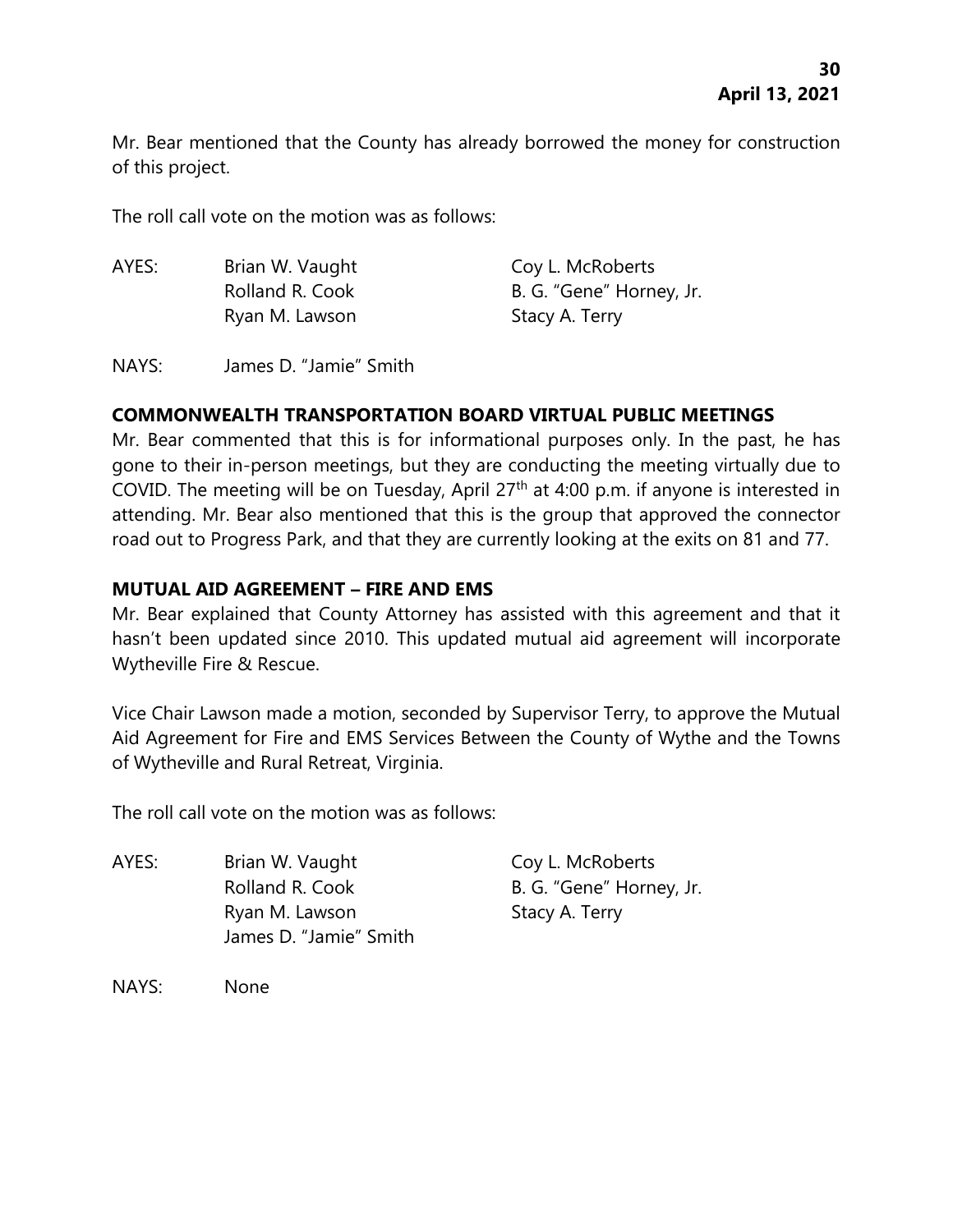#### **SURPLUS EQUIPMENT**

Mr. Bear stated that Mrs. Collins has been working very diligently on surplus vehicles and other equipment, and they request the following be declared surplus and sold on GovDeals:

> Gehl Manure Spreader Curtis 8' Snow Plow 8' Truck Bed Cover 2615 Legend 15' Bush Hog Bobcat Textron walk behind Mower AGCO 6680 Tractor with Quicke 340 Loader Kubota B1700 Tractor with Koyker 110 Loader Olympian Generator

In addition, Chief Deputy Foster has a Ford Taurus he would like declared as surplus and sold.

Supervisor Smith made a motion, seconded by Supervisor Cook, to declare the items on Mrs. Collins' list as surplus and post for sale on GovDeals.com.

The vote on the motion was unanimous.

Supervisor Smith made a motion, seconded by Supervisor Horney, to declare the Sheriff's Department Ford Taurus as surplus and post for sale on GovDeals.com.

The motion passed with five ayes and two abstentions.

Mr. Bear commended Mrs. Collins for all the work she's done to surplus and sell the vehicles and other equipment.

#### **NON-MEDICAL TRANSPORT**

Chair Vaught mentioned that Mr. Tolliver from Abingdon Ambulance Service is interested in establishing a non-designated emergency response transport, similar to our agreement with Richardson.

Mr. Bear indicated that he is working on Mr. Tolliver's request and will have something soon for the Board to review.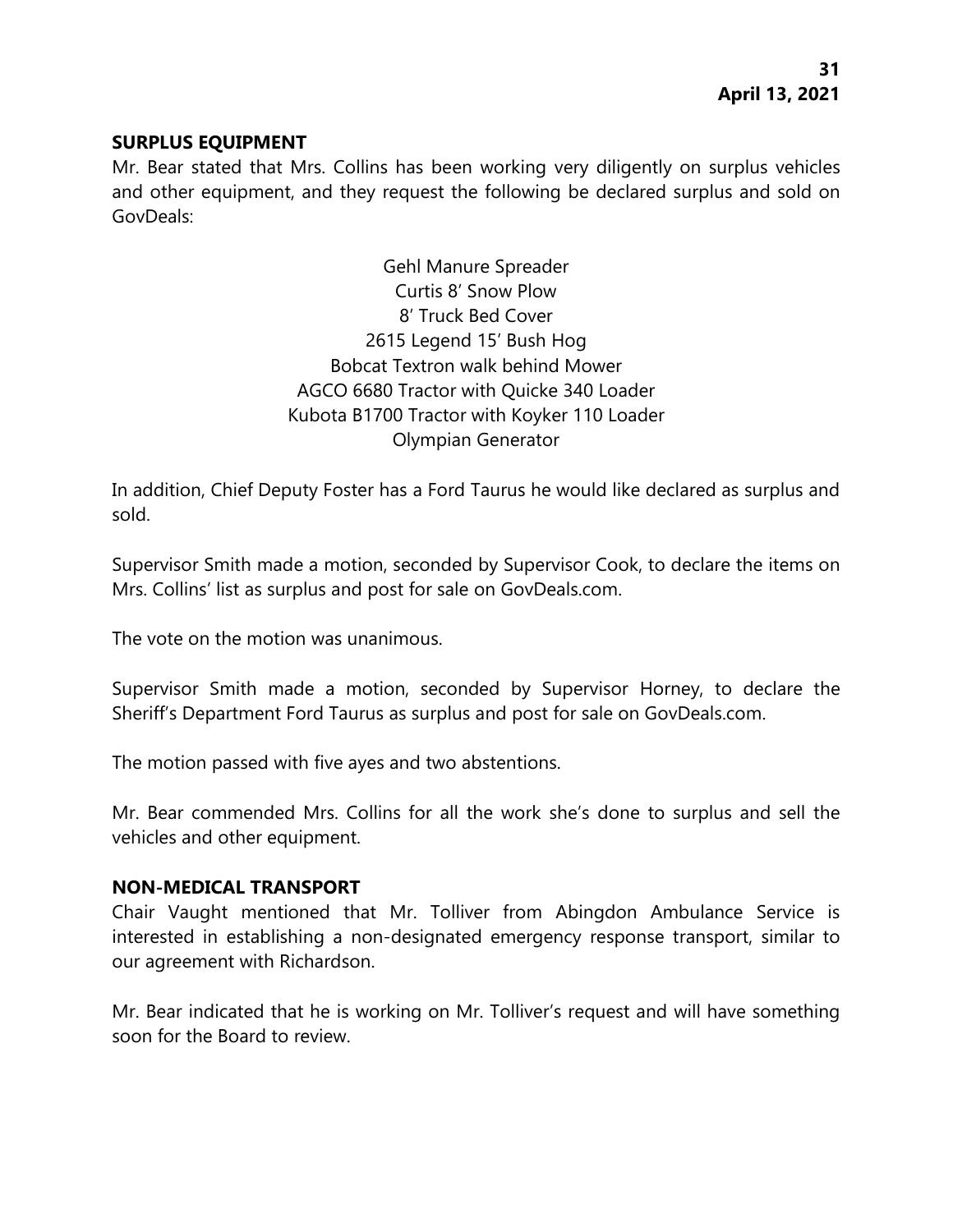#### **WATER COMMITTEE REPORT**

1. Richardson Vehicle Damage – Supervisor Horney made a motion, as recommended by the Water Committee, to reimburse Whitney Richardson an additional \$96.74 for a replacement tire.

The roll call vote was as follows:

- AYES: Brian W. Vaught Coy L. McRoberts Rolland R. Cook B. G. "Gene" Horney, Jr. Ryan M. Lawson Stacy A. Terry James D. "Jamie" Smith
- NAYS: None

#### **BUDGET COMMITTEE REPORT**

1. Transfer of Funds – Supervisor Smith made a motion, as recommended by the Budget Committee, to transfer the following amounts from the Exit 77 Road Project to the Progress Park Connector Road project and to authorize payment of the same amount.

| Amount:     | Transfer from: | Transfer to:            |
|-------------|----------------|-------------------------|
| \$1,982,406 | 8115-470061    | 4100-470035 \$2,000,000 |
| \$17,594    | 8115-489924    |                         |

Mr. Bear explained that the County previously borrowed \$2M for the Exit 77 road and lots project. However, the Board later decided not proceed with the project. Because the County owes VDOT \$4.3M for the Project Park connector road project, it makes sense to move those funds to pay VDOT and bring the balance owed down to \$2.3M. The balance will be due in either 2024 or 2025.

The roll call vote was as follows:

AYES: Brian W. Vaught Coy L. McRoberts Rolland R. Cook B. G. "Gene" Horney, Jr. Ryan M. Lawson Stacy A. Terry James D. "Jamie" Smith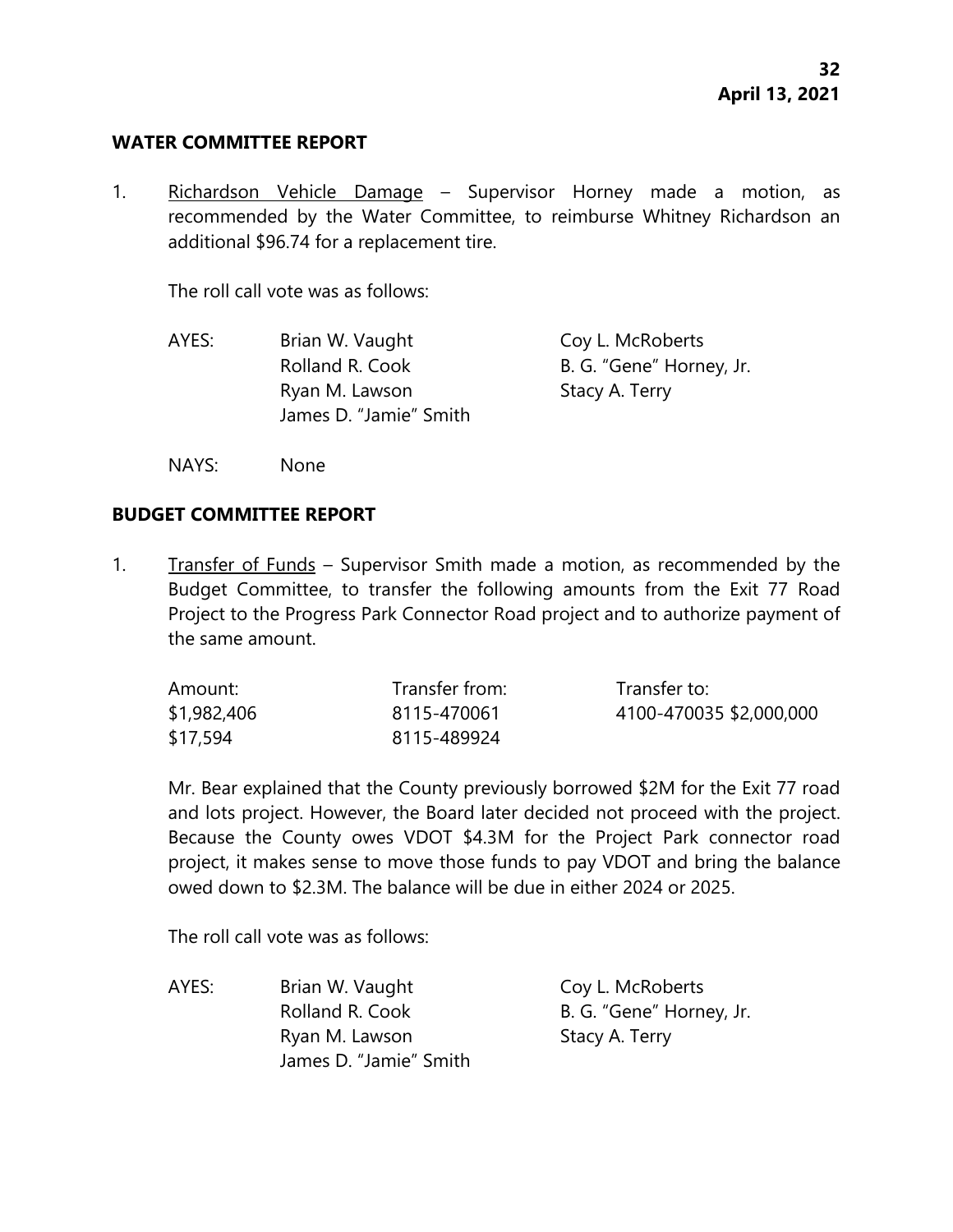NAYS: None

2. Surplus Vehicles – Supervisor Smith made a motion, as recommended by the Budget Committee, to declare the following vehicles surplus and sell to Enterprise:

> 2007 Ford Explorer 1FMEU73E17UB87970 2008 Ford Explorer 1FMEU73E08UA03250

The roll call vote was as follows:

| AYES:    | Rolland R. Cook        | B. G. "Gene" Horney, Jr. |
|----------|------------------------|--------------------------|
|          | James D. "Jamie" Smith | Stacy A. Terry           |
|          | Coy L. McRoberts       |                          |
| NAYS:    | <b>None</b>            |                          |
| ABSTAIN: | Brian W. Vaught        | Ryan M. Lawson           |

3. DMV Stop Fees – Supervisor Smith made a motion, as recommended by the Budget Committee, to amend and appropriate \$10,000 from DMV Stop Fees line item 11003-319027 to 1213-430150.

The roll call vote was as follows:

AYES: Brian W. Vaught Coy L. McRoberts Rolland R. Cook B. G. "Gene" Horney, Jr. Ryan M. Lawson Stacy A. Terry James D. "Jamie" Smith

NAYS: None

4. Transfer of Funds for Turnout Gear – Supervisor Smith made a motion, as recommended by the Budget Committee, to transfer \$358,225 from 9000-470240 (Barren Springs Community Center) to 9000-470215 (Fire Equipment) for the purchase of turnout gear.

Supervisor McRoberts asked if and when these funds will be put back in the BSCC account.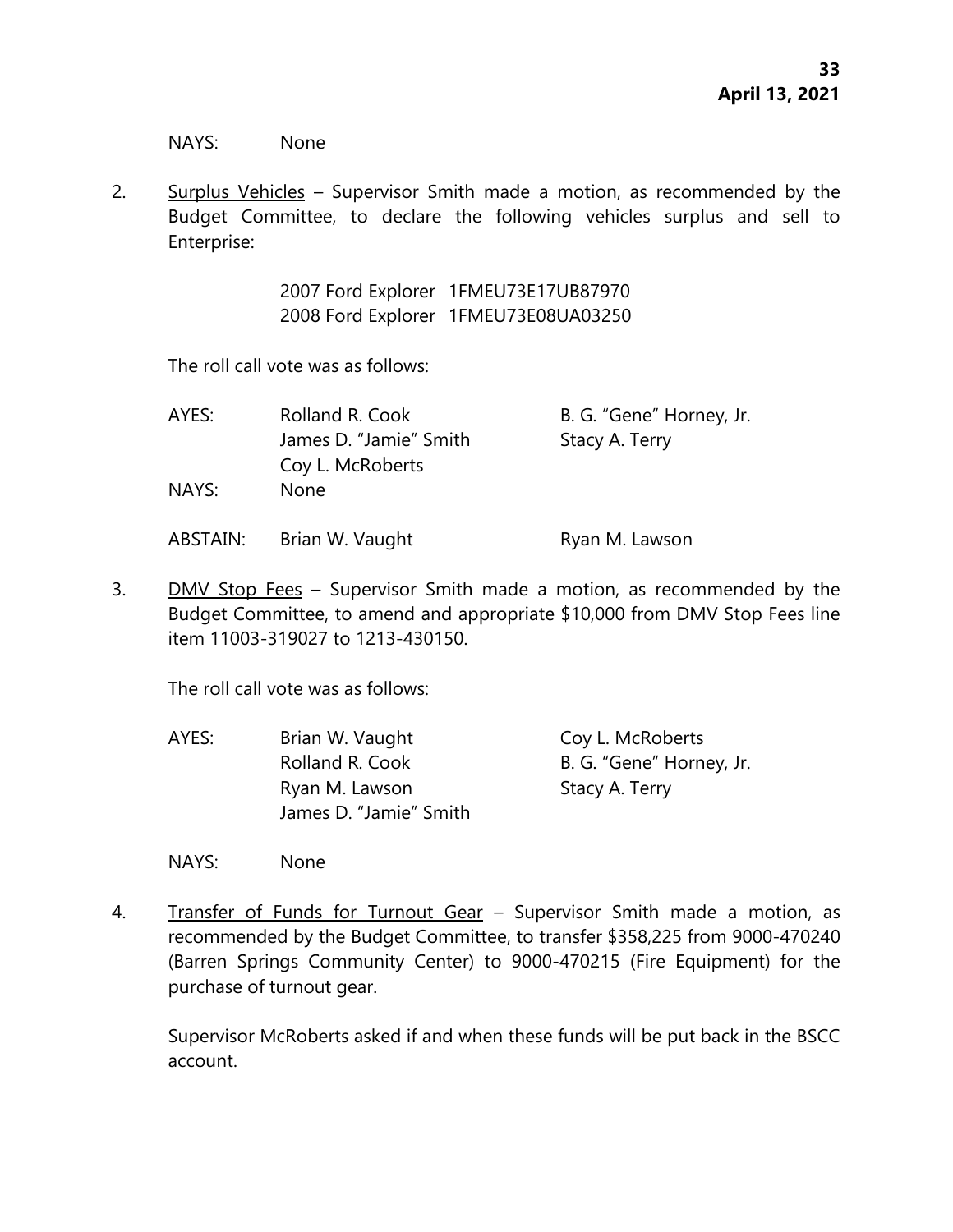Mr. Bear responded that \$350k is in next year's budget for the turnout gear. The turnout gear is currently under a procurement contract that expires on May 1<sup>st</sup>, so it would need to be ordered before that date. The County has not been able to secure any grant funding to help pay for the gear. The \$350k that is in next year's budget, would go towards the BSCC project.

Chair Vaught clarified that the community center project is not dead, and when appropriate land is found, the project will begin moving forward.

The roll call vote was as follows:

AYES: Brian W. Vaught Coy L. McRoberts Rolland R. Cook B. G. "Gene" Horney, Jr. Ryan M. Lawson Stacy A. Terry James D. "Jamie" Smith

NAYS: None

#### **SUPERVISORS' REPORTS**

1. Counts Drug Stores – Supervisor Smith said many people are concerned with CVS buying out Counts Drug Stores, particularly, the one attached to the Fort Chiswell medical center. Citizens want to know if there's anything the County can do to keep the pharmacy open.

Chair Vaught said he will speak with the pharmacist at Martin's Pharmacy to gauge any interest in a Fort Chiswell location.

- 2. Reed Creek Drive Supervisor Smith mentioned that between 1414 and 1778 Reed Creek Drive, the road is in pretty bad shape.
- 3. Lots for Sale Near APEX Supervisor Smith commented that at last night's Farm Bureau meeting, people asked if and when the County is going to sell the lots beside the APEX.
- 4. Farm Bureau Supervisor Smith said several people at the Farm Bureau meeting raised concerned that we may be losing a lot of the agricultural/farming industry. They would like to know what plans we have to attract and invest more in this industry.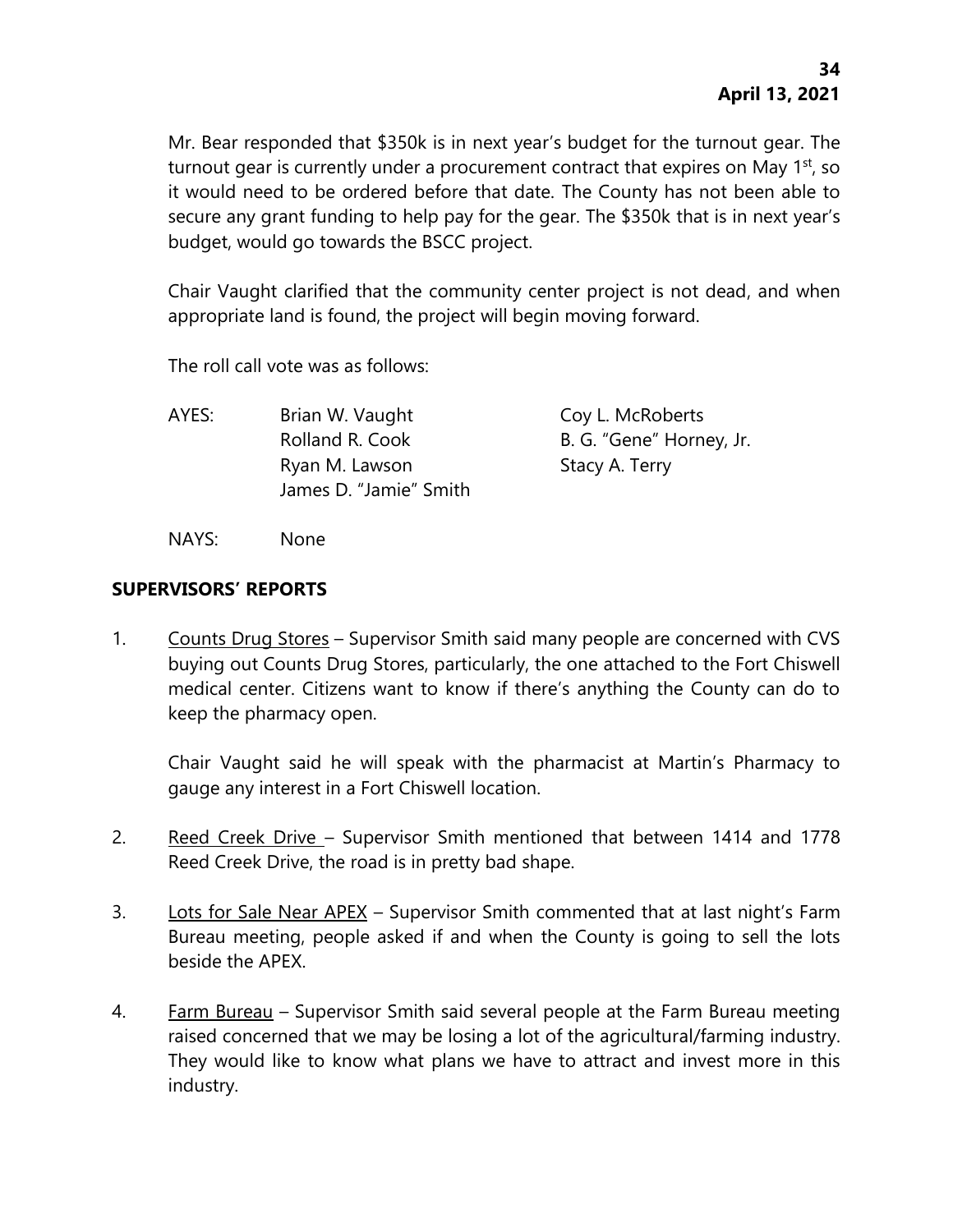5. Trash – Supervisor Cook asked for an update on his previous requests.

Mr. Bear replied that Mr. Dunford has visited the properties of concern and is working with both land owners to rectify the situation. It appears that some of the trash has already been burned, and many junk vehicles have already been removed.

- 6. Trash Supervisor Smith clarified for Mr. Bear that his prior trash request in Grahams Forge is specifically located at the south side of the swinging bridge over Reed Creek.
- 7. Shady River Drive Supervisor McRoberts mentioned that the State has only addressed halfway up to the top of the hill and nothing more, and that the rest of the road needs to be taken care of.
- 8. Counts Drug Stores Supervisor McRoberts also received calls from concerned citizens about the pharmacy closing in Fort Chiswell.
- 9. St. Peter's Road Supervisor Horney asked for update from VDOT about the catch-ponds.

Mr. Bear confirmed that one area is holding quite a bit of water and sediment, but the other (on the far side) appeared fine. However, he has asked VDOT to assess the situation and, if at all possible, to clean it up.

10. Porter Road – Supervisor Horney received a request to have this road paved. Because it is not eligible for six-year plan, what other options are there?

Mr. Bear will look into whether just a portion of the road can be done. VDOT will also provide an updated list of roads for review at our April 27<sup>th</sup> meeting, including what is eligible and what funding options may be available. He also said that formation of a tax district may be a possibility.

- 11. Trash Pickup at Rural Retreat Lake Supervisor Terry thanked Mr. Hankins for addressing this issue.
- 12. Gap of the Ridge Road Supervisor Terry mentioned that the residents have concerns about wash-out areas on the road.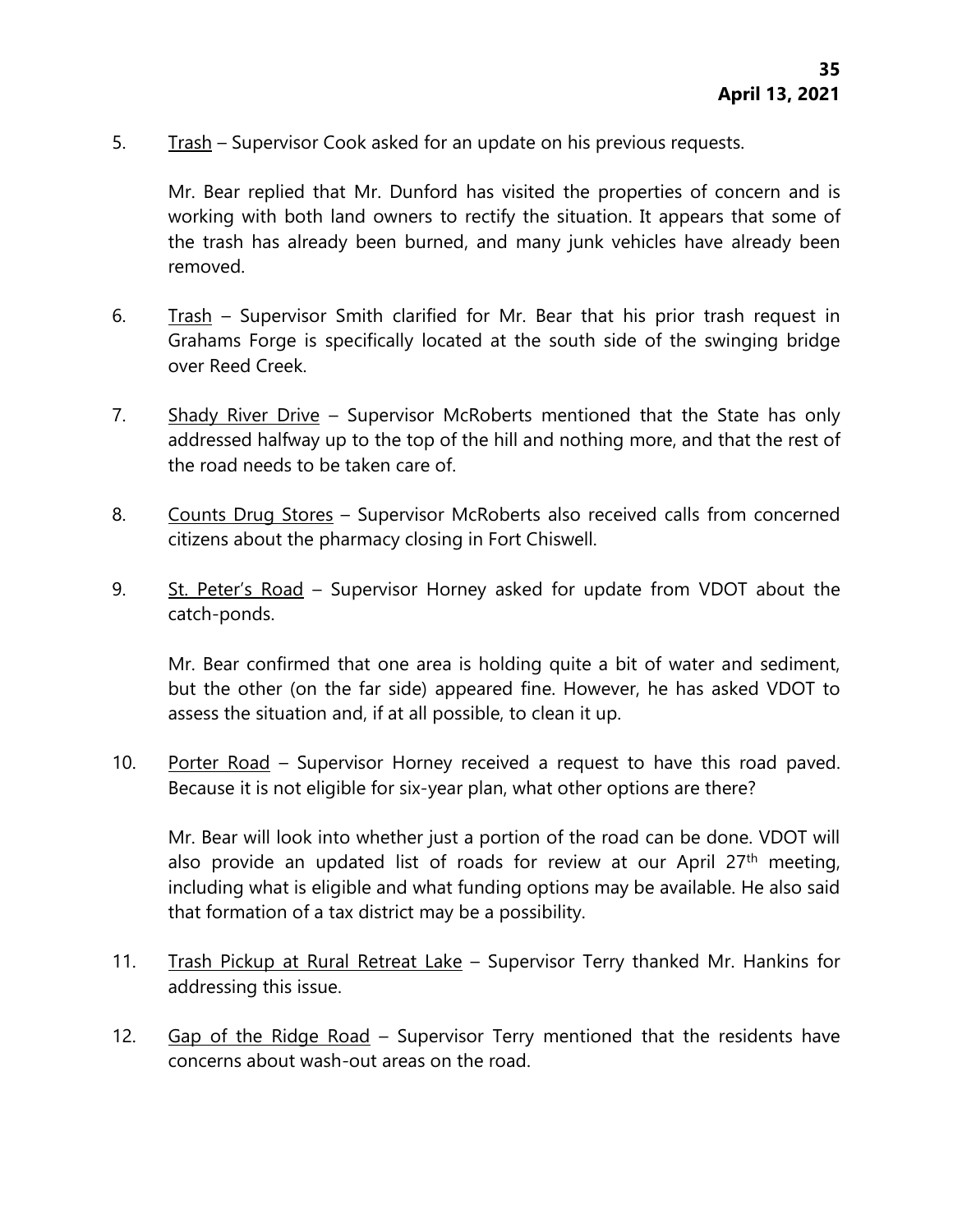- 13. Social Media Comments Supervisor Terry wanted to clarify that the comments and opinions he voiced were on his personal social media as a citizen and not as a Board member. He made no mention about transgenders. He posted Ms. Patrick's letter because he said he has an issue with her statement that God doesn't belong in government or school. He emphatically stated that he will always stand for God, and use his seat and voice for God whether people like it or not.
- 14. Rural Retreat & Max Meadows Fire Departments Chair Vaught shared a letter he received from RRVFD thanking the Board for the truck and the turnout gear washer/dryer. Max Meadows also extended their thanks for same.
- 15. Trash Pickup Chair Vaught asked Mr. Bear for any suggestions he may have to get trusties to help with the trash pickup.

Mr. Bear responded that, other than pushing for this at the regular NRVRJA meetings, he doesn't know what else can be done. He did say that Mr. Hankins is advertising the countywide trash pickup day and, hopefully, that will help.

Chief Deputy Foster believes we have a skeleton crew helping us on Mondays and Tuesdays, but he will reach out to his contact at the jail to confirm.

Supervisor Smith mentioned the gentleman who is interested in helping in order to satisfy mandated community service. The gentleman filled out an application and brought it to VDOT's local office but, apparently, they had no knowledge of his situation or how to proceed. Supervisor Smith said he will follow-up with VDOT because he knows the man is eager to work off those hours.

16. Countywide Cleanup Day - Chair Vaught asked about the community cleanup and said that if anyone is picking up on 21, he would like to get some flashing lights and signs out there for safety. He also said it would be great if we could get some community groups to participate.

Mr. Hankins indicated that although the community cleanup runs from April 17- 24, he expects more people to participate if it's just a one-day event. He is currently advertising an April 17<sup>th</sup> Down Wythe Litter event.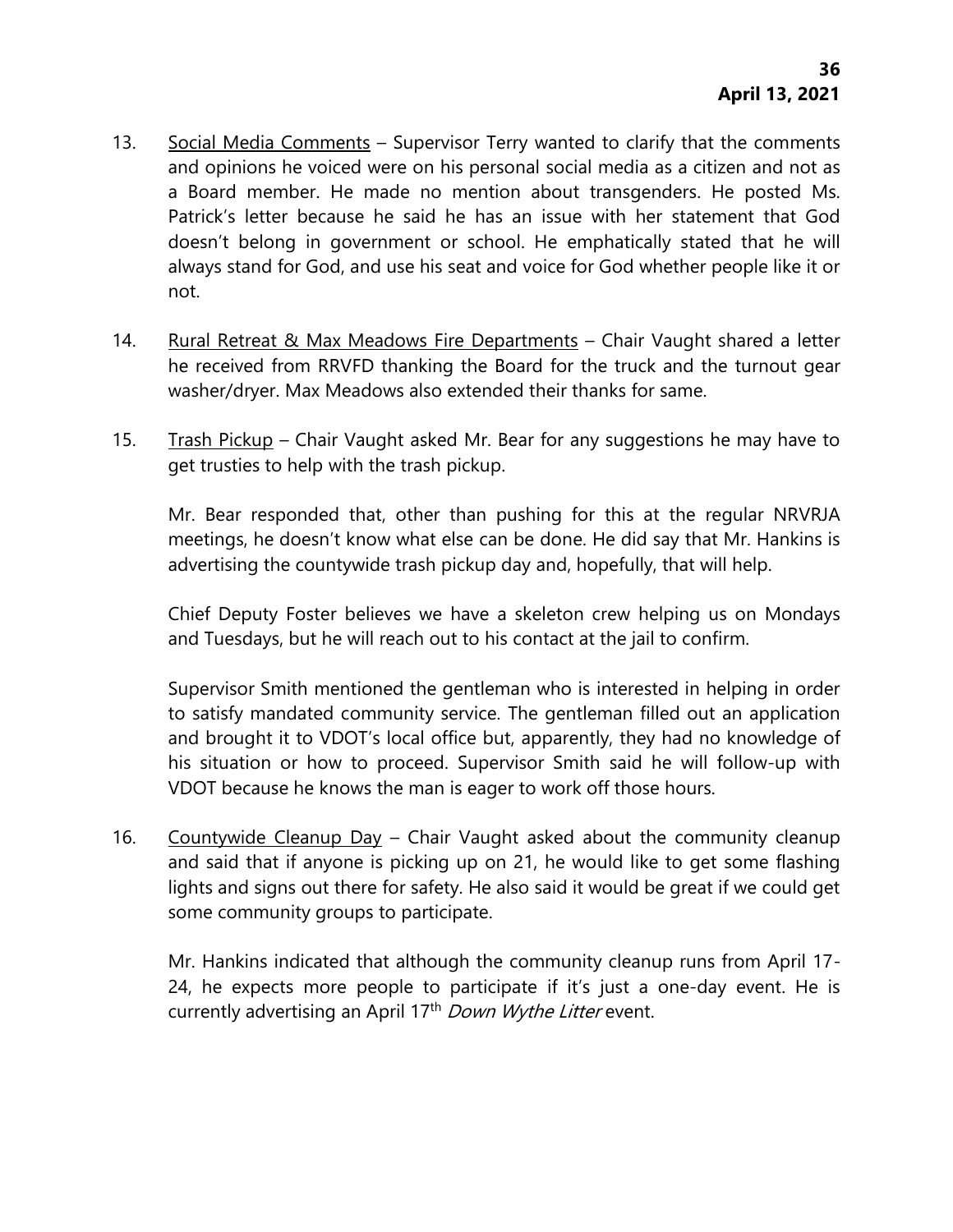# **CLOSED MEETING**

Supervisor Terry made a motion, seconded by Supervisor Smith, to enter into Closed Meeting under Code of Virginia Section 2.2-3711-A.1, Discussion of Personnel Matters, and Section 2.2-3711-A.5, Prospective Business or Industry (Project Flow and Project Tin Foil).

The vote on the motion was unanimous.

Supervisor Cook made a motion, seconded by Supervisor Terry, to return to open meeting.

The vote on the motion was unanimous.

Upon returning to open meeting, Supervisor Terry made a motion, seconded by Supervisor Smith, to adopt the following Resolution certifying the business conducted in closed meeting as follows:

# **RESOLUTION CERTIFICATION OF CLOSED MEETING**

**WHEREAS,** the Wythe County Board of Supervisors has convened a closed meeting on this date pursuant to an affirmative recorded vote and in accordance with the provisions of the Virginia Freedom of Information Act; and,

**WHEREAS,** Section 2.2-3712 of the Code of Virginia requires a certification by the Wythe County Board of Supervisors that such meeting was conducted in conformity with Virginia law; and,

**NOW, THEREFORE, BE IT RESOLVED** that the Wythe County Board of Supervisors hereby certifies that, to the best of each member's knowledge, (i) only public business matters lawfully exempted from open meeting requirements by Virginia law were discussed in the closed meeting to which this certification resolution applies, and (ii) only such public business matters as were identified in the motion convening the closed meeting were heard, discussed, or considered by the Wythe County Board of Supervisors.

The roll call vote on the motion was as follows: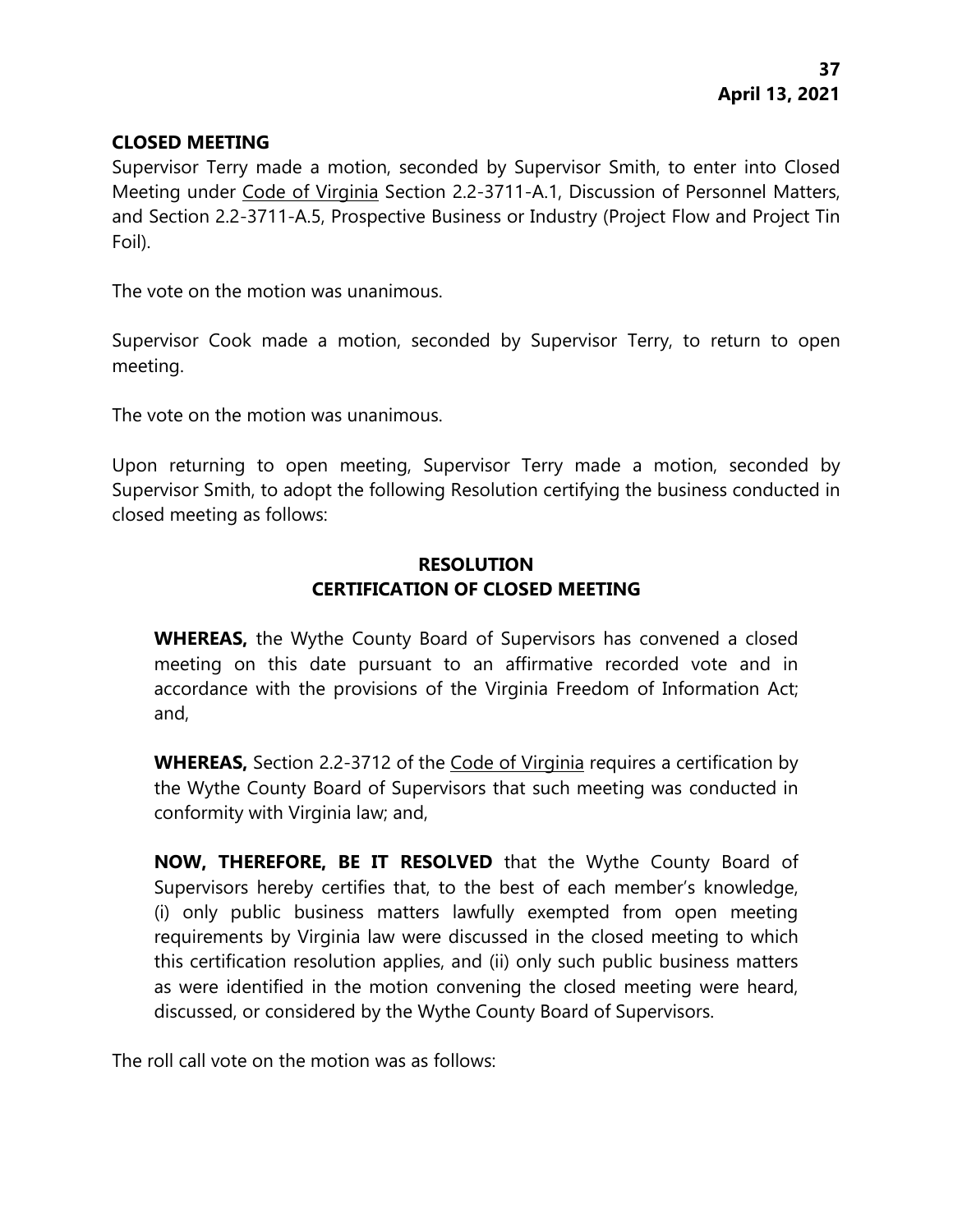AYES: Brian W. Vaught Coy L. McRoberts Rolland R. Cook B. G. "Gene" Horney, Jr. Ryan M. Lawson Stacy A. Terry James D. "Jamie" Smith

NAYS: None

# **OTHER MEETINGS**

Mr. Bear commented that the Board of Supervisors will meet with the School Board on Thursday, April 22<sup>nd</sup> at 6:00 p.m. for a work session. Regarding the County budget, he emailed updated numbers to the Board. The Board scheduled a budget work session for Thursday, April 22nd at 4:30 p.m.

Mr. Bear also mentioned that the Water Committee looked at a rate structure and longterm plan, and a meeting will be scheduled as soon as the budget is finalized. Mr. Bear added that he will follow-up with Mr. Utt and Mr. Weaver regarding the interconnect.

# **SURPLUS TRUCKS**

Mr. Hankins said they put in the request for a surplus truck from AEP but he is not sure if and when we'll get one - but the request is in. He has also asked for same from the railroad.

# **COMPREHENSIVE PLAN**

Mr. Hankins said, regarding Comprehensive Plan, staff will have a kickoff meeting with the consultant on Thursday, then they will meet with Planning Commission and take it from there.

#### **RECESS**

Supervisor Smith made a motion, seconded by Supervisor Terry, to recess until Wednesday, April 21, 2021 at 4:30 p.m. for a Budget Work Session.

The vote on the motion was unanimous.

# **RECONVENE**

The Board reconvened on Wednesday, April 21, 2021 at 4:30 p.m.

#### **MEMBERS PRESENT:**

Brian W. Vaught, Chair Coy L. McRoberts

Rolland R. Cook **In the U. A. Cook** James D. "Jamie" Smith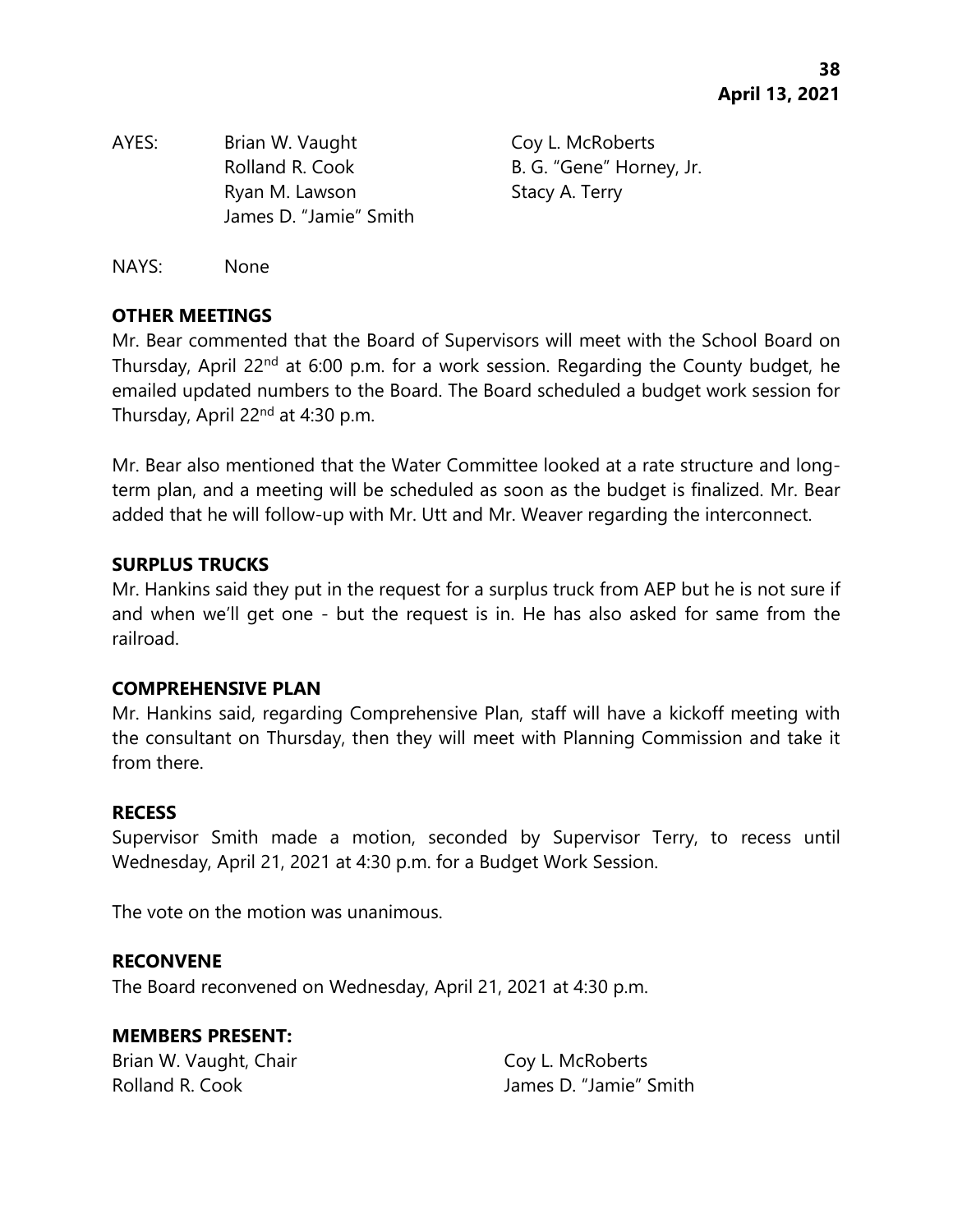B.G. "Gene" Horney, Jr. Stacy A. Terry

### **MEMBER ABSENT:**

Ryan M. Lawson, Vice Chair

### **STAFF PRESENT:**

Stephen D. Bear, County Administrator Matthew C. Hankins, Assistant County Administrator Martha Collins, Administrative Assistant/Clerk

#### **BUDGET WORK SESSION**

The Board met to review and discuss Fiscal Year 22 Budget funding requests.

#### **RECESS**

Supervisor Smith made a motion, seconded by Supervisor Terry, to recess until Thursday, April 22, 2021 at 6:00 p.m. for a Joint Budget Work Session with the Wythe County School Board.

The vote on the motion was unanimous.

# **RECONVENE**

The Board reconvened on Thursday, April 22, 2021 at 6:00 p.m.

# **MEMBERS PRESENT:**

Brian W. Vaught, Chair Coy L. McRoberts Ryan M. Lawson, Vice Chair **James D. "Jamie"** Smith Rolland R. Cook Stacy A. Terry B. G. "Gene" Horney, Jr.

# **STAFF PRESENT:**

Stephen D. Bear, County Administrator Matthew C. Hankins, Assistant County Administrator Martha Collins, Administrative Assistant/Clerk

# **SCHOOL BOARD PRESENT:**

Peggy A. Wagy, Chair **Don L. Goode** Ann H. Manley, Vice Chair **Lee H. Johnson** Tonya M. Freeman Stephen R. Sage Chalmer L. Frye